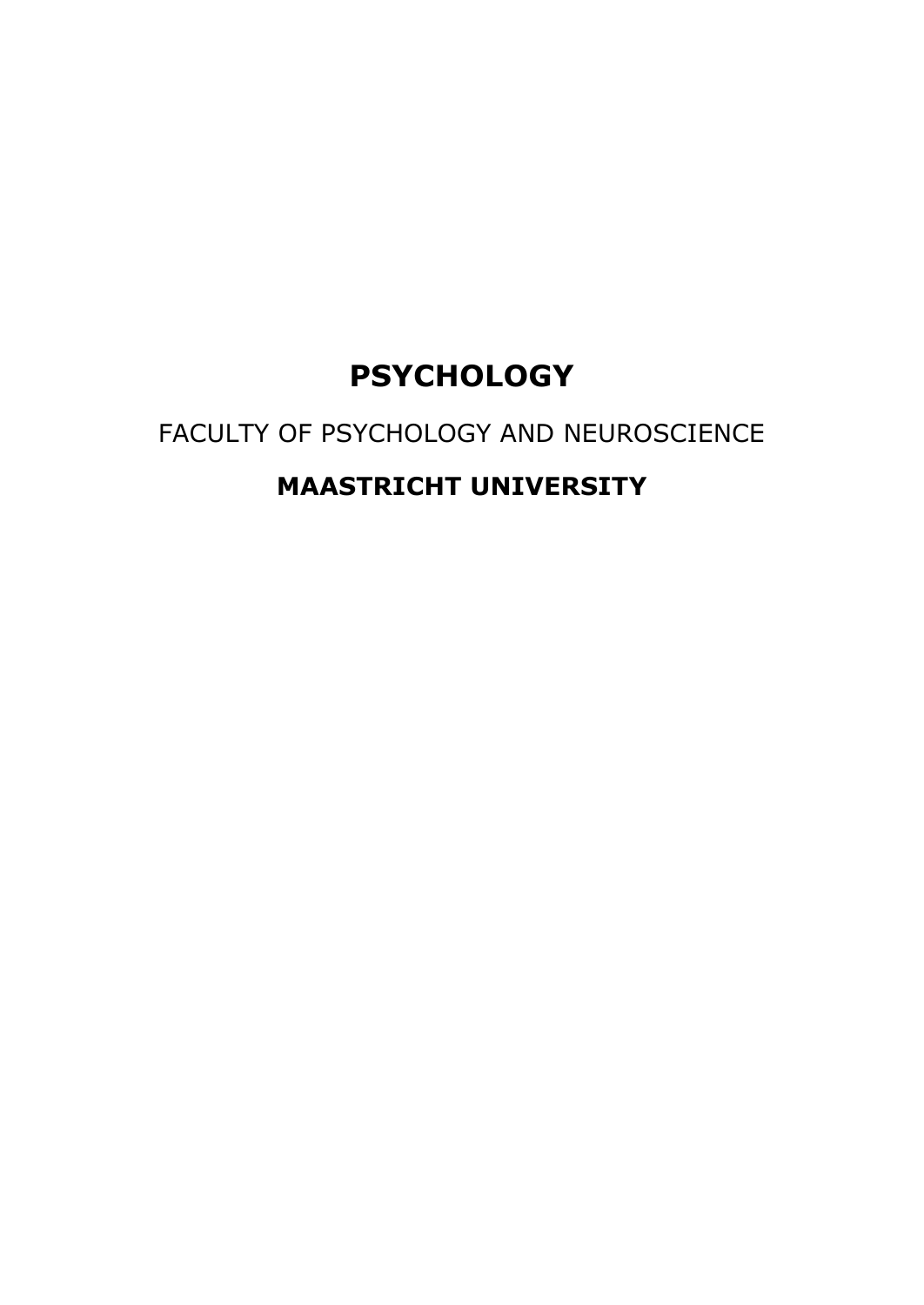QANU Catharijnesingel 56 PO Box 8035 3503 RA Utrecht The Netherlands

Phone: +31 (0) 30 230 3100 E-mail: support@qanu.nl Internet: www.qanu.nl

Project number: Q0636

#### © 2018 QANU

Text and numerical material from this publication may be reproduced in print, by photocopying or by any other means with the permission of QANU if the source is mentioned.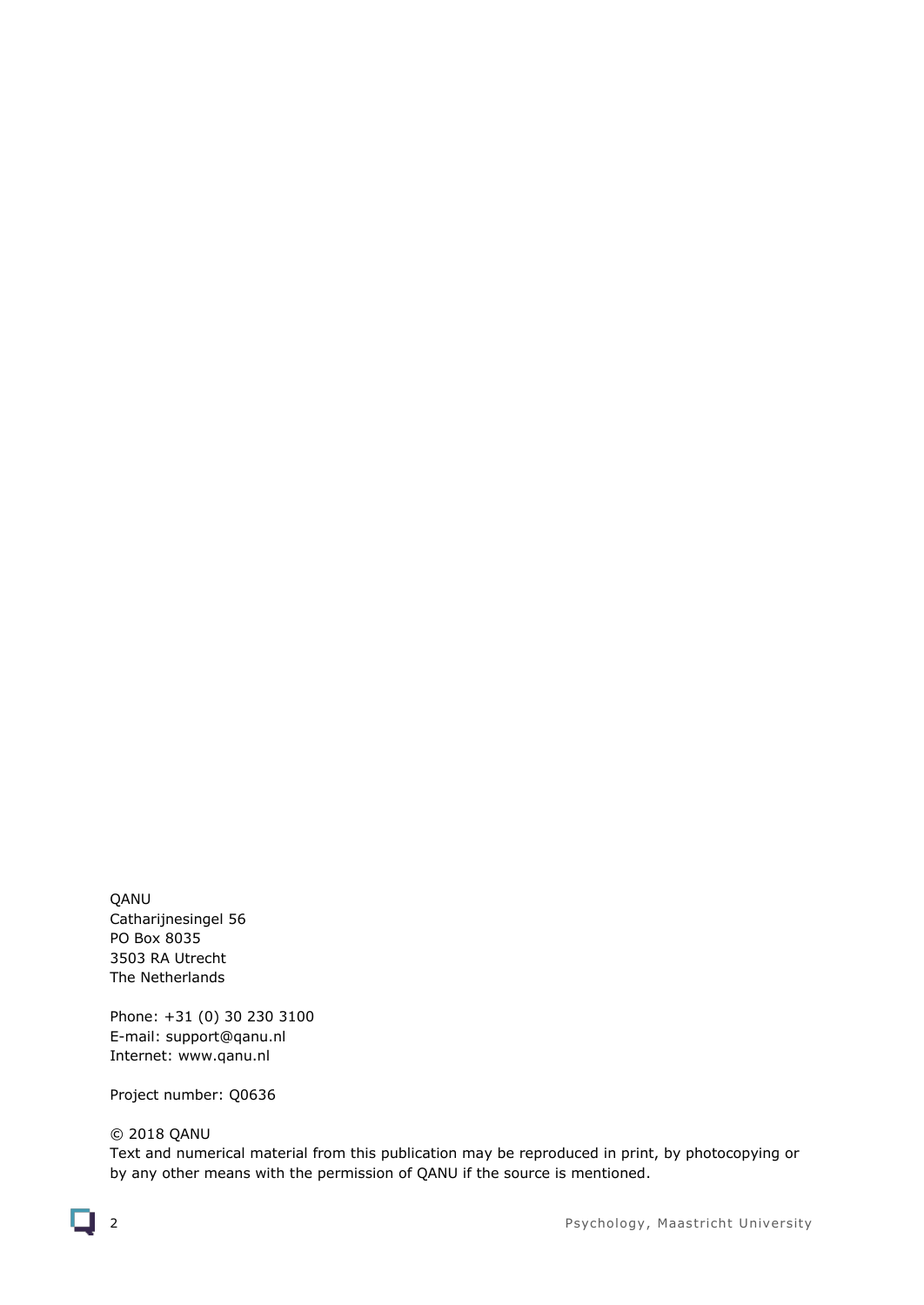# **CONTENTS**

| <b>REPORT ON THE BACHELOR'S PROGRAMME AND THE MASTER'S PROGRAMME</b>   |
|------------------------------------------------------------------------|
|                                                                        |
|                                                                        |
|                                                                        |
|                                                                        |
|                                                                        |
| DESCRIPTION OF THE STANDARDS FROM THE ASSESSMENT FRAMEWORK FOR LIMITED |
|                                                                        |
|                                                                        |
|                                                                        |
|                                                                        |
|                                                                        |
|                                                                        |

This report was finalized on 6 June 2018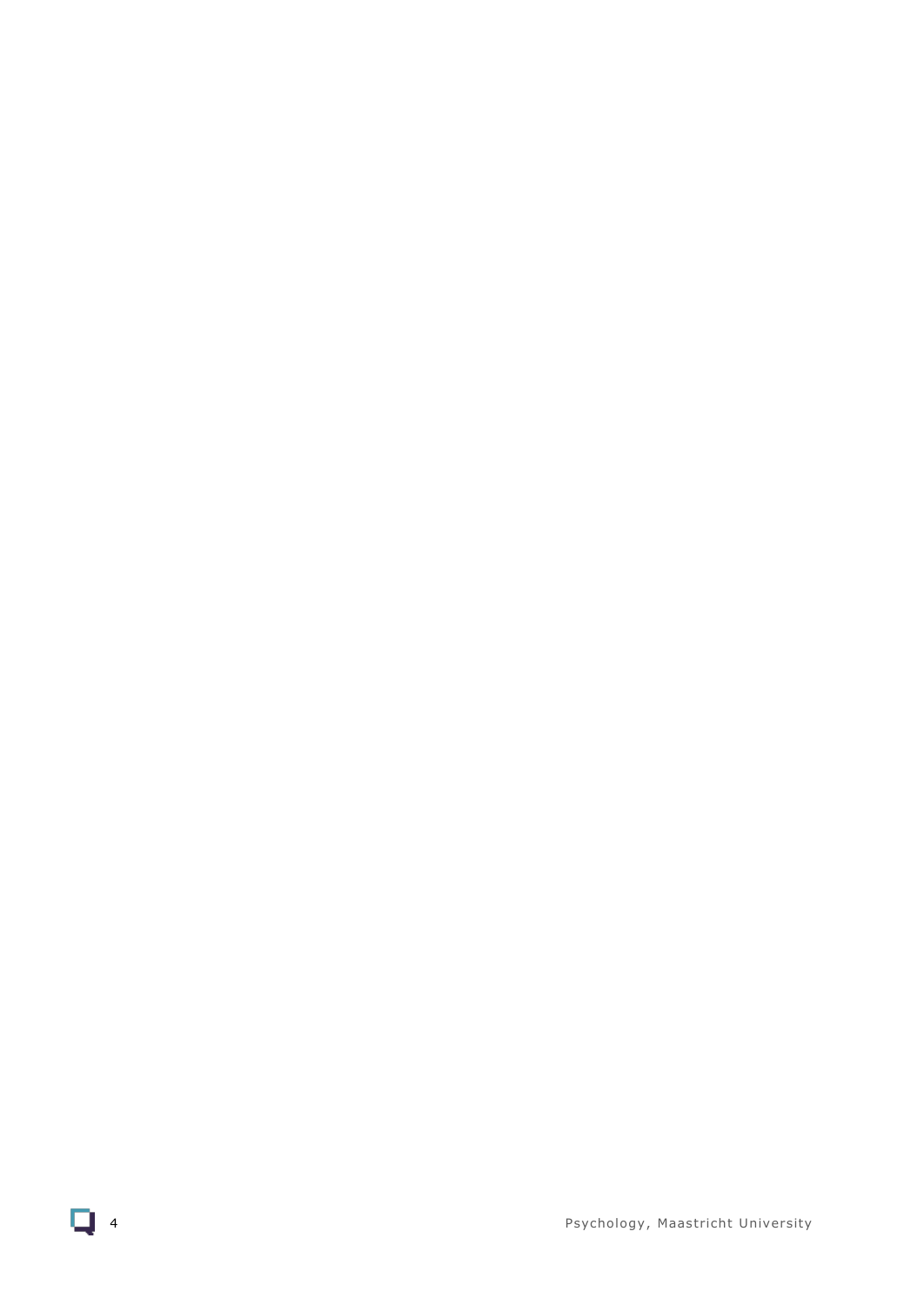# <span id="page-4-0"></span>**REPORT ON THE BACHELOR'S PROGRAMME AND THE MASTER'S PROGRAMME PSYCHOLOGY OF MAASTRICHT UNIVERSITY**

This report takes the NVAO's Assessment Framework for Limited Programme Assessments as a starting point (September 2016).

## <span id="page-4-1"></span>ADMINISTRATIVE DATA REGARDING THE PROGRAMMES

### **Bachelor's programme Psychology**

Name of the programme: Psychology CROHO number: 56604 Level of the programme: bachelor's Orientation of the programme: academic Number of credits: 180 EC Specializations or tracks: Location(s): Maastricht Mode(s) of study: The study: the study of study: Language of instruction: Communication and Dutch, English Expiration of accreditation: 31/12/2019

#### **Master's programme Psychology**

Name of the programme: Psychology CROHO number: 66604 Level of the programme: example and the master's master's Orientation of the programme: academic Number of credits: 60 EC Specializations or tracks: Cognitive Neuroscience

Location(s): Maastricht Mode(s) of study: The study: the study of study: Language of instruction: English Expiration of accreditation: 31/12/2019

Developmental Psychology Health and Social Psychology Neuropsychology Psychology and Law Work and Organisational Psychology

The visit of the assessment panel Psychology to the Faculty Health, Medicine and Life Sciences of Maastricht University took place on 26 - 27 February 2018.

# <span id="page-4-2"></span>ADMINISTRATIVE DATA REGARDING THE INSTITUTION

Name of the institution: Maastricht University Status of the institution: example in the institution: the institution: the publicly funded institution Result institutional quality assurance assessment: positive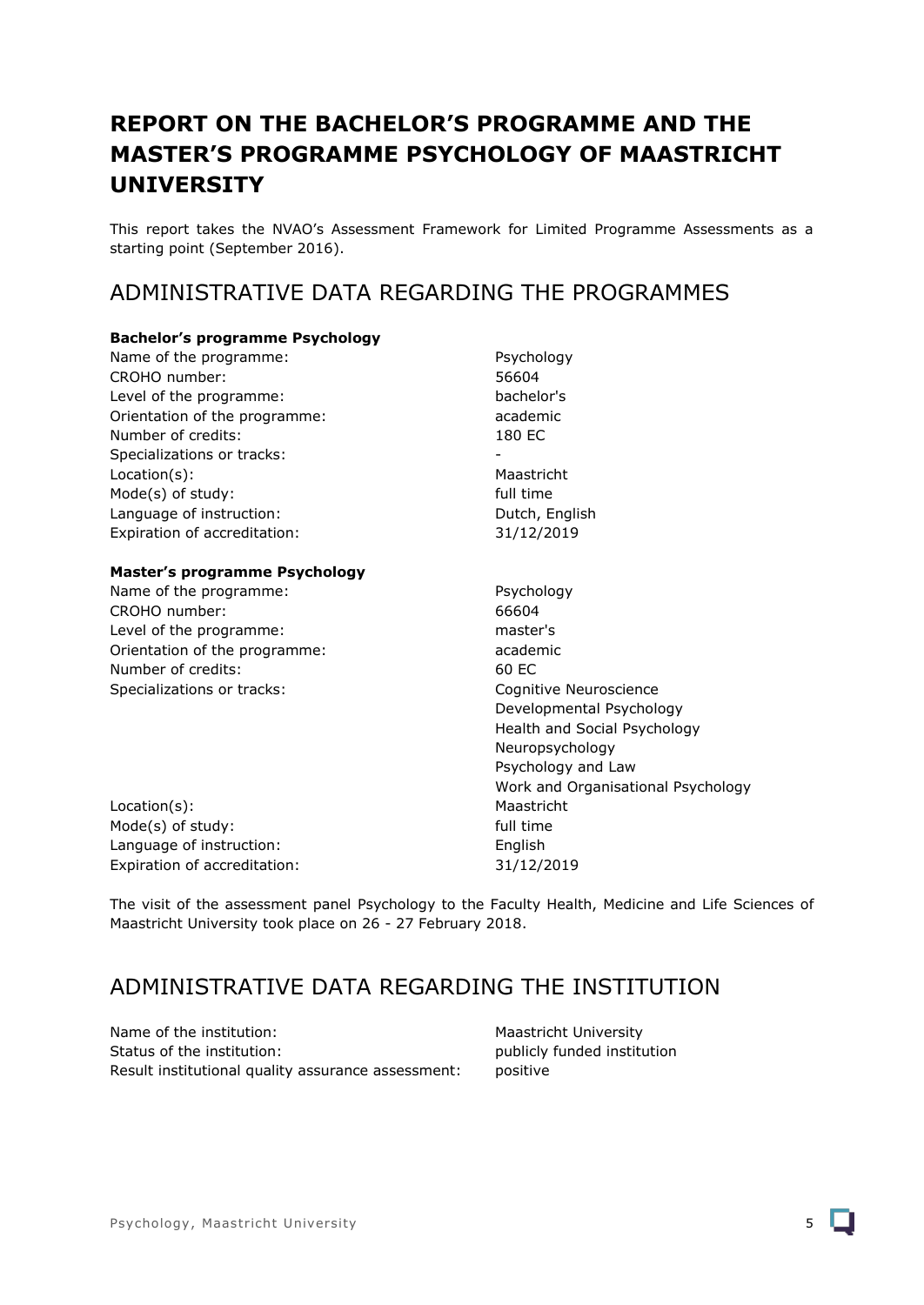# <span id="page-5-0"></span>COMPOSITION OF THE ASSESSMENT PANEL

The NVAO approved the composition of the panel on 26 October 2017. The panel that assessed the bachelor's programme and the master's programme Psychology consisted of:

- Prof. J.M.A. (Marianne) Riksen-Walraven, professor emeritus of Developmental Psychology at Radboud University [chair];
- Prof. W.J. (Willem) Heiser, professor of Data Theory and Statistical Consulting at Leiden University;
- Prof. J.M. (Jules) Pieters, professor emeritus of Applied Psychology at the University of Twente;
- Prof. W.B. (Wilmar) Schaufeli, professor of Work and Organisational Psychology at Utrecht University and research professor at KU Leuven;
- M. (Margit) van der Werff, bachelor's student Psychology at the University of Groningen [student member].

The panel was supported by Dr. J. (Jetje) De Groof, who acted as secretary.

# <span id="page-5-1"></span>WORKING METHOD OF THE ASSESSMENT PANEL

### *Preparations on the cluster level*

In the period from December 2017 through July 2018, the Psychology assessment cluster was assessed according to the new NVAO framework (2016). In conformance with this new framework, a chapter has been added to the self-evaluation in which students give their view of the programme, and a 'development meeting' was added to the site visit. During this development meeting, the programme can talk informally to the assessment panel and ask for advice about any dilemmas they are facing. The cluster consists of 26 programmes to be assessed at 11 universities. Based on the nominations submitted by the programmes in question, panel members were selected and invited to join. Given the limitations of availability, conflicts with independence and the number of programmes to be assessed, the panels and their chairs differed. The panels for the different programmes were submitted to NVAO, which approved the proposed panels.

The entire panel consisted of these experts:

- Prof. J.M.A. (Marianne) Riksen-Walraven, emeritus professor of Developmental Psychology at Radboud University Nijmegen [chair];
- Prof. W.J. (Willem) Heiser, professor of Data Theory and professor of Statistical Consulting at the University of Leiden [chair];
- Em. Prof. R.W.J.V. (René) van Hezewijk, emeritus professor of General Psychology, in particular the psychology in distance learning, at the Open University of the Netherlands [chair];
- Prof. M.H. (Marius) van Dijke, professor of Behavioural Ethics at the Rotterdam School of Management of Erasmus University Rotterdam;
- Prof. P.M.G. (Paul) Emmelkamp, professor of Clinical Psychology at the University of Amsterdam, HSK and head instructor of the GZ-programme Cure & Care Development;
- Dr. W.A. (Winnie) Gebhardt, university senior lecturer in Health Psychology at the University of Leiden;
- Prof. P.E.H.M. (Peter) Muris, professor of Clinical Psychology and Developmental Psychopathology, Faculty of Psychology and Neurocognition (FPN) at the University of Maastricht;
- Prof. J.M. (Jules) Pieters, emeritus professor of Applied Psychology with special focus on learning and instruction, at the University of Twente;
- Prof. W.B. (Wilmar) Schaufeli, professor of A&O Psychology at the University of Utrecht and research professor at KU Leuven;
- Prof. K. (Klaas) Sijtsma, professor of Methods and Techniques of Psychological Research at Tilburg University;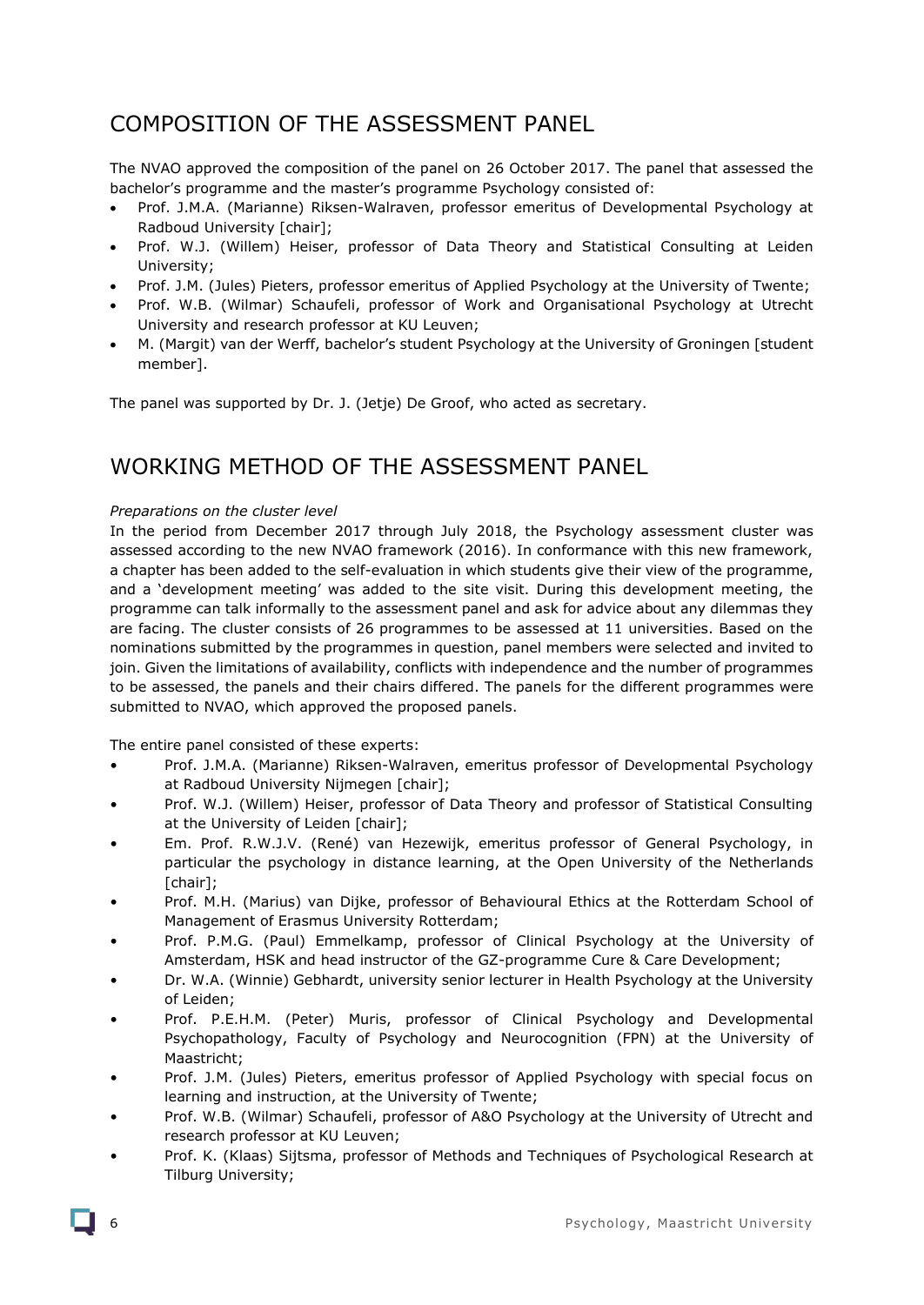- Prof. H. (Hans) Supèr, research professor in Neurobiology at the University of Barcelona (Spain);
- Prof. C.P.M. (Cees) van der Vleuten, Professor of Education and scientific director of the Educational Development and Research Department at the Faculty of Health, Medicine and Life Sciences at Maastricht University;
- A.M. (Anna) van Oosterzee, research master student in Cognitive and Clinical Neuroscience at Maastricht University [student member];
- R. (Robin) Siemann, bachelor student Psychology at the University of Utrecht [student member];
- S. (Sarah) Stolwijk, master student Ethics of Education and Labour, Organisational and Personnel Psychology at the University of Groningen [student member];
- M. (Margit) van der Werff, bachelor student Psychology at the University of Groningen [student member].

The secretaries for the various visits were: Dr. J. (Jetje) de Groof, E.G.M. (Mariette) Huisjes and Dr. Erwin van Rijswoud (also project leader).

On 2 November 2017 the chairs underwent training, and the purpose of the assessment, the assessment framework and the procedure were discussed. On 3 November 2017 an initial meeting was held with the chairs, panel members and secretaries. Topics of discussion included the purpose of the assessment panel, the method for the overall assessment and the procedure for each site visit; the evaluation framework was examined, and it was agreed to hold a coordination meeting after the first six and before the last five assessment visits with the chairs, vice-chairs and secretaries. One panel member could not attend the initial meeting, so it was repeated at a later moment.

#### *Assessments and reports*

To prepare for the assessment, each programme wrote a self-evaluation report. In addition, the programme provided a suitable number of final projects (depending on the number of programmes to be assessed) and the evaluation forms, along with course files of selected subjects. In consultation with the chair, the secretary created a balanced selection of the final projects from the overview of graduates of the last two completed academic years. Prior to the site visit, the panel members shared their questions and critical findings of this material with each other and prepared the interviews.

#### *Site visit*

The secretary prepared a site visit programme in consultation with the programme, with the programme being responsible for the selection of the interview partners. During the site visit, which lasted several days, talks were held with those responsible for the content and formal aspects of the programme(s), students, lecturers, the programme committee and the examination committee. In most cases an open consultation hour was offered, and use was made of it several times. A development meeting was also held with all of the programmes, during which the programme suggested the topics for discussion and was responsible for leading the conversation and taking minutes. Some programmes opted to hold the development meeting as the last formal part of the site visit (before the verbal feedback). Others wanted to have the development meeting separate from the assessment interviews, and organised it at a later moment (the next day or even several weeks later). Each programme could therefore arrange the development meeting in the way that suited them best.

#### *Reporting*

The secretary prepared a draft report based on the panel's findings. After a peer review, s/he sent it to the panel members. Their comments were incorporated by the secretary, and after receiving the panel's approval, the project leader sent the report to the management of the two programmes, with the request to check for factual irregularities. The management's response to the draft report was presented to the panel members, and as necessary, the secretary adjusted the report in consultation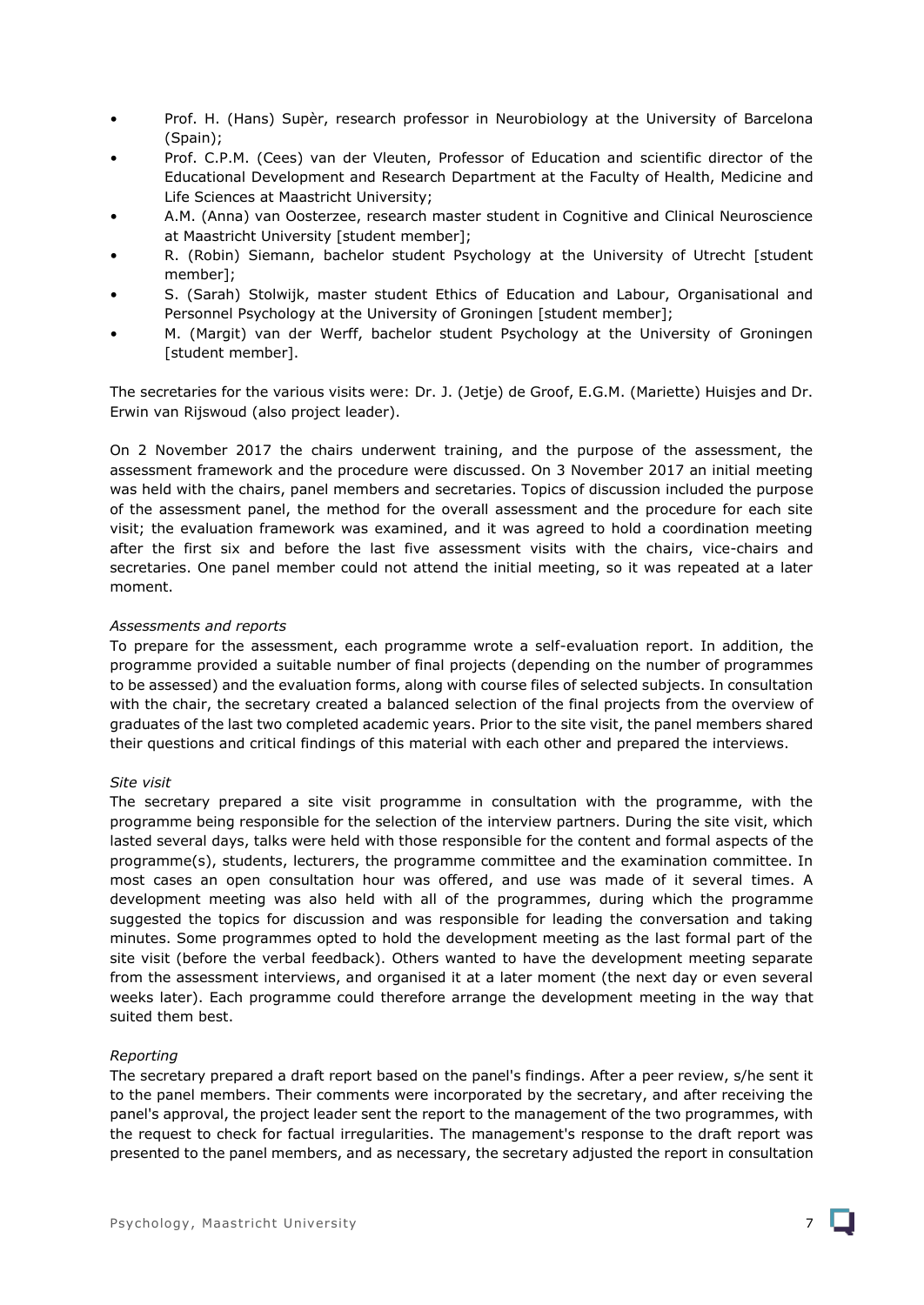with the chair. Then the report was approved and sent to the Board of Directors of Maastricht University.

#### *Coordination and quality control*

Given the large number of programmes to be assessed, the differences in panel composition and the different chairs, explicit attention was paid to ensuring the quality and consistency of the assessments. The three chairs were trained simultaneously by two QANU project leaders, and the three secretaries (one of whom was also the responsible project leader) maintained close contact about the assessments. The project leader also attended the meeting for each assessment when the panel was preparing its preliminary findings. This allowed the assessments and the different panels to be compared and coordinated constantly.

For the assessments in which a chair took on this role for the first time, the chair of the previous assessment acted as the vice-chair. This allowed the procedure and method of evaluation of the different panels and chairs to be compared and coordinated properly. The panel also planned two coordination meetings, which were attended by the chairs, vice-chairs, secretaries and the project leader. The first coordination meeting concerned the assessments of RU, UU, MU, OU, UvA and VU; the second coordination meeting covered RUG, EUR, LEI, TIU and UT. The basis for the coordination was the common assertion that the fundamental quality of Dutch psychology education was being assessed from an international perspective. During coordination, the preliminary assessments of the programmes concerned were discussed standard by standard and approved.

#### *Definitions of evaluation*

In agreement with the NVAO Assessment framework for limited programme assessments, the panel used the following definitions for the assessment of the individual standards and the programme as a whole:

#### **Generic quality**

The quality that, in an international perspective, may reasonably be expected from a higher education Associate Degree, Bachelor's or Master's programme.

#### **Unsatisfactory**

The programme does not meet the generic quality standard and shows shortcomings with respect to multiple aspects of the standard.

#### **Satisfactory**

The programme meets the generic quality standard across its entire spectrum.

#### **Good**

The programme systematically surpasses the generic quality standard.

#### **Excellent**

The programme systematically well surpasses the generic quality standard and is regarded as an international example.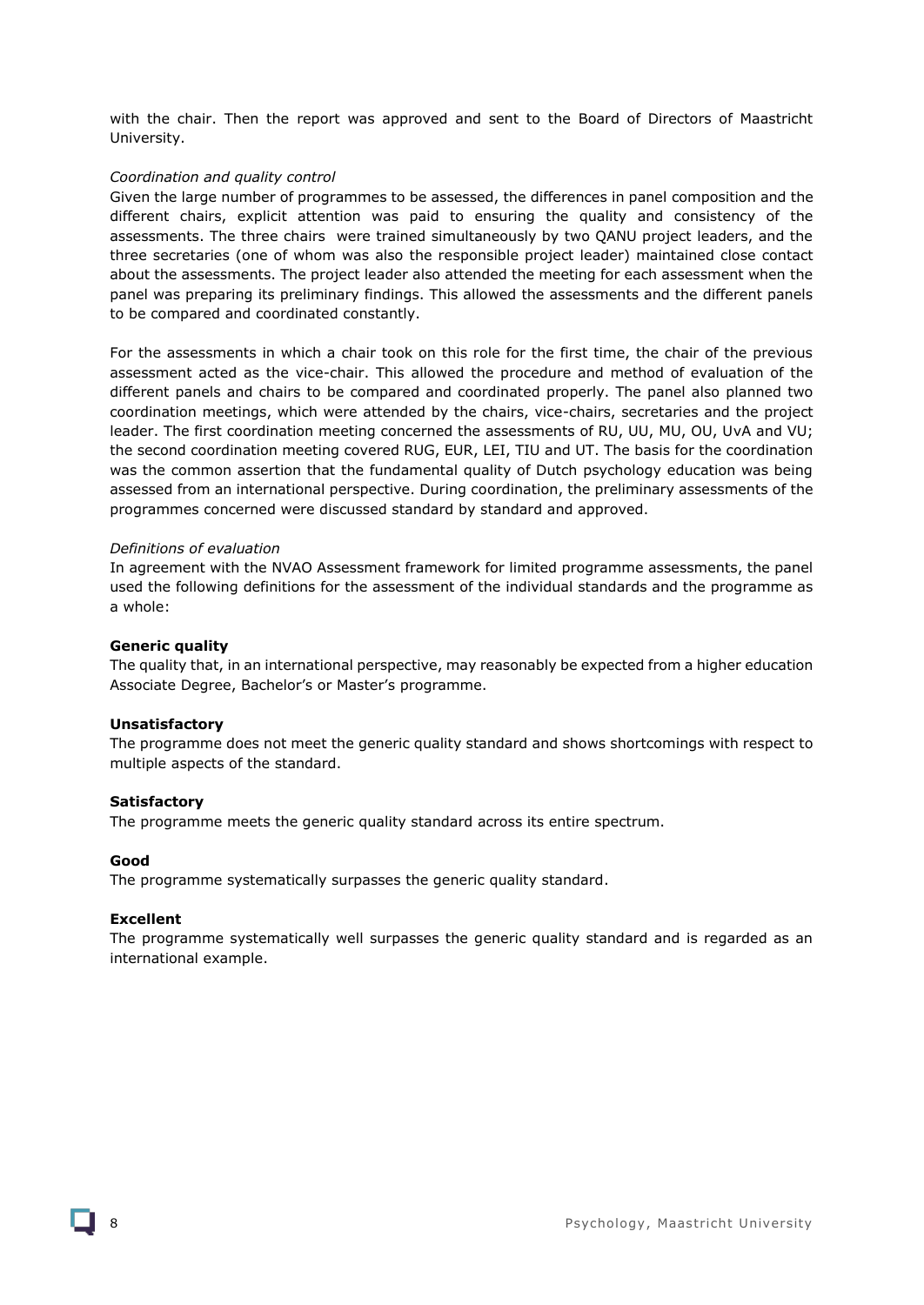# <span id="page-8-0"></span>SUMMARY JUDGEMENT

#### *Bachelor's programme Psychology*

The bachelor's programme Psychology of Maastricht University (MU) is part of the Faculty of Psychology and Neuroscience (FPN). It aims to offer a broad orientation to the field of psychology and uses problem-based learning (PBL) and research-based learning (RBL) as guiding concepts in the teaching-learning environment. The curriculum consists of 180 EC and is offered in both Dutch and English.

#### *Standard 1: Intended learning outcomes*

The panel found that the intended learning outcomes (ILOs) are formulated at the level of an academic bachelor's programme. The national and international requirements of the field have been taken into account. With its strong emphasis on research and academic skills, its broad and international orientation, and its PBL approach, the programme distinguishes itself from other Dutch bachelor's programmes in psychology, which is highly appreciated by the panel. Other distinctive features are the focus on cognitive and biological psychology and the broad introduction to psychology. The profile has been translated into clear ILOs. The panel values that the ILOs reflect the programme's focus on research, academic skills, internationalization and PBL. It welcomes the plans to make the communication and interpersonal skills acquired through PBL more visible in the ILOs as this will make students aware that they are developing skills required in professional contexts. The panel is of the opinion that an External Advisory Board with stakeholders from the professional field would be a valuable addition to the many informal contacts that already exist.

#### *Standard 2: Teaching-learning environment*

The panel found the curriculum to be sound and coherent and concluded that it allows students to attain the programme's ILOs. It values highly how the programme succeeds in providing a broad introduction to psychology, while at the same time preparing students for and orienting them towards different master's programmes. Nevertheless, it suggests improving the communication to students on the consequences the future choice for a master's programme has on their professional opportunities. Alumni could be helpful in making the different options more tangible to students.

The programme has successfully created a challenging teaching-learning environment. The panel appreciates the integration of theory and application and how academic writing is embedded throughout the curriculum. It values the programme's student-centred approach, which is also evident in the active involvement of students in the continuous improvement of the programme. The didactical concept, which combines PBL and RBL, is key in attaining an activating learning environment. The panel values highly how the RBL approach succeeds in infusing research throughout the bachelor's programme. It concludes that PBL is applied effectively and that a great deal of effort is put into monitoring the quality of PBL. The programme has a high-quality tutor system. The panel and programme management agreed that the tutors are key in making PBL work and that continued investment is needed in the selection, training and monitoring of tutors and student-tutors. The panel found that the staff has ample relevant research experience and teaching skills. It appreciates that, in line with the ambitions of the programme, the staff is increasingly international. It applauds the way the internationalization is used as a lever to create a real international classroom. It is impressed by the very large number of students using the mobility window to follow courses abroad.

According to the panel, the balanced admission procedure has contributed to the improvement of the students' study duration. The panel is of the opinion that the recently updated mentoring programme will further add to this positive evolution. Although it finds the concept of the portfolio and mentoring sessions strong, it is of the opinion that more guidance is needed to allow for a coherent and meaningful implementation, in order to make it optimally beneficial for students. The Quick Career Service is a strong point of the programme.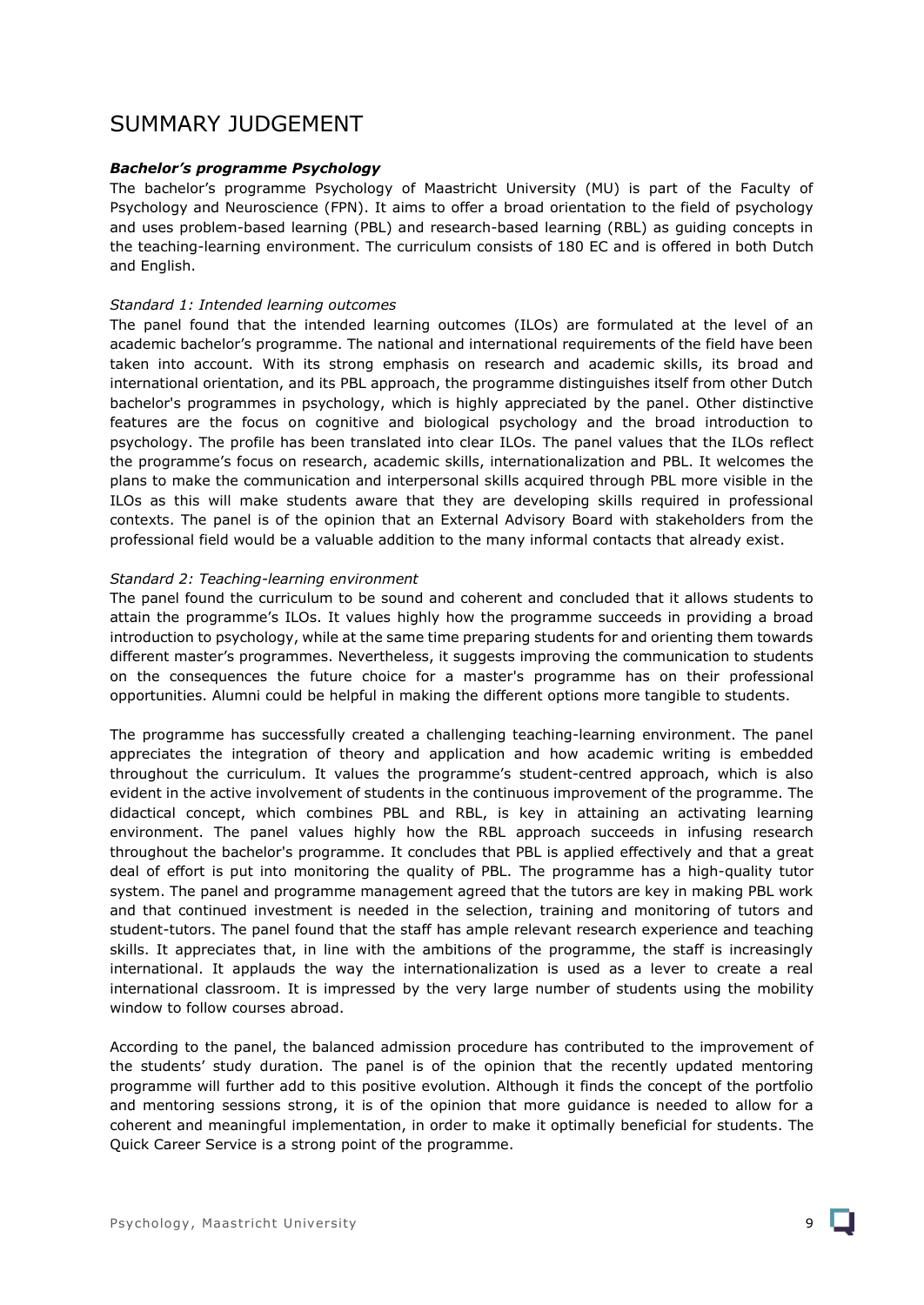#### *Standard 3: Assessment*

The bachelor's programme has a sound assessment system. The panel welcomes the recently updated assessment policy, with clear procedures ensuring that the assessment is valid, reliable and transparent. It concludes that the assessment is representative of the intended learning outcomes. It would welcome more variation in the assessment methods at the bachelor's level, as written exams primarily use multiple choice testing. It finds that the assessment could be better aligned with the didactical concept of PBL, testing the skills that are developed using the PBL approach. It appreciates that initiatives are being taken to explore whether digital and adaptive testing can fill this gap. It is pleased that a 'Handbook of Writing Skills' is consistently used as the basis for the assessment of writing assignments. It values that the progress test has been replaced by the portfolio as a tool to monitor students' study progress in the past years. Nevertheless, it is of the opinion that there is room for more formative testing in the courses.

The panel values that the same standard assessment form is used for the writing assignments throughout the programme. It concludes that the assessment of the bachelor's thesis is up to standard. The programme now works with two independent assessors and has clear rules regarding how to arrive at the final mark. The panel finds the assessment form of the bachelor's thesis to be clear, but would like to see more opportunities to assess the writing process. Although a strong feedback culture seems to exist, the panel is of the opinion that the assessment form should clarify that this feedback has taken place.

The panel found that the BoE and Test Committee (TC) independently monitor the validity and reliability of assessment. It appreciates that the BoE systematically checks the quality of the final works, by annually re-assessing a random sample. It values that ample effort is put into the calibration of evaluation.

#### *Standard 4: Achieved learning outcomes*

The panel ascertained that the curriculum and assessment of the programme are in line with the ILOs, thus enabling students to achieve the ILOs. Inspection of a sample of bachelor's theses confirmed that they indeed reflect the intended academic bachelor's level. The fact that the alumni felt well prepared for different master's programmes after the bachelor supports the panel's conclusion that the ILOs are being achieved. Nevertheless, the panel suggests that students could be better informed about the different specializations and programmes the master has to offer and recommends that the programme involve more alumni in order to make potential paths more tangible to students.

#### *Master's programme Psychology*

The master's programme Psychology is part of the FPN. It is a one-year master's programme (60 EC) offered in English. It includes six specializations that have either an applied cognitive or a biological signature: Cognitive Neuroscience (CN), Developmental Psychology (DP), Health and Social Psychology (HSP), Neuropsychology (NP), Psychology and Law (PL) and Work and Organisational Psychology (WOP). The programme uses problem-based learning (PBL) and research-based learning (RBL) as its guiding didactical concepts.

#### *Standard 1: Intended learning outcomes*

The ILOs are clearly formulated for the programme as a whole and specific ones for the six specializations. They are formulated at the level of an academic master's programme. The national and international requirements of the field have been taken into account. The panel is convinced that the programme has succeeded in establishing six specializations that are attractive to both Dutch and international students and that give the programme a distinctive character. Other specific features of the programme are the strong focus on research, the cognitive or biological signature of the specializations, the use of PBL, and its thorough international orientation.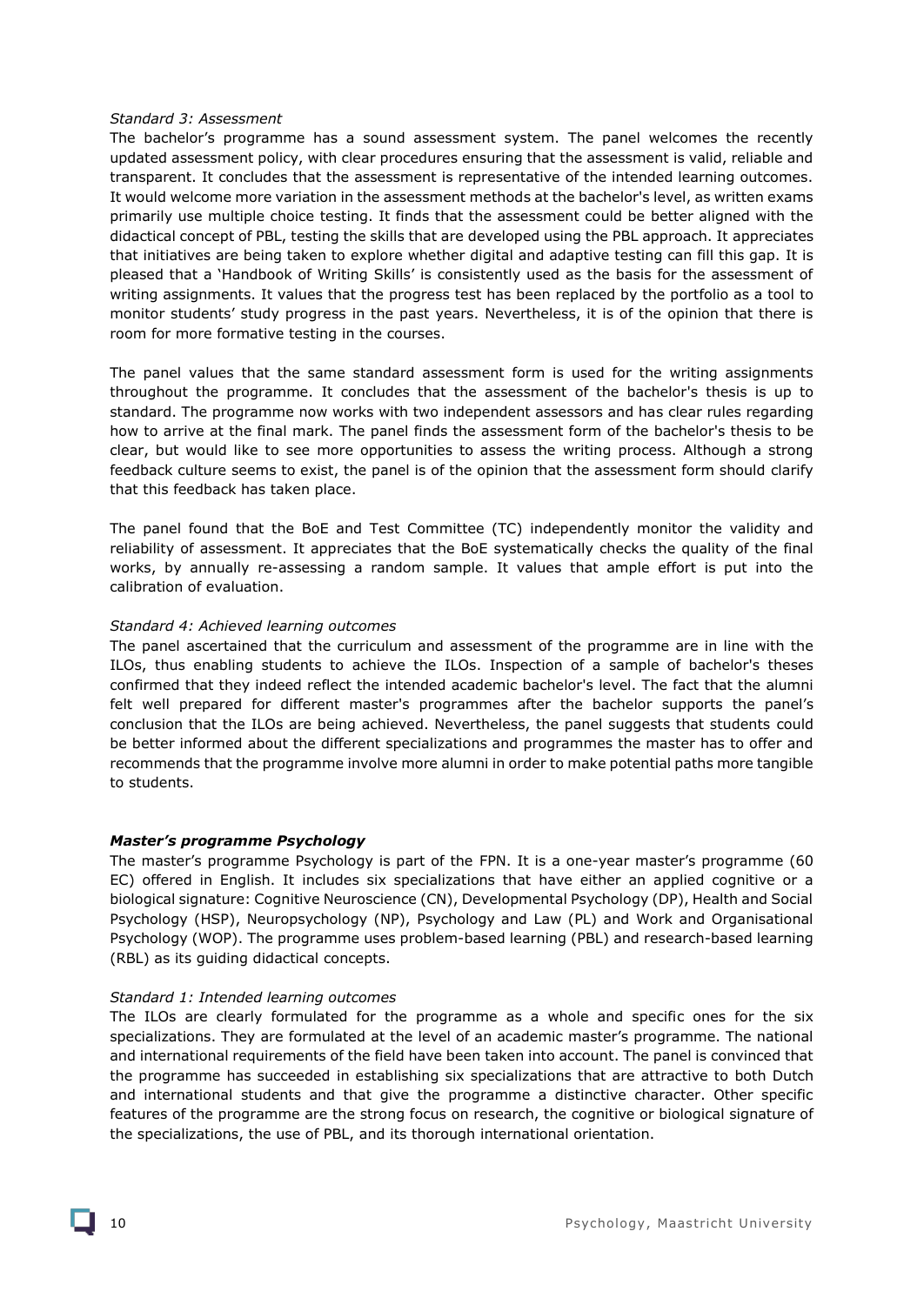The panel appreciates the programme's strong focus on research, but it observed that most alumni proceed to a career in the professional field. It welcomes that the programme is planning to analyze whether every specialization needs the current research-intensive focus, and suggests composing an External Advisory Board with stakeholders from the professional fields.

The panel is pleased to see that the programme works hard to assure that students can obtain the psychodiagnostics registration, and that they meet the requirements to enter post-academic training. It values that international students are supported in getting their diploma recognized in their home country, so they can start a clinical career over there.

#### *Standard 2: Teaching-learning environment*

The panel found the curriculum to be sound and coherent and concluded that it allows students to attain the programme's intended learning outcomes. It welcomes the strong emphasis on research and values the implementation of the Academic Skills course, which prepares students well for the research internship and the master's thesis. The supervision of the research internship and master's thesis is up to standard. Yet, the panel is also of the opinion that the emphasis on the academic and scientific orientation and development should not come at the expense of professional skills needed in further professional life. It understands that finding the right balance between an academic and professional orientation is a challenge in the framework of a one-year's master's programme. It welcomes the programme's initiative to investigate whether the skills courses can be more diversified in the different master tracks in order to align them better to the needs of the specific careers the different tracks prepare students for. In addition, it suggests encouraging students more to choose an external research internship, as this allows those not doing a clinical internship to have more intensive contact with the professional field. It would also welcome having more of the PBL cases at the master's level being drawn from professional practice.

The panel noted that students interested in doing clinical internships have different options at their disposal. It appreciates that NP students can now do a clinical internship in their curriculum. Students from the DP, HSP and PL specializations can do an extracurricular clinical internship as a non-degree seeking student after having finished their master's programme. Many students opt to do an additional master, the Master Mental Health, which is geared towards clinical skills and includes a clinical internship. The panel learned that even though the programme provides active support with finding clinical internships, some students have a hard time finding one. Given this context, it suggests establishing an External Advisory Board and strengthening its network of alumni as this may increase the supply of clinical internships. It would welcome more attention being paid to career advice at the master's level.

The panel concludes that the programme has succeeded in creating a challenging teaching-learning environment. It appreciates the programme's student-centred approach, which is also evident in the active involvement of students in the continuous improvement of the programme. The didactical concept, which combines PBL and RBL, is key in attaining an activating learning environment. The panel highly values the way students participate in research projects and have the opportunity to work with state-of-the-art research infrastructure. It moreover concludes that the PBL is applied consistently throughout the programme and welcomes the amount of effort that is put into monitoring the quality of PBL. It believes that the programme has a high-quality tutor system. It found that the staff has ample relevant research experience and teaching skills and appreciates that, in line with the ambitions of the programme, the staff is increasingly international. Nevertheless, it suggests that the programme also invest in attracting staff with an active connection to the professional field.

#### *Standard 3: Assessment*

The master's programme has a sound assessment system. The panel welcomes the recently updated assessment policy, with clear procedures ensuring that the assessment is valid, reliable and transparent. It concludes that the assessment is representative of the ILOs. Yet, it finds that the assessment could be better aligned with the didactical concept of PBL, testing the skills that are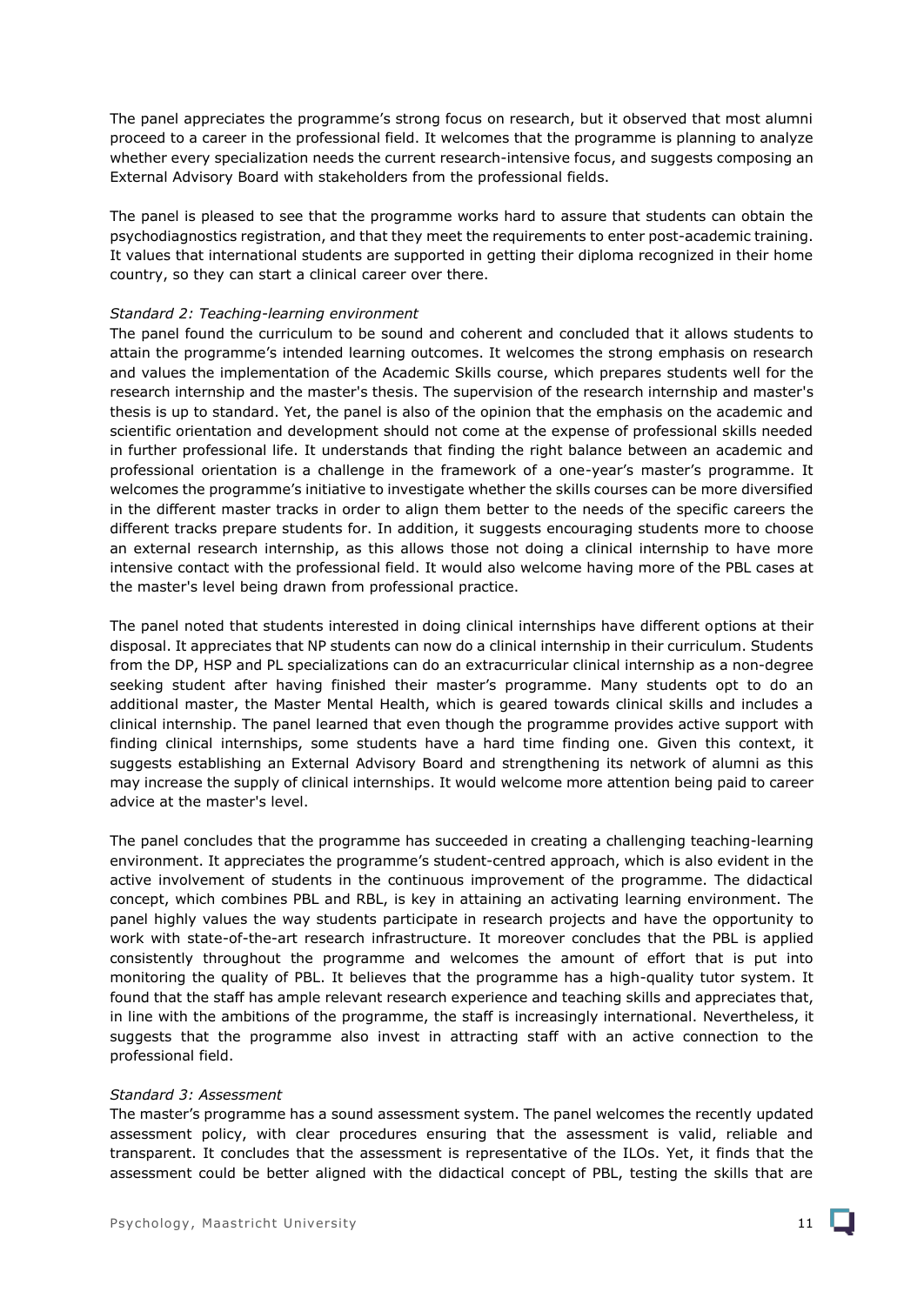developed using the PBL approach. It is pleased with the variety of assessment forms used at the master's level. It appreciates how a 'Handbook of Writing Skills' is consistently used as the basis for the assessment of writing assignments. It values that the research internship and the master's thesis are graded separately. It noted that the programme works with two independent assessors and has clear rules regarding how to arrive at the final mark. It finds the criteria on the newly developed assessment form very clearly formulated and appreciates that both the writing process and the writing product are taken into account in the assessment of the master's thesis. It found that students consistently receive feedback on their thesis, whether orally or in writing. Although a strong feedback culture seems to exist, the panel is of the opinion that the assessment form should clarify that this feedback has taken place.

The panel concludes that the BoE and TC independently monitor the validity and reliability of assessment. It appreciates that the BoE systematically checks the quality of the final works by annually re-assessing a random sample. It values that ample effort is put into the calibration of evaluation.

#### *Standard 4: Achieved learning outcomes*

The panel has ascertained that the curriculum and assessment are in line with the ILOs, allowing students to achieve the ILOs during the master's programme. Inspection of a sample of master's theses confirmed that they do indeed reflect the intended academic master's level. Recent surveys about employability held among alumni support the conclusion that the ILOs are being achieved. Yet some of the alumni spoken to during the site visit were more reserved. They felt they were falling between two stools, being not academic enough for a research master, yet having too few professional skills to be well prepared for the professional world. The panel appreciates that the programme is aware of this issue. It recommends informing students better about the professional perspectives they have after graduation and how different master's programmes and specializations prepare them for specific careers. It suggests involving alumni in this initiative to make potential paths more tangible to students. It also recommends structurally embedding Career Advice at the master's level.

The panel assesses the standards from the *Assessment framework for limited programme assessments* in the following way:

#### *Bachelor's programme Psychology*

| Standard 1: Intended learning outcomes<br>Standard 2: Teaching-learning environment<br>Standard 3: Assessment<br>Standard 4: Achieved learning outcomes | good<br>good<br>satisfactory<br>satisfactory                 |
|---------------------------------------------------------------------------------------------------------------------------------------------------------|--------------------------------------------------------------|
| General conclusion                                                                                                                                      | satisfactory                                                 |
| Master's programme Psychology                                                                                                                           |                                                              |
| Standard 1: Intended learning outcomes<br>Standard 2: Teaching-learning environment<br>Standard 3: Assessment<br>Standard 4: Achieved learning outcomes | satisfactory<br>satisfactory<br>satisfactory<br>satisfactory |
| General conclusion                                                                                                                                      | satisfactory                                                 |

'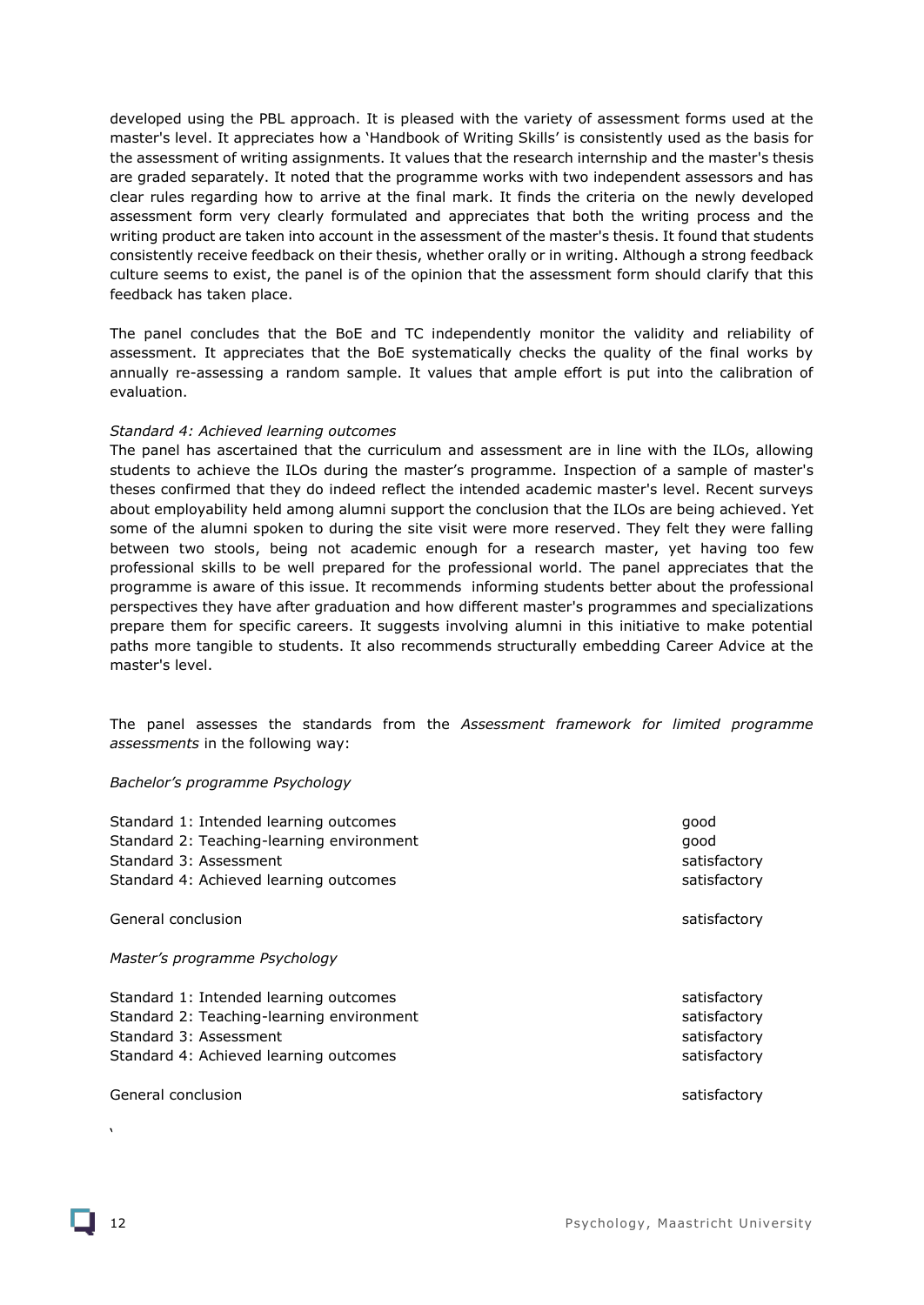The chair and the secretary of the panel hereby declare that all panel members have studied this report and that they agree with the judgements laid down in it. They confirm that the assessment has been conducted in accordance with the demands relating to independence.

Date: 6 June 2018

boury of

Prof. Marianne Riksen-Walraven Dr. Jetje de Groof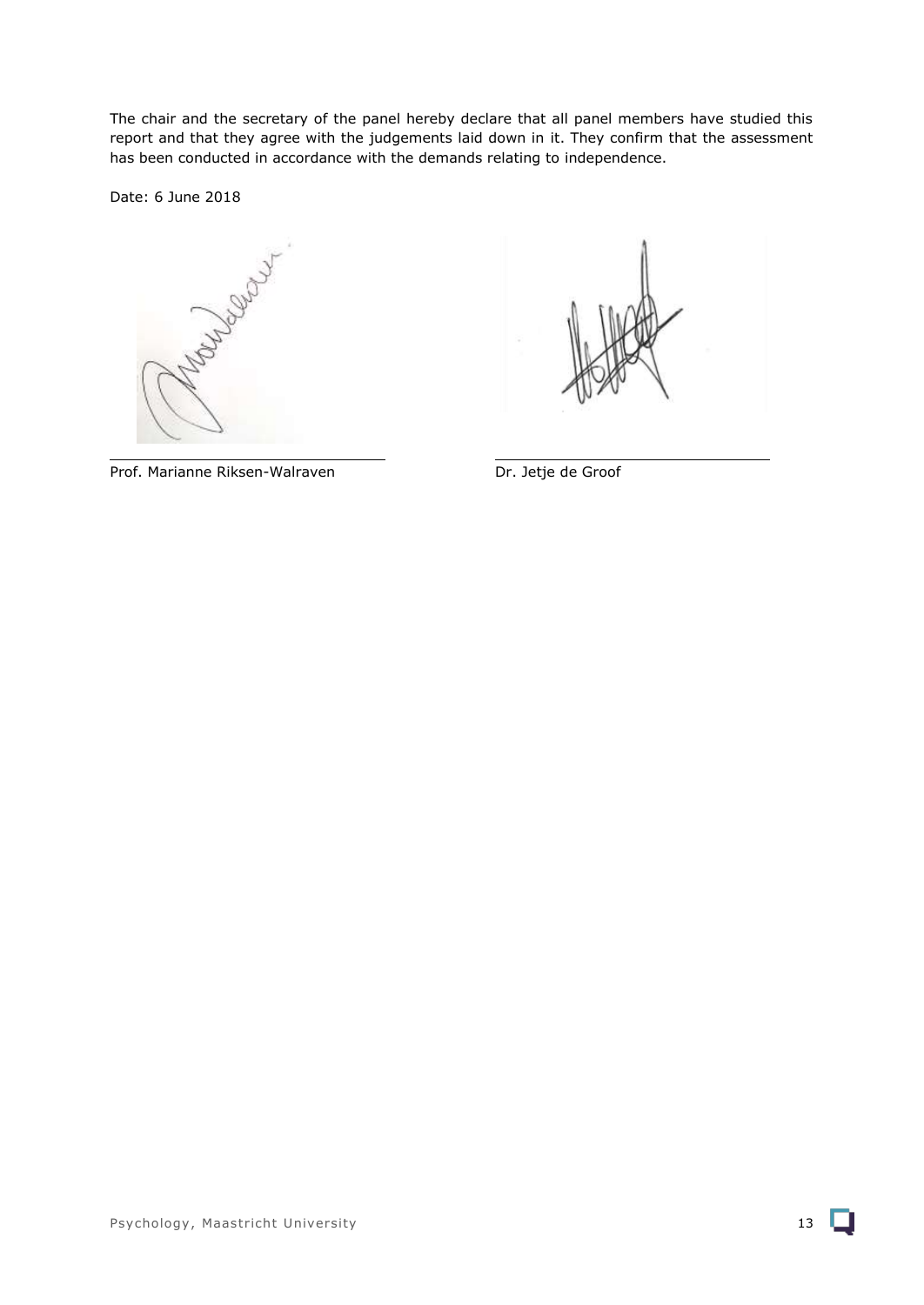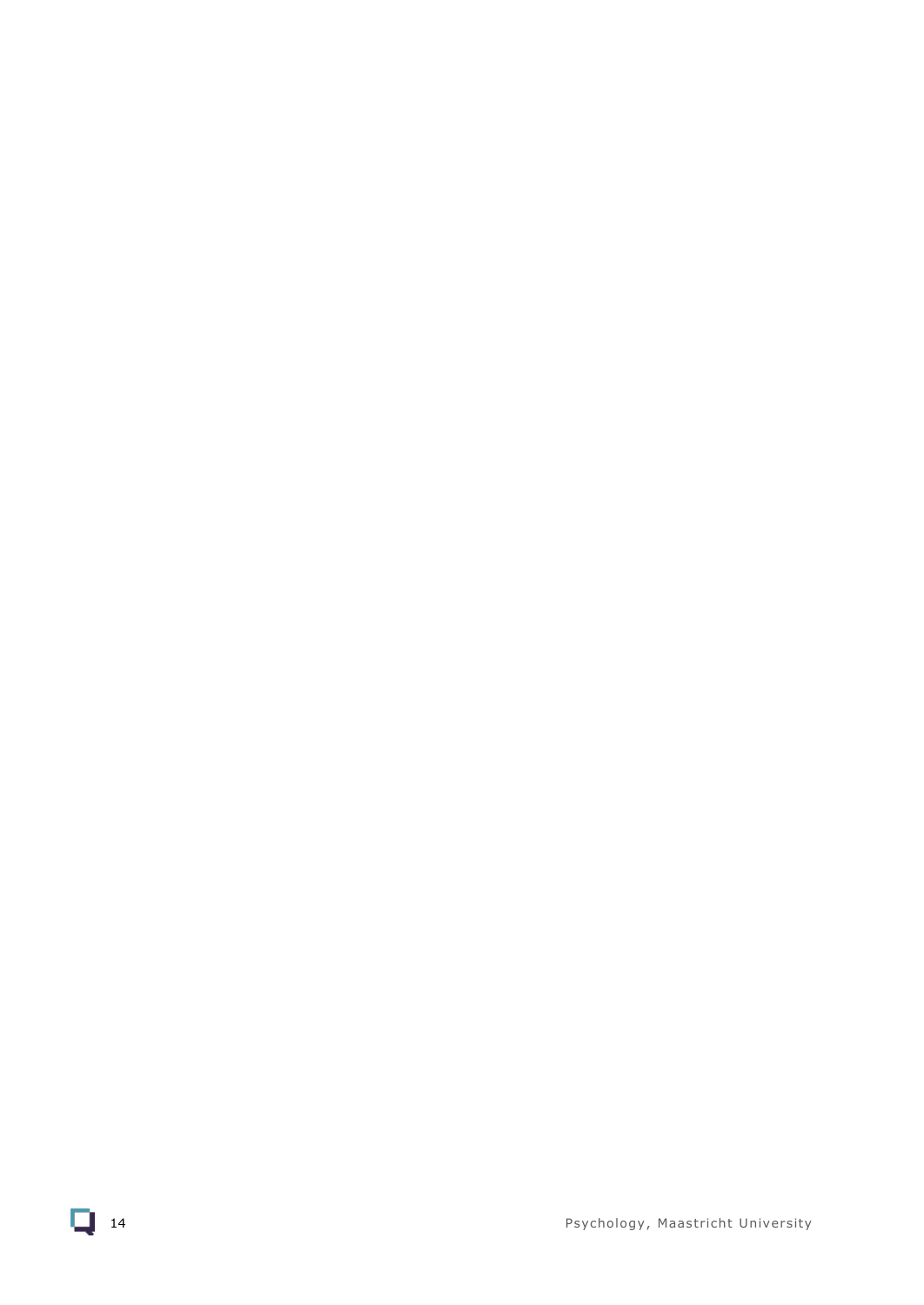# <span id="page-14-0"></span>DESCRIPTION OF THE STANDARDS FROM THE ASSESSMENT FRAMEWORK FOR LIMITED PROGRAMME ASSESSMENTS

### **Standard 1: Intended learning outcomes**

The intended learning outcomes tie in with the level and orientation of the programme; they are geared to the expectations of the professional field, the discipline, and international requirements.

### **Explanation**:

The intended learning outcomes demonstrably describe the level of the programme (Associate Degree, Bachelor's, or Master's) as defined in the Dutch qualifications framework, as well as its orientation (professional or academic). In addition, they tie in with the regional, national or international perspective of the requirements currently set by the professional field and the discipline with regard to the contents of the programme. Insofar as is applicable, the intended learning outcomes are in accordance with relevant legislation and regulations.

### **Findings**

The curriculum maps of the bachelor's and the master's programmes illustrate how the intended learning outcomes (ILOs) of both programmes are formulated in line with the Dublin Descriptors. They also take into account national requirements as listed by the Dutch cluster of Psychology in the domain-specific frame of reference (DSR) and international criteria as set out by the European Federation of Psychologist's Association (EFPA). Within this framework, the bachelor's and master's programmes of Maastricht University (MU) offer a distinct profile due to their focus on cognitive and biological psychology, their choice for Problem-Based Learning (PBL) and Research-Based Learning (RBL) as guiding didactical approaches, and their thorough international orientation. The panel learned from bachelor and master students during the site visit that this specific focus is appealing and succeeds in attracting both Dutch and international students.

### *Bachelor's programme*

The bachelor's programme has an integrated cognitive and biological signature with a broad orientation to the field of psychology. With this aim in mind, MU has chosen a broad research-based programme without built-in specializations that prepare for specific master's programmes. Instead, students can use the considerable elective space in the curriculum to prepare for a range of master's programmes in psychology and other related fields. The panel values how the programme provides a clear focus, while also giving a broad introduction to the field. The programme focuses strongly on research and academic skills and attaches great importance to communication and interpersonal skills. PBL and RBL are regarded as crucial in acquiring these skills. The bachelor's programme offers a Dutch as well as an English track and succeeds in attracting a growing number of international students.

The panel is pleased to see that this distinctive profile has been translated into clearly formulated ILOs that reflect the programme's emphasis on research and PBL and its international orientation (e.g. ILO 6 'Is capable of reporting on basic psychological research (…) to lay persons and experts', Sub ILO 6 'Can discuss problems in an intercultural group of students', ILO 7 'Can work and reason at an academic level and has acquired the following academic skills: study skills, general professional skills and some specialist professional skills'). The panel learned that the ILOs are regularly evaluated by the curriculum-year group, which is led by the programme director.

The preparatory documents mention that students feel they could be better prepared for their future career. The panel appreciates that the programme management is clearly aware of this issue and welcomes the its plans to make the interpersonal and communication skills that are implicitly acquired through PBL more explicit in the ILOs.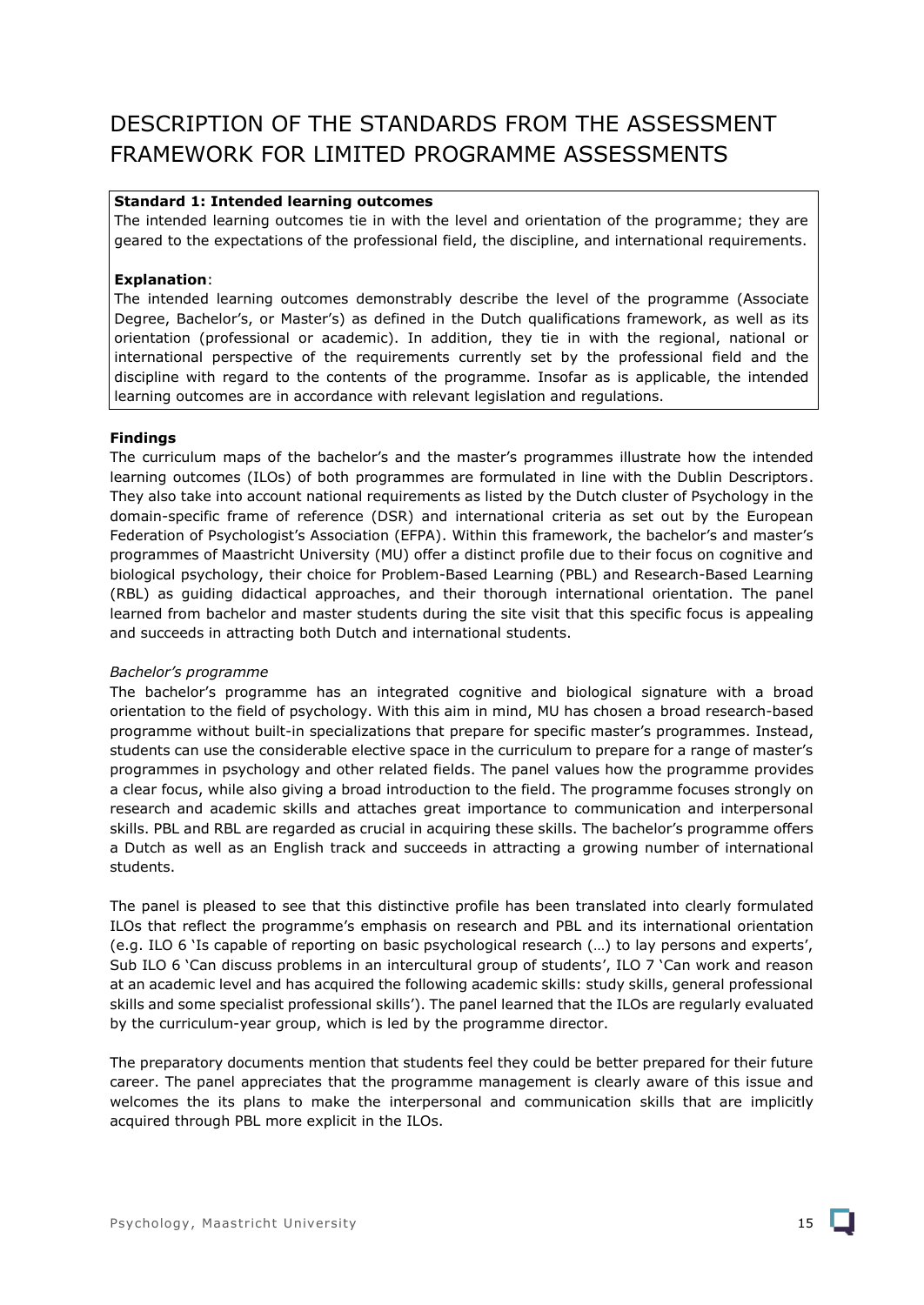#### *Master's programme*

The master's programme includes six specializations: Cognitive Neuroscience (CN), Developmental Psychology (DP), Health and Social Psychology (HSP), Neuropsychology (NP), Psychology and Law (PL) and Work and Organisational Psychology (WOP). They have either an applied cognitive (PL, WOP, HSP) or a more fundamental biological signature (CN, DP, NP). The aim is to train students to become academic professionals with a strong focus on fundamental or applied research. Students explained that the research-oriented focus of the master's programme and the focus of the specializations are appealing. The panel values the specific focus of the master's programme and believes that the CN, NP and PL specializations in particular add to the distinctive profile of MU.

The preparatory documents mention that the current strong emphasis on research prepares students adequately to work in a scientific setting and/or to start a PhD after the one-year master's programme. At the same time, the panel took note of the fact that the majority of the master students end up in professional practice, and that many students, also according to 'National Student Survey' (NSE)-evaluations, would like to gain more practical experience within their programme. It discussed at length how the programme succeeds in striking a balance between research skills/knowledge on the one hand and the incorporation of other practical experiences and skills outside of research on the other. The programme management explained how improving the students' employability in the broader professional field is high on its agenda. It is currently investigating whether every specialization needs the current research-intensive focus. The panel supports this action and understands that finding the appropriate balance between research and practical skills is a challenge within the framework of a one-year master's programme.

The programme offers opportunities for students working towards a clinical career as a psychologist. The psychodiagnostics registration (BAPD, Basisaantekening Psychodiagnostiek) can be obtained in NP as part of the curriculum and in DP, HSP and PL if a student completes a clinical internship as a non-degree seeking student within one year after graduation. The combination of the bachelor's and master's programme (including a clinical internship) meets the requirements to enter post-academic training to become a registered psychologist. The panel learned that the programme discusses its curricula on a regular basis with the professional organizations concerned in order to ensure that these links continue to be guaranteed. The programme management explained that it also supports international students in getting their MU diploma recognized in their home country so they can continue their education or obtain professional certification. For German students, who constitute the largest group of international students, there is regular consultation with the appropriate regulatory bodies.

The bachelor's and master's programmes do not have an External Advisory Board with representatives from the professional field. The panel and programme management agreed during the site visit that having such a Board would provide the programmes with structural input and feedback on the profiles and the curricula. In this sense, it would be a valuable addition to the many informal contacts with the professional field the programmes already have.

#### **Considerations**

#### *Bachelor's programme*

The ILOs of the bachelor's programme are formulated, in line with the Dublin descriptors, at the level of an academic bachelor's programme. The national (DSR) and international requirements of the field have been taken into account. The panel strongly appreciates that within this framework, the bachelor's programme has succeeded in establishing a clear and specific profile. With its strong emphasis on research and academic skills, its broad and international orientation, and its PBL approach, the programme distinguishes itself from other Dutch bachelor's programmes in psychology. Another distinctive feature is the focus on cognitive and biological psychology and the broad introduction to psychology. The programme's broad character, its academic focus and the elective space ensure that students are fulfilling the admission requirements for a range of master's programmes within and related to psychology. The panel concludes that the chosen focus is attractive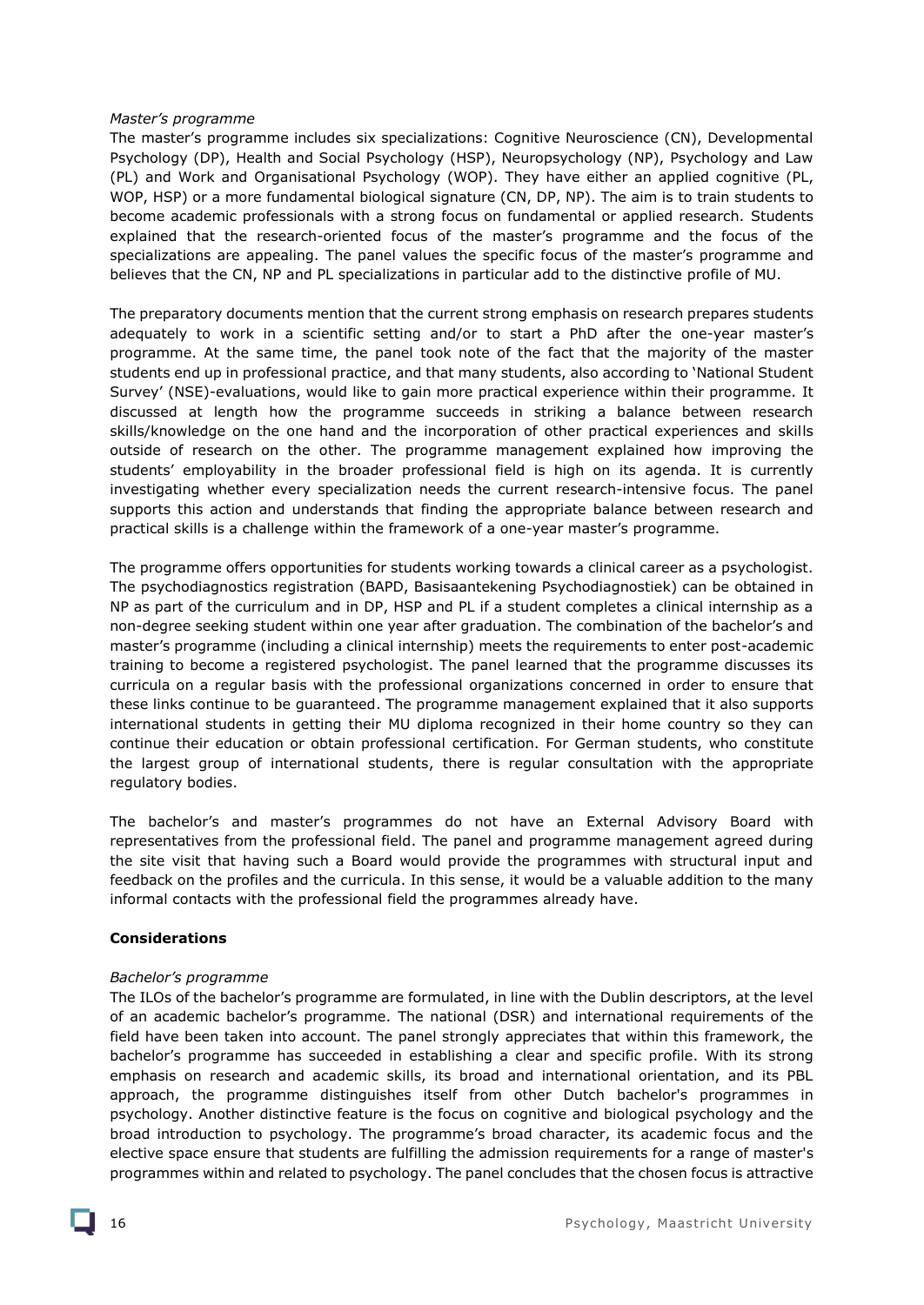to students (including international ones). The profile has been translated into clear ILOs. The panel appreciates that they reflect the programme's focus on research, academic skills, internationalization and PBL.

The programme wants to make the communication and interpersonal skills that are acquired through PBL more visible in the ILOs. The panel agrees that this will make students more aware that they are developing the skills required in professional contexts. This measure will improve the bachelor students' orientation towards the professional field. The panel is of the opinion that an External Advisory Board with stakeholders from the professional field could further support the programme's strategy regarding its professional orientation. This could also strengthen the contextual component of the PBL learning concept (see standard 2).

#### *Master's programme*

The ILO's are clearly formulated for the programme as a whole and well specified for the six specializations. They are formulated, in line with the Dublin descriptors, at the level of an academic master's programme. The national (DSR) and international requirements of the field have been taken into account. The panel is convinced that the programme has succeeded in establishing six specializations that are attractive to students and that give the programme a distinctive character. Other specific features of the programme are the strong focus on research, the cognitive or biological signature of the specializations, the use of PBL and its thorough international orientation. The panel applauds that the specializations are attractive to both Dutch and international students.

The panel appreciates the programme's strong focus on research, but it also observed that most alumni proceed to a career in the professional field. It welcomes the programme's plan to analyze whether every specialization needs the current research-intensive focus. It suggests composing an External Advisory Board with stakeholders from the professional field, as such a body could support the programme in optimizing its strategy in this regard.

The panel is pleased to see that the programme works hard to assure that students can obtain the psychodiagnostics registration, and that they meet the requirements to enter post-academic training. It approves that international students are supported in getting their diploma recognized in their home country, so they can start a clinical career over there.

#### **Conclusion**

*Bachelor's programme Psychology:* the panel assesses Standard 1 as 'good'.

*Master's programme Psychology:* the panel assesses Standard 1 as 'satisfactory'.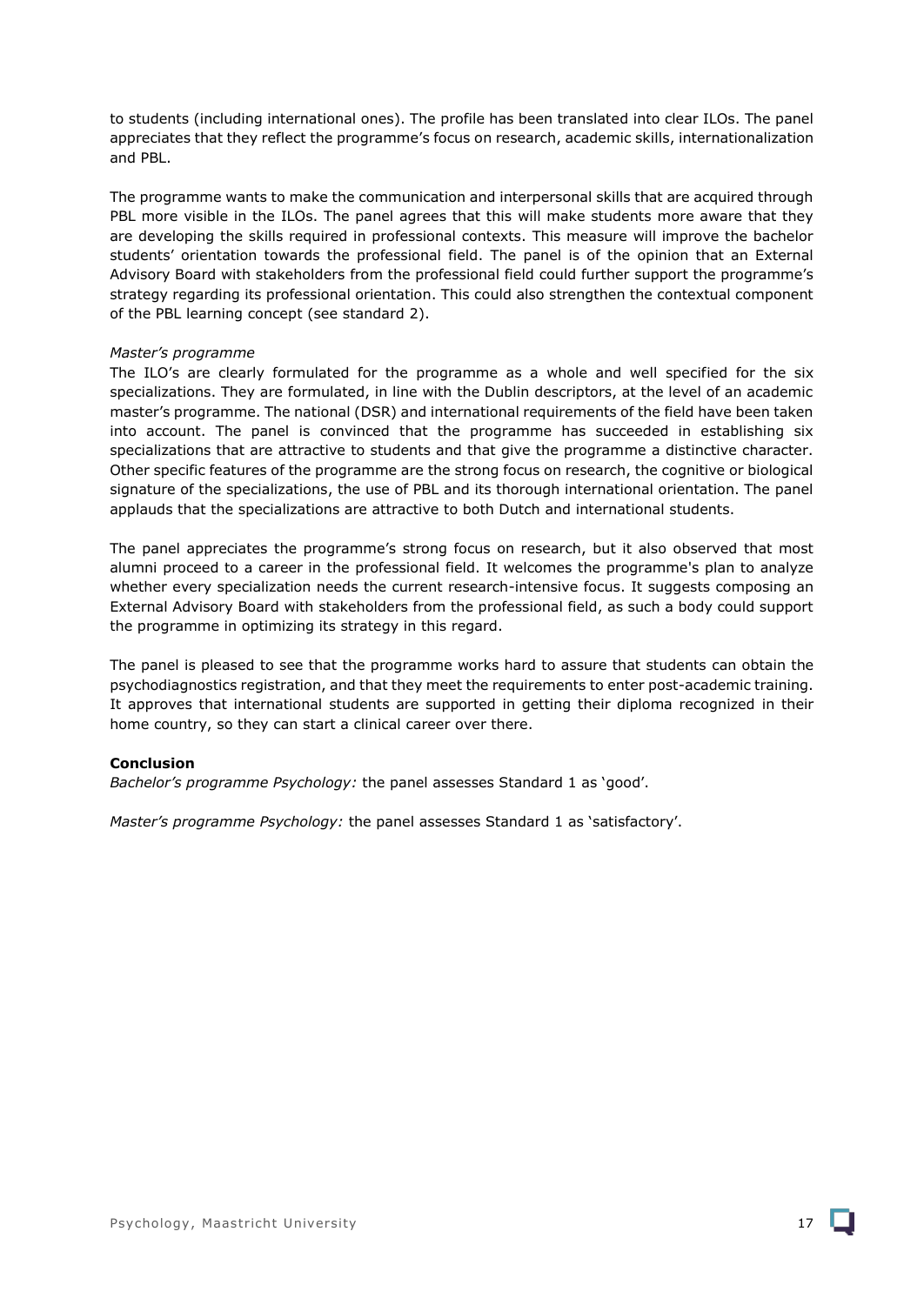#### **Standard 2: Teaching-learning environment**

The curriculum, the teaching-learning environment and the quality of the teaching staff enable the incoming students to achieve the intended learning outcomes.

#### **Explanation**:

The intended learning outcomes have been adequately translated into educational objectives of (components of) the curriculum. The diversity of the students admitted is taken into account in this respect. The teachers have sufficient expertise in terms of both subject matter and teaching methods to teach the curriculum, and provide appropriate guidance. The teaching-learning environment encourages students to play an active role in the design of their own learning process (student-centred approach). Programme-specific services and facilities are assessed, unless they involve institution-wide services and facilities already reported on during the institutional audit.

#### **Findings**

#### *Learning concept*

Both problem-based learning (PBL) and research-based learning (RBL) are guiding concepts in shaping the teaching-learning environment. Key features of PBL are collaborative, constructive and contextual learning. Education takes place in small-scale tutorial groups of a maximum of twelve students. In these groups, students take the lead under the supervision of a tutor. The students and alumni the panel interviewed during the site visit were very enthusiastic about PBL in general. Master students were even more enthusiastic than bachelor students. Bachelor students mentioned that although PBL does spark active learning, the dynamics of the tutorial groups is sometimes hampered by the passive attitude of some students, who come to the PBL groups unprepared. All parties involved agreed that the success of PBL relies highly on the success of the group process. Students mentioned that tutors are key in steering the process and ensuring that all students are engaged.

Considering the vital importance of the tutors in making PBL work in practice, the panel explored how their quality is guaranteed. It learned that all tenured research staff members are obliged to assume tutoring roles in the bachelor's programme, which it appreciates. In addition, student-tutors are used at the bachelor's level. Third-year bachelor students with a GPA of 7.0 or higher are eligible to facilitate bachelor tutorial meetings. At the master's level, only staff act as tutors as more guidance is required from the perspective of the scientific and practical content. Students interested in becoming student-tutors need a positive recommendation from a member of staff, which helps to preselect students with the necessary skills to guide group processes. Once they are selected, student-tutors receive an introductory training in PBL, during which the handling of group processes is a central topic. The quality of all tutors is continuously monitored using student evaluations of the teaching blocks. The contracts of student-tutors who do not perform according to standard are cancelled. To support the tutors further and assure coherence between different tutorial groups, course coordinators organize weekly tutor meetings and write detailed tutor instructions for their course. The panel noted that this was indeed confirmed in the selection of course materials it inspected. Teachers explained that they receive training on writing good tutor instructions.

The panel learned from the preparatory documents that the average tutor score in the bachelor's programme was 8.1 in 2016-2017; for the master, where only staff tutors are used, this was 8.3. Programme management and students agreed that, on average, student-tutors are very positively evaluated overall, but also explained that their individual quality varies. The panel appreciates the quality control structure that has been built up at MU and asks the programme to continue to invest in the quality of the tutors and to react swiftly if tutors or student-tutors are not performing according to standard. It welcomes that the programme has started working with discussion leaders and experiments with tutorless PBL groups in order to activate students in their PBL groups.

The panel also discussed the problems students work on during PBL sessions, as it considers this to be another crucial element in making the PBL attractive and stimulating their active involvement. It learned that the scope and nature of the problems evolve throughout the programmes. While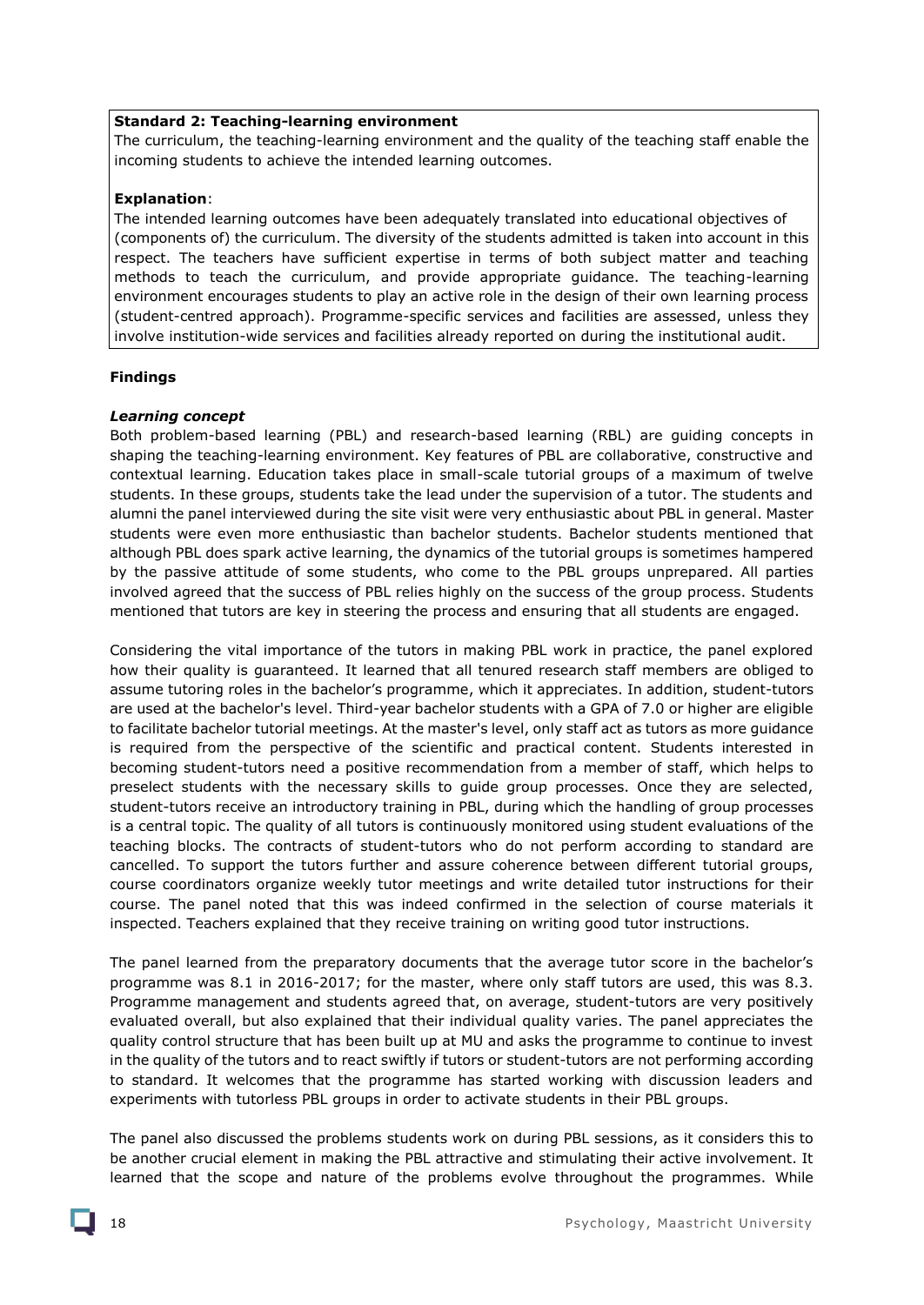problems near the end of the bachelor's programme and in the master's programme are relevant for and drawn from the professional field, the problems in the first year of the bachelor's programme are more 'phenomenon'-driven and geared towards giving the students a clear view of the field of psychology.

Students explained that they had received a good introduction to PBL in the bachelor's programme. Students who followed their bachelor's programme elsewhere receive an introduction at the master's level. This is also true for the international students. Teachers and students mentioned how PBL has specific challenges in the international classroom, but that the aim is to ensure that tutorial groups have students from mixed and diverse backgrounds.

RBL allows students to be systematically introduced to research practices, methods and projects. This means that research methodology, statistics and academic writing are given a central role and that students are active in research projects in every year of their educational programmes, allowing them to move through the empirical cycle several times during the programmes. Active researchers give courses, and the content is linked to current research as much as possible. The programme management explained that the lab facilities are also key components in the RBL approach. The panel visited some of the labs during the site visit and observed that students actively participate in the research at the labs. This applies especially at the master's level, but also to some extent at the bachelor's level, most notably for honours students.

The panel values that clear didactical concepts (PBL and RBL) structure the way the teaching-learning environment is shaped. The way these didactical concepts are translated into practice is well thought out. The panel consulted the study guide and a sample of courses and ascertained that the teaching methods are varied and centred on interaction. It found the contents of the courses to be state of the art and of high quality. This applies to both the bachelor's and the master's programme. Finally, the panel also appreciates the way it is made explicit that these didactical approaches are key in attaining the programmes' intended learning outcomes (see also standard 1).

#### *Bachelor's programme*

#### *Curriculum*

The bachelor's programme (180 EC) consists of a core curriculum (156 EC), electives (24 EC) and a bachelor's thesis (6 EC) (for a complete overview of the curriculum, see Appendix 3). The content of the bachelor's programme is broad, in the sense that the core curriculum introduces students to the main fields in psychology, subfields, and supporting disciplines. Along with the core curriculum, the programme has invested in recent years in giving students the opportunity to pursue their own topics of interest, thus preparing them for different master's programmes. In the third year students choose from courses/minors provided by the Faculty of Psychology and Neurosciences (FPN), minors at other faculties of UM, a study period abroad, or courses from another university in their elective space. Since 2017-2018, a voluntary internship is also an option, which allows students to acquire handson work experience. The panel appreciates that the decision to introduce this internship was based on the students' requests to acquire more practical skills. The bachelor's thesis is on a chosen topic, and students can choose practical courses that match their own interests. The panel values how the programme succeeds in providing a broad introduction, while also preparing students for different master's programmes in a very flexible way. It consulted the outline of the programme and found that it enables students to achieve the intended learning outcomes.

Each academic year consists of four eight-week and two four-week periods. Courses have an equal division between lectures and tutorials (per course one or two tutorial groups and one lecture per week). Participation in the tutorial groups is mandatory; this is not the case for the lectures. The panel appreciates that each course also has a related practical, in which students get the opportunity to apply what they have learned. The skills courses target research and general academic and professional skills.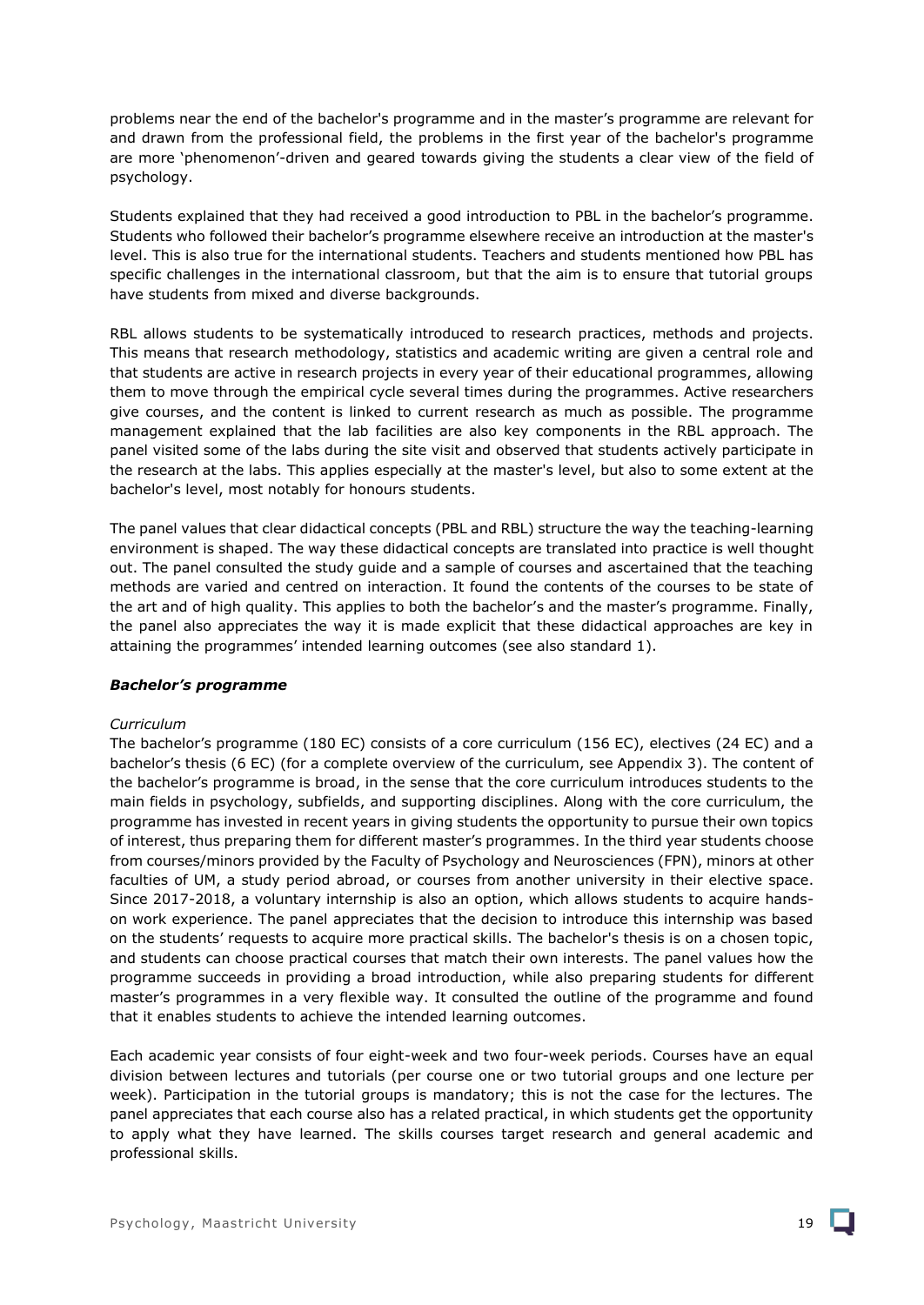The bachelor's programme also focuses on acquiring research and academic skills. With this end in mind, two learning trajectories (statistics & methodology and academic writing) run through the three-year curriculum. Students explained that the learning trajectories gradually and coherently build up towards the bachelor's thesis. They also mentioned that the statistics courses are not given according to the PBL principle, but are taught in a more classical way, which is nevertheless valued by them. The panel appreciates that there is some room for flexibility in the application of the PBL principle if this is required by the course content. The students were very appreciative of the quality of the statistics exercises. Regarding the development of academic writing skills, the panel values that students are also trained in writing skills targeting a lay audience.

The panel values that students' empirical research skills are intensively trained in various stages of the curriculum. In the research practical in the second bachelor year, every stage of empirical research is covered. Students also have to apply for the ethical approval of their project and present their results at an in-house symposium. The panel finds the research practical a particularly strong feature of the programme. The bachelor's thesis is either a literature review or a report of an empirical research study. A strict schedule is used with fixed dates for handing in the draft version, final version, and revision. The panel learned from the students that it is possible to choose the topic of the thesis themselves, after which they are matched to a supervisor. Another option is to select from a list of topics and supervisors on the student portal.

An honour's programme of 18 EC is offered to excellent students in their second year. The panel learned that the grade point average (GPA) in the first year of the bachelor's programme is the main criterion for application, but that highly motivated students can also be accepted, even if their GPA is not in the top range of the cohort. In addition, the honour's programme MARBLe (Maastricht Research-Based Learning Programme) allows excellent and highly motivated students the possibility to carry out a research project as part of their bachelor's programme, either in The Netherlands or abroad. The panel appreciates these opportunities that are given to excellent and highly motivated students.

#### *Study load, feasibility and mentoring*

The self-assessment reports that an average of 10 to 12 hours of activities are scheduled, and students are expected to spend another 25 hours on average on self-study. The reported study time of students and benchmark reports of the 'Centrum Hoger Onderwijs Informatie' (CHOI) confirm this number, yet a well-being survey among students revealed that they perceive the study load to be high. The panel further explored this topic during the site visit with the students, who explained that PBL is intensive due to the required reading, but that it is manageable. The fact that not all students are always actively involved in preparing for the PBL group raises the study load for the other students. The panel asks the programme to actively monitor this issue.

Each bachelor student is assigned a mentor. Mentor meetings are both individual and in a group. The mentoring is linked to the students' portfolio, in which students reflect on the skills and knowledge they are acquiring. Teaching staff emphasized during the site visit that the aim of the portfolio is to link the acquired skills to future professions, which is why, from the second year onwards, the reflection in the mentor sessions is geared towards the competences of a practising psychologist. In addition, the portfolio forms the basis for the Quick Career Advice that students receive during their last bachelor year, and which students reported as valuing very highly.

While some students were very appreciative of the way the mentoring and portfolio spark reflection, others did not consider the mentoring and portfolio as being of added value. Students mentioned that the quality of the mentor meetings varies and is strongly dependent on the mentor. The panel also learned that not all mentors discuss the portfolio. It feels that the portfolio and mentoring programme are intrinsically strong features of the programme. It suggests monitoring more strictly that mentors follow similar procedures to ensure that all students experience the benefits of the portfolio and mentoring sessions. The panel learned that the programme management is firmly aware of this issue.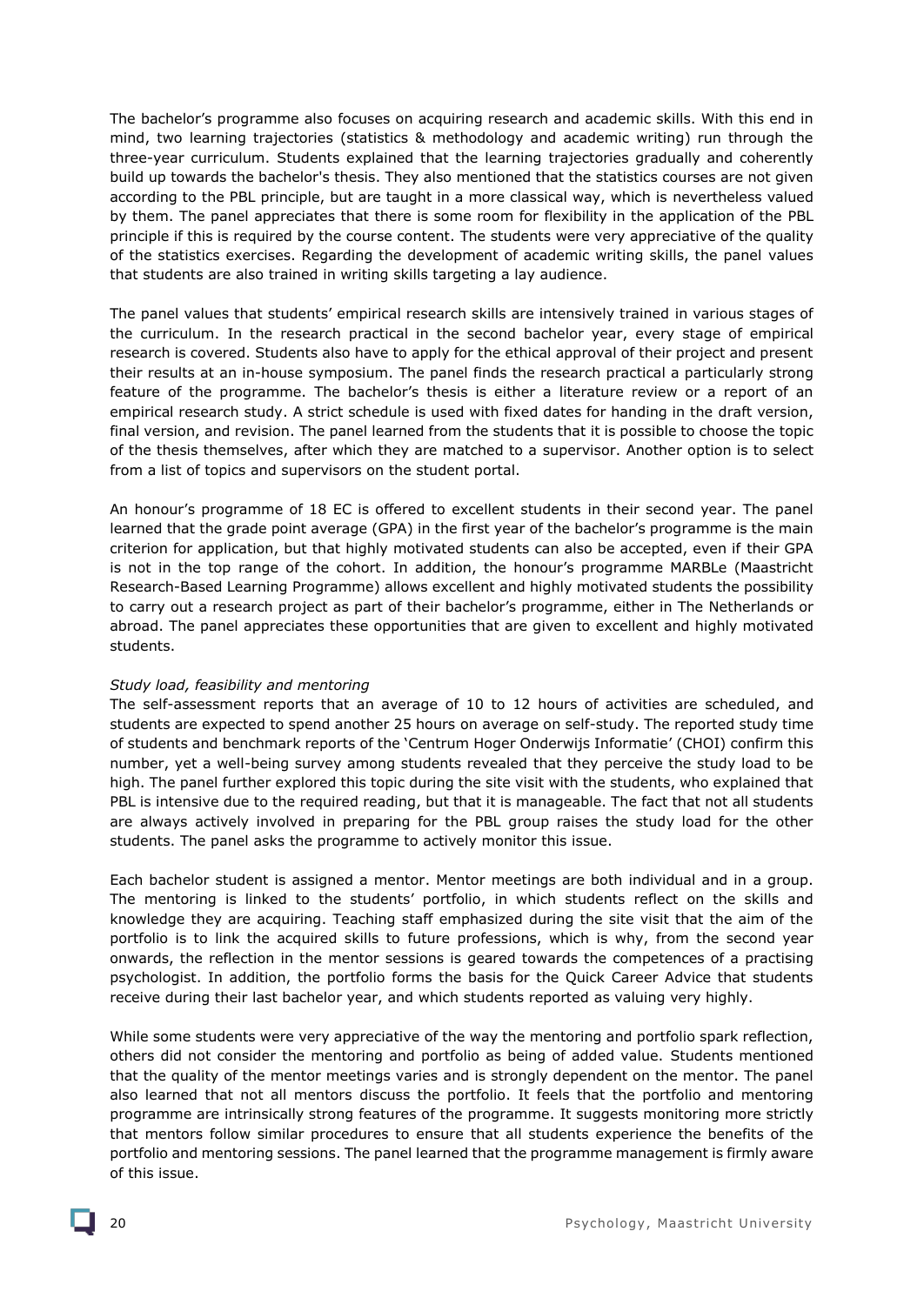#### *Internationalization and diversity*

In 2015-2016, an English-language track was introduced in the bachelor's programme, along with the Dutch-language track. Although the great majority of foreign students come from Germany, the nationalities represented increased to around 35 in the 2017-2018 cohort. From the second bachelor year onwards, some courses of both tracks are mixed. The tutor groups of the English-language track are composed in such a way that a mix of cultures and backgrounds is realized. As of 2016- 2017, all students have to do a diversity assignment, in which they collaborate with Indonesian students on a cultural topic. The panel learned that there is also an increasing number of international student-tutors. It values highly how the programme succeeds in creating an international programme and appreciates that it uses this international classroom as a lever to develop the students' intercultural skills.

The electives space in the curriculum allows students to spend a period of study abroad (electives or internship). While between 72 and 89 students went abroad in the last few years, this number rose to 159 students in 2017-2018, with the first large cohort of the English track being registered in their third year. Courses offered by partner universities are reviewed annually by the Board of Examiners (BoE). Exchange students are also given a 'diversity' assignment in which they are required to report what they have learned about the culture of the country they visited. Moreover, there are 60-100 exchange students coming into the programme annually, further adding to the scope of the international classroom.

#### *Selection and admission*

Over the last few years FPN has maintained a set limit since the number of applicants exceeds capacity. FPN introduced student selection from 2015-2016 onwards. The criteria that are taken into account are: (1) grades achieved during secondary education, (2) study attitude, (3) motivation and (4) content knowledge of psychology as a discipline. The panel is very pleased with the way in which the selection is done. Study attitude and motivation are measured through questionnaires. Content knowledge and the ability to acquire relevant content are assessed by letting students attend lectures, look at the literature, and then do a test. The panel took note of the fact that since implementing student selection, the percentage of students earning the full 60 EC in the first year has increased considerably (from 40% in 2014/2015 to 55% in 2015/2016 and 62% in 2016/2017). In addition, the number of students with a positive 'binding study advice' (BSA) has increased from 72% to 78% to 85% in these three cohorts, respectively.

The average non-Dutch intake has risen since the introduction of the English-language track in 2015- 2016. The panel discussed whether the combination of the set limit and the influx of international students has been disadvantageous for Dutch students, but learned that the programme management is aware of this issue and actively monitors to ensure that both national and international student cohorts are admitted to and guided through the programme in an appropriate way.

#### *Master's programme*

#### *Curriculum*

Each master specialization (60 EC) starts with 20 EC of theoretical core courses. All core courses are combined with a practical, in which students apply the acquired knowledge and develop academic and other professional skills. There is also one skills course in the curriculum. For most specializations, this is the Academic Skills and Research Proposal course (5 EC). In WOP, the Professional Skills and Activity Report (10 EC) replaces the Academic Skills course. The master's programme ends with the research internship and the master's thesis; together they account for 35 EC. In the WOP specialization, the research internship and master's thesis are worth 25 EC. The NP specialization gives students the option to perform a clinical internship. Students who chose this specialization have a total of 21 EC for the research proposal, research internship and master's thesis, and 19 EC for the clinical internship and related activities. Appendix 3 contains a detailed overview of the curricula of all specializations.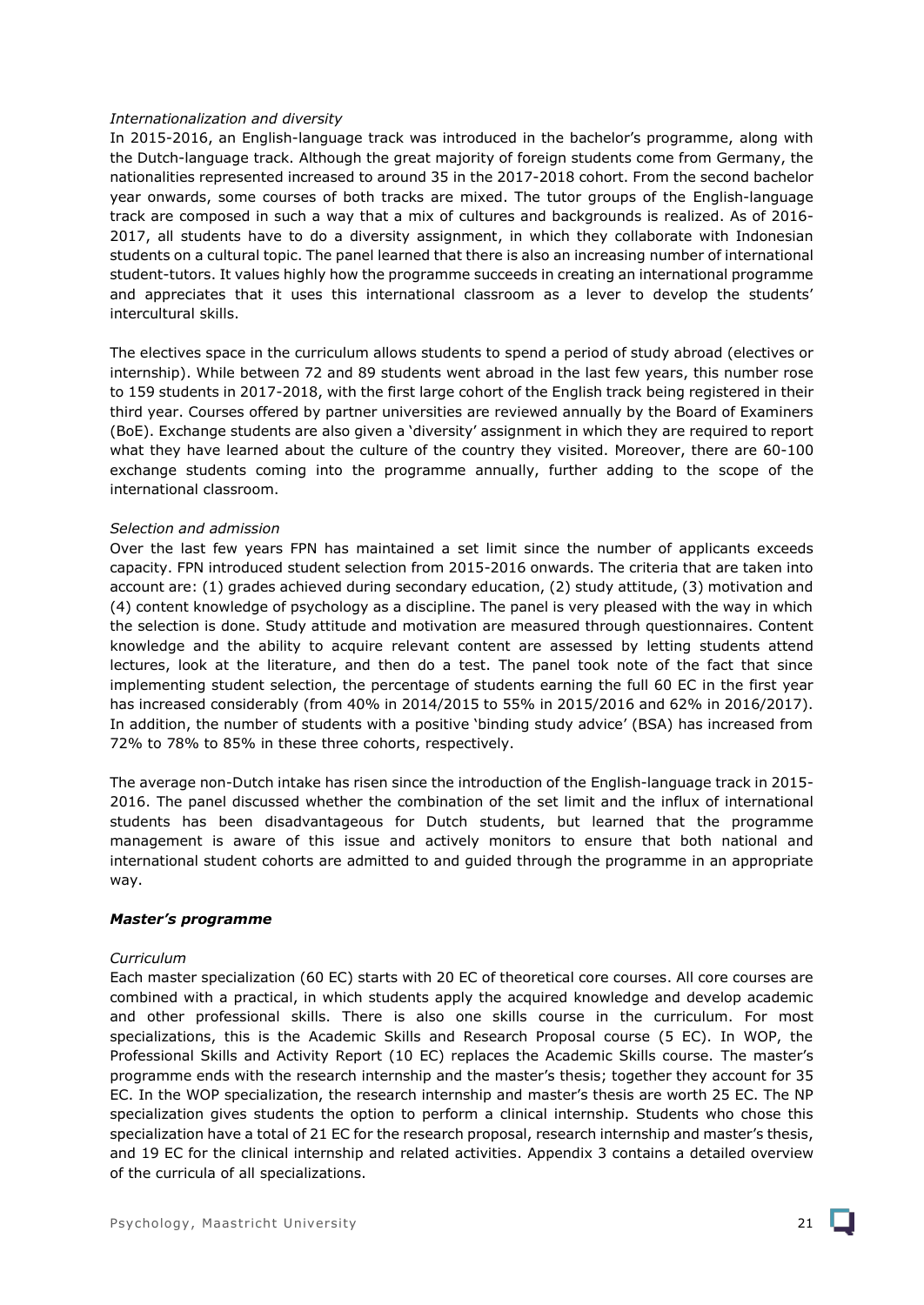The panel consulted the outline of the programme and found that it enables the students to attain the intended learning outcomes. Master students and alumni expressed their appreciation for the coherence between the theoretical courses and the way they are integrated with the practicals. This gradual build-up allows students to develop the knowledge and skills required for their research internship and master's thesis.

The panel values highly that, in line with the ambitions of the programme (see standard 1), the curriculum puts a lot of emphasis on research and academic skills. It learned that the Academic Skills course that started in 2015-2016 offers students the opportunity to practise and apply academic writing, research methodology, and statistics in order to be optimally prepared for the research internship. WOP students attend a series of practicals and workshops on research methods to prepare for their research internship. The research internship takes place at FPN or at an external university, research institute, or organization that facilitates research at an academic level. Students have to plan, conduct and analyse the results of their research project. They start their research internship with the writing of a research proposal, in which they are encouraged to formulate their own research questions based on the existing literature, notwithstanding the fact that they will participate mostly in ongoing research. The thesis reports on the findings of the empirical study that was conducted during the internship. The students the panel interviewed were all very positive about the supervision they received and were happy with the diversity of topics available.

Given that it is also the ambition of the programme to train future professionals, the panel explored how the programme prepares students for their career and optimizes their employability. The programme management explained how the Academic Skills course also covers topics such as ethics and career perspectives, which are not strictly research-related. In the WOP specialization, the Professional Skills course was introduced in order to stimulate the development of professional competences. Teaching staff added that all specializations link to the professional field by means of guest lecturers; through site visits to hospitals, courts of justice and research centres; and by practising the acquired skills in simulated or real-life settings. In addition, the PBL sessions in the master are often based on real-life cases.

The panel appreciates the measures that are being taken to train the students' professional skills and is aware of the fact that a one-year master's programme limits the amount of academic and professional training that fits into the curriculum. However, during the site visit, students and alumni alike expressed the need for more professional skills development and more contact with the professional field during the master's programme. The panel realises that the programme management is aware of this issue. It was explained to the panel that a dedicated committee is looking into the possibilities to diversify the skills courses in the different master specializations, to align them better with the different profiles they aim at.

The panel explored what proportion of students does a research internship outside of MU. It found this question to be relevant, as doing a research internship in an external organization also exposes students to professional contexts and allows them to develop professional skills. Although it seemed few students were doing external internships according to the lists the panel received, management explained that in reality 40-50% of students actually do an external internship. Nevertheless, the students and alumni the panel talked to explained they would welcome more options and support for students who want to pursue this avenue. The alumni who had secured an external research internship felt that it had improved their career options after finishing the master's programme. The panel therefore suggests that the programme improve its communication about and support for external research internships.

The panel learned that motivated master students are eligible to take part in the Premium programme, during which they participate in an interdisciplinary programme together with students from other faculties. They are also offered the possibility to participate in workshops that are primarily geared towards employability.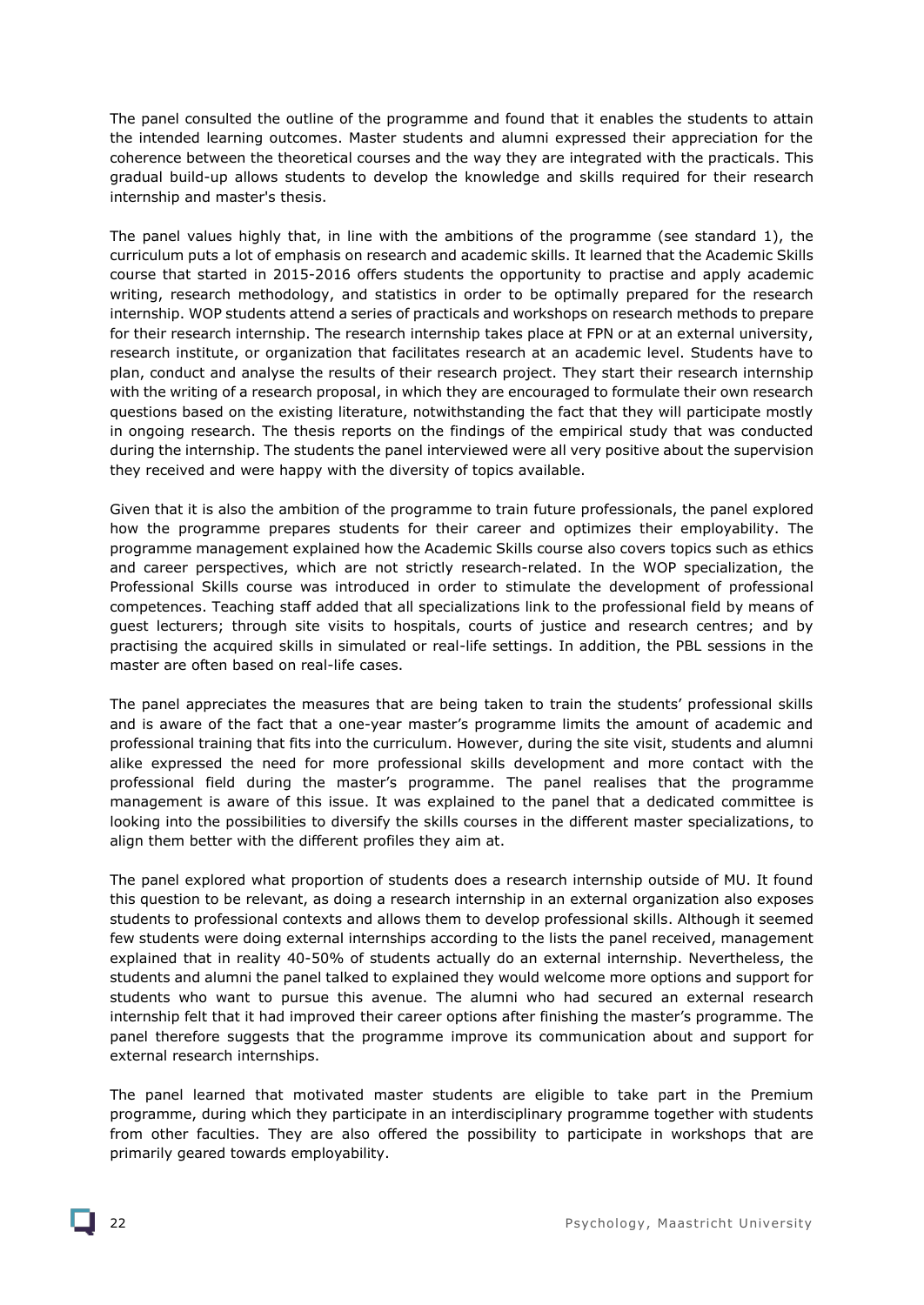#### *Clinical internship*

Within the NP specialization, an optional clinical internship may be taken in combination with, or parallel to, the research internship. About half of the NP students pursue this option. The panel explored how students are supported with finding a clinical internship. Teaching staff and programme management explained that students have to start looking for an internship as soon as the master's programme starts. Teaching staff and students agreed that the communication on this issue is clear. Students are supported in the sense that they can use the programme's network of institutions when searching for an internship, but ultimately it is the student's own responsibility to find one. Those having difficulty finding an internship are given further support. As a consequence, it is rare that students do not find a clinical internship in the end. All students and alumni the panel interviewed managed to find an internship, yet they also told the panel they knew of quite a few cases of students who had experienced difficulties. The panel is well aware that the scarcity of clinical internships is an issue that is broader than MU. Nevertheless, the programme management and panel agreed that an External Advisory Board with stakeholders from the professional field, including alumni, would help strengthen the programme's network. This could bring opportunities not only for clinical internships, but also for external research internships and even the supply of real-life cases for the PBL.

For the SP, HSP, and PL specializations, a clinical internship can be done as a non-degree seeking student within one year following graduation. The panel learned that only a small number of students (ten to fifteen each year) pursue this option. Many graduates who opt for a clinical internship after having finished their master's programme enrol in the Master of Mental Health (MMH), as this oneyear master's programme is specifically geared towards the development of clinical skills and comprises a clinical internship. This possibility also exists for NP students, a large number of whom choose a full research internship during their Psychology master, and then continue with MMH.

The panel learned that international students are stimulated to do their clinical internship in the country they want to be professionally active in, which is what most international students do. The MMH is often not an option for them, as it is taught in Dutch.

#### *Study load, feasibility and study progress*

The panel consulted the information on both the planned and the reported study load, which indicated that the programme is feasible for students. This was confirmed by the students, who found the programme demanding, but concluded that it is feasible with the right amount of planning.

The panel appreciates that the programme has put a lot of effort in supporting the study progress of students, which has led to a decrease in the average study duration to 15 months. First of all, the integration of the clinical internship into the NP curriculum has reduced the number of students failing to graduate in a reasonable timeframe. Second, NP students who want to incorporate a clinical internship but are unable to find one before a certain date can enrol back into the research track in order to avoid delay. Third, the many guidelines and structured timeline of the research internship and master thesis allow the great majority of students to finish these curriculum components on time. Students mentioned that they valued that preparatory work for the internship and thesis is done in the Academic Skills course. They appreciate how the research proposal has to be handed in before the start of the research internship and that it constitutes an integral part of the master's thesis. The panel spoke with an NP student doing a combined internship (clinical and research) and learned that the study load is high but feasible. The structured timelines of the research internship and master's thesis are pivotal in making the trajectory feasible. The teaching staff explained that students who want to participate in projects with real patients are encouraged to take part in projects only once the ethical approval has already been cleared, since they are at risk of delay.

#### *Admission and intake*

The number of students starting in the master's programmes grew from 207 in 2011-2012 to 335 in 2014-2015, but has stabilized since then. Students who received their bachelor's degree elsewhere comprised 65% of the master intake in 2016-2017, compared with 45% in 2011-2012. An increasing number of bachelor graduates from FPN go on to study elsewhere for their master.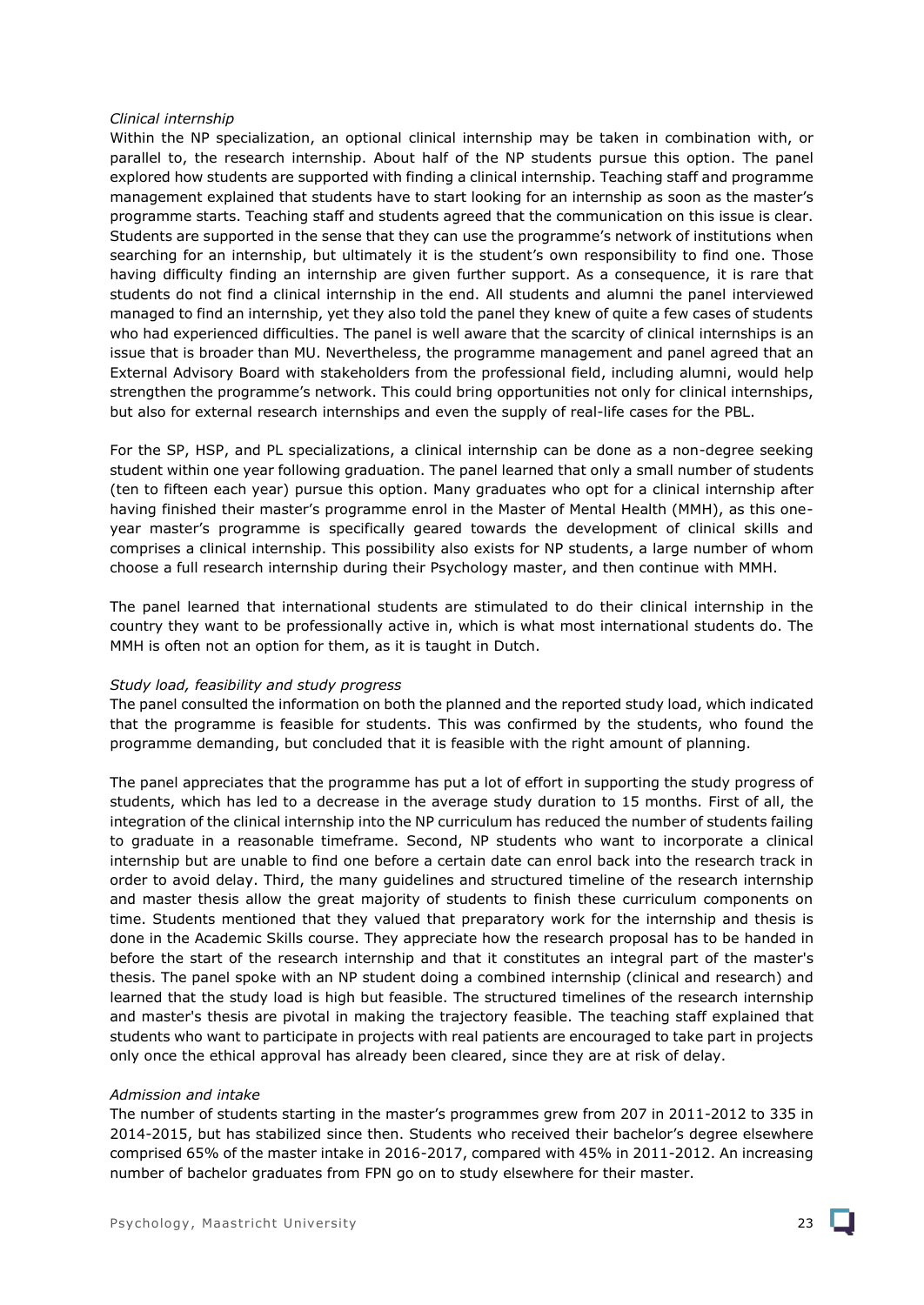Alumni mentioned during the site visit that they would have welcomed more information before or right at the start of the master's programme on the consequences that certain choices have for their later career path. This includes topics such as the clinical internship and the different options of how to integrate it into a student's trajectory, choosing a one-year master's programme or opting for a research master, and the consequences this choice has on admission to research masters. Alumni and the panel agreed that the alumni could play a major role in making the consequences of certain choices more tangible for students, which is why the panel suggests using the experience of the alumni more actively for information and communication to students, both at the bachelor's and the master's level.

#### *Internationalization*

The panel appreciates how MU succeeds in creating an international classroom and successfully uses the diversity of its student population to the benefit of the PBL process. Students have the opportunity to do their research or clinical internship abroad. Students in the WOP specialization can do a double degree with the University of Seville, which allows them to obtain a two-year's master degree that fulfils EFPA requirements. Three or four students participate in this annually.

#### *Staff*

The policy of UM is that all staff members have a PhD, which means students have teachers who actively participate (or have actively participated) in scientific research. A limited number of staff has not obtained a PhD and is mainly involved in the bachelor's programme. Nearly all staff members are members of research schools. Also, 40% of the teaching staff is non-Dutch. The panel appreciates that a large number of staff is conducting research, and the clear presence of international staff is in line with the ambitions of the programme. Yet it also observed that there is an underrepresentation of staff members who are active in the professional field. It suggests actively monitoring this and considering investing in this link, especially at the master's level, where it could add to the professional development of students. It is of the opinion that this investment would further strengthen the contextual component of the PBL learning concept.

Tenured staff members dedicate a maximum of 40% of their time to teaching. Teachers agreed that the workload is high, but manageable. Both bachelor and master students were very pleased with the quality and availability of staff.

All tenured staff members contribute to education and take up tutoring roles in the bachelor's programme. In addition, student-tutors are involved in the bachelor's programme. Extensive inhouse training, monitoring of student evaluations, and tutor instruction manuals allow for the quality control of tutors and student-tutors (see above, 'learning concept'). All new staff receive training in PBL skills. Tenured and temporary staff with a teaching obligation are expected to acquire a University Teaching Qualification (UTQ, BKO in Dutch): 82% of staff has obtained their UTQ, and 15% is in the process of doing so.

The teaching staff explained how all staff members are also offered the opportunity to enrol in an English language course; the same holds true for student-tutors. Many teachers and tutors took an English proficiency assessment at the university's language centre, and the results showed that their level is adequate. The panel received no complaints from students about the level of English of the staff.

#### *Student involvement – Educational Committee*

The panel learned from students that they know where to voice their suggestions for improvement and that they felt their suggestions lead to actual improvements. The student-members of the Educational Committee (OC) explained that their feedback and input are valued and heard. The OC student-members communicate the results of the meetings back to the larger student group. The panel took note of the fact that the OC actively follows up what happens with their suggestions. Course-coordinators are structurally followed up by the OC when problems have arisen; they have to make an improvement plan and write a reflection on the course.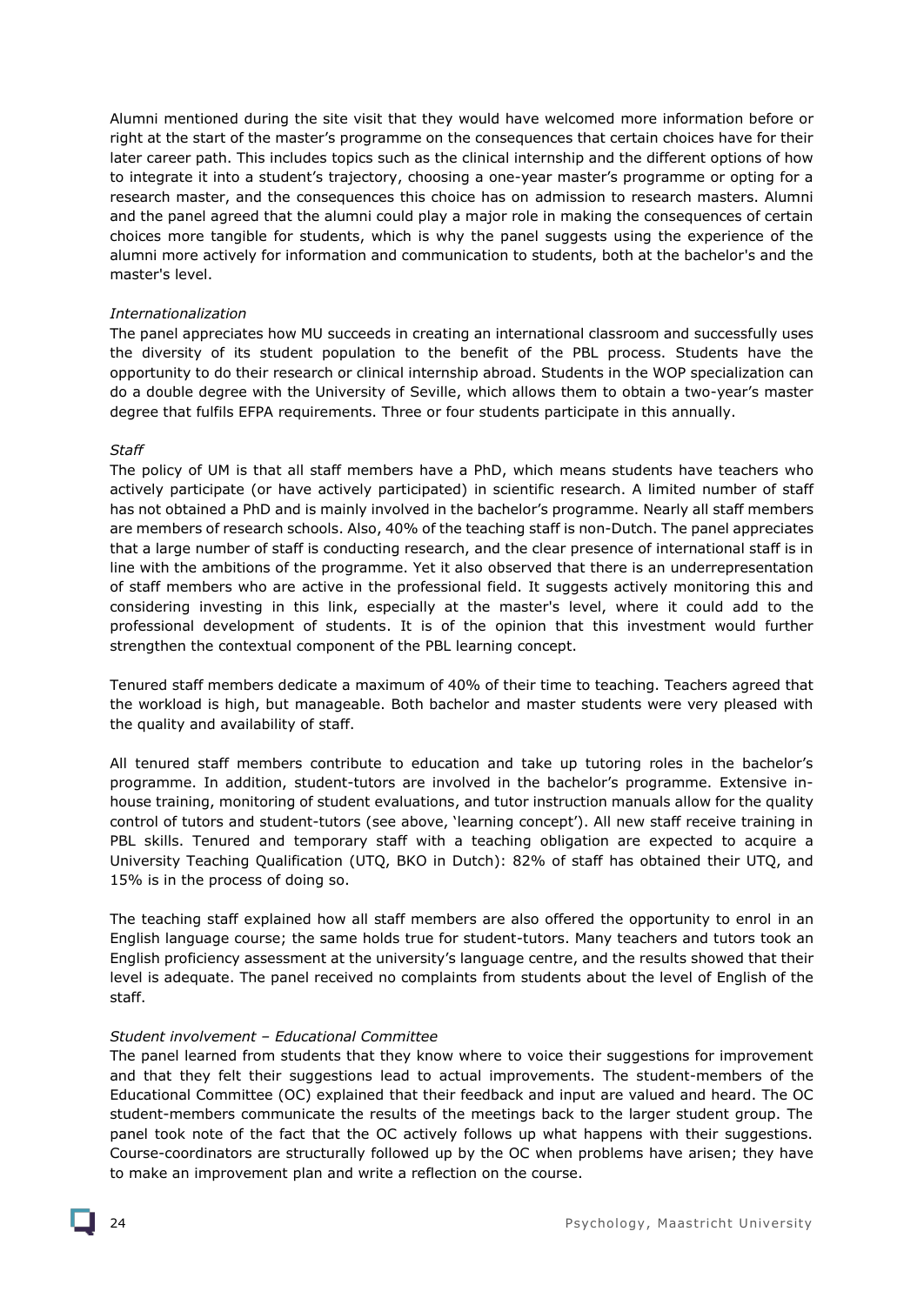#### **Considerations**

The panel concluded that the programmes have succeeded in creating challenging teaching-learning environments, both at the bachelor's and the master's level. The didactical approach, which combines PBL and RBL, is key in attaining this activating setting and plays a central role in helping students to acquire the intended learning outcomes. It is clear to the panel that the RBL achieves its goal by infusing research in the programmes all through the bachelor and master, in line with the programmes' ambitions to develop the students' research and academic skills. The panel values highly the way students participate in research projects and get the opportunity to work with stateof-the-art research infrastructure. It met with enthusiastic and engaged students and teachers and appreciated the student-centred approach of the programme, which is also evident from the fact that students are involved in the continuous improvement of the programme.

The panel moreover concluded that PBL is theoretically well supported and applied consistently throughout the programme. It values how the scope and nature of the problems used for the PBL evolve throughout the programme: the problems in the first bachelor years are more 'phenomenondriven', whereas later they become increasingly complex and relevant for the professional field. It applauds the amount of effort that is put into monitoring the quality of PBL in order to ensure its effectiveness. Students and alumni evaluate PBL very highly. This is even more evident at the master's than at the bachelor's level, where students reported that the passive attitude of some students sometimes hampers PBL, and mentioned that some tutors know better how to deal with this than others. As the dynamics of the tutor groups are key in creating an effective PBL, the panel encourages the programmes to continue to find ways to optimize this. It recognises that the programme is aware of the problem and that initiatives have been taken recently to continually improve the way PBL is implemented, such as strengthening the role of the discussion leaders or working with tutorless groups to stimulate groups to self-organize. It is of the opinion that the programme has a high-quality tutor system. The panel and programme management agreed that the tutors are key in making PBL work and that continued investment is needed in the selection, training and monitoring of tutors and student-tutors.

The panel found that the staff of the bachelor's and master's programmes have the relevant research experience and teaching skills and learned that their quality and availability were highly appreciated by students and alumni alike. It approves that the staff is increasingly international, in line with the programme's ambitions. It values that all tenured research staff members are obliged to assume tutoring roles in the bachelor's programme. Still, it suggests the programme invest in also attracting staff with a clear and active connection to the professional field. This applies primarily to the master's programme.

#### *Bachelor's programme*

The panel found the curriculum to be sound and coherent and concluded that it enables students to attain the programme's intended learning outcomes. It values highly how the programme succeeds in providing a broad introduction to psychology, while at the same time preparing students for, and orienting them towards, different master's programmes and specializations. It appreciates that the broad choice of electives and minors caters for various student profiles: students interested in research can opt to do research; those with international ambitions can go abroad; those who want to prepare for a specific master can follow a minor; and recently a voluntary internship was created for those wishing to gain practical experience. Still, it suggests improving the communication to bachelor students about the consequences of the choice for a certain master specialization or programme on their professional opportunities. It is of the opinion that alumni could be helpful in making the different options more tangible to students.

The panel welcomes the integration of theory and application in the combination of theoretical courses, practicals, and skill courses. It appreciates how academic writing is embedded in the curriculum and that writing for a lay audience is part of the students' education. A particularly strong feature of the programme is its embeddedness in research. The set-up of the research practical in the second bachelor year, with its applications for ethics approval and an in-house symposium at the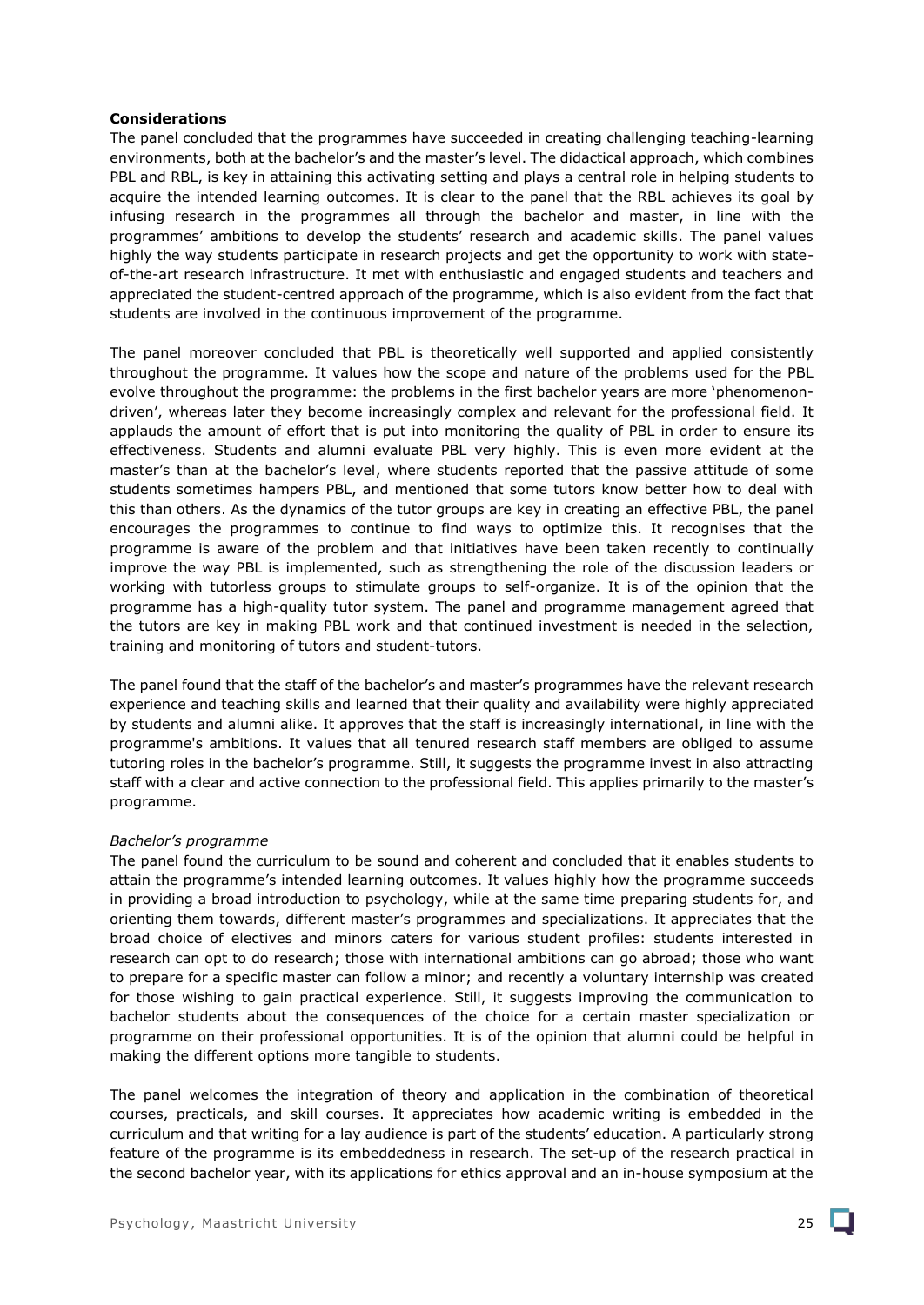end, is valued highly by the panel and enables students to be optimally prepared for the bachelor's thesis.

The panel appreciates that the balanced admission procedure has contributed to the improvement of the study duration. It is of the opinion that the recently updated mentoring programme will add to this positive evolution. It approves that the mentoring programme aims to make students reflect on their future career by means of the portfolio. Although it finds the concept of the portfolio and mentoring sessions strong, it also learned that the quality of its implementation depends heavily on the mentor. Given this context, it is of the opinion that more guidance is needed to allow for a coherent and meaningful implementation to make it optimally beneficial for students. The Quick Career Service, which is linked to the portfolio and already orients students towards their further careers, is a strong point of the programme according to the panel.

The panel applauds the way internationalization is used as a lever to create a real international classroom, stimulate diversity in the tutorial groups and develop the students' intercultural skills. It is impressed by the very large number of students using the mobility window to follow courses abroad (150 of 380 students in 2017-2018).

In summary, the programme has succeeded in creating a coherent curriculum that offers a broad introduction to psychology, yet gives students ample opportunities to orient themselves to different master's programmes. The didactical concepts of PBL and RBL are effectively implemented, and their quality is actively monitored. This leads to an activating teaching-learning environment, with many opportunities for students to develop academic, scientific, communication and intercultural skills. The quality and quantity of staff are good, and the programme has a high-quality tutor system. Considering the importance of tutors for PBL, continued investment is needed in the quality of tutors and student-tutors. The programme has a balanced admission procedure, succeeds in creating an international classroom and involves students in its continuous improvement. The recently updated mentoring system with its linked portfolio is a strong concept, but needs further fine-tuning in order to reach its full potential.

#### *Master's programme*

The panel found the curriculum to be sound and coherent and concluded that it allows students to attain the programmes' intended learning outcomes. It welcomes the strong emphasis on research and the implementation of the Academic Skills course, in which students' knowledge and skills regarding methodology, statistics and ethics are refreshed, preparing them well for the research internship and the master's thesis. It concludes that the supervision of the research internship and master's thesis is up to standard. It values the strict timeline, which facilitates students finishing their research internship and master's thesis on time, in general.

Yet, the panel is also of the opinion that the emphasis on the academic and scientific orientation and development should not come at the expense of the professional skills needed in future careers. It understands that finding the right balance between the academic and professional orientations is a challenge in the framework of a one-year's master's programme. It welcomes the programme's initiative to investigate whether the skills courses can be diversified more in the different master tracks in order to align them better to the needs of the specific careers the different tracks prepare students for. In addition, it suggests providing better information to students on the possibility of an external research internship and encouraging them more to choose an external research internship, as this allows students not doing a clinical internship to have more intensive contact with the professional field. It would welcome having more of the problems presented to students during PBL at the master's level being drawn from professional practice.

The panel noted that students interested in doing clinical internships have different options at their disposal. It appreciates that NP students now have the possibility to do a clinical internship as part of their curriculum. Students from the DP, HSP and PL specializations can do this as a non-degree seeking student after having finished their master's programme. Many students opt to do an

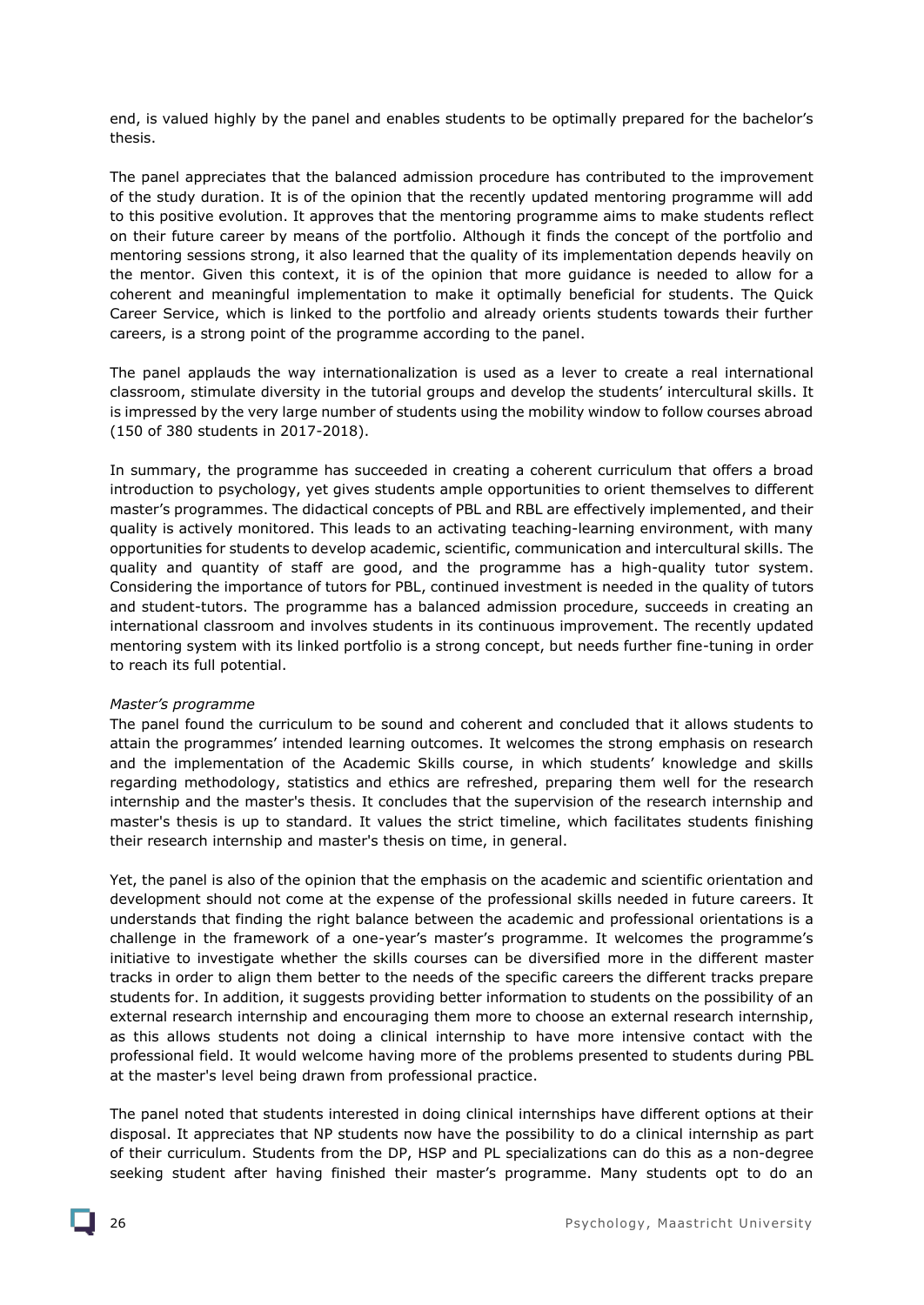additional master, the Master Mental Health, which is geared towards clinical skills and includes a clinical internship. The panel learned that even though the programme provides active support with finding clinical internships, some students have a hard time finding one. It suggests establishing an External Advisory Board and strengthening the network of alumni as this may increase the supply of clinical internships. This action could also increase the options available for students wanting to do an external research internship. These measures would improve the professional orientation of the programme. The panel would welcome more attention being paid to career advice at the master's level, in line with the practice in the bachelor's programme.

In summary, the programme has succeeded in creating a coherent curriculum. The didactical concepts of PBL and RBL are effectively implemented, and their quality is actively monitored. This leads to an activating teaching-learning environment. The panel welcomes the programmes' strong emphasis on research, but this should not come at the expense of the development of the professional skills needed in future careers. This is why the panel suggests that the programme find ways to optimize the balance between the academic and professional orientation of its curriculum. The quality and quantity of staff are good, but further investment is needed in attracting staff with an active connection to the professional field. The panel would welcome more attention being paid to career advice at the master's level, in line with the practice in the bachelor's programme.

#### **Conclusion**

*Bachelor's programme Psychology:* the panel assesses Standard 2 as 'good'.

*Master's programme Psychology:* the panel assesses Standard 2 as 'satisfactory'.

#### **Standard 3: Student assessment**

The programme has an adequate system of student assessment in place.

#### **Explanation**:

The student assessments are valid, reliable and sufficiently independent. The requirements are transparent to the students. The quality of interim and final examinations is sufficiently safeguarded and meets the statutory quality standards. The tests support the students' own learning processes.

#### **Findings**

#### *Assessment policy and quality of assessment*

In 2017, the bachelor's and master's programmes started to implement an updated assessment policy, which reflects FPN's vision on achieving excellence in assessment and is aimed at improving the validity and reliability of assessment. Its improvements include using constructive alignment as the foundation of student assessment, and the implementation of assessment programmes and assessment plans. The latter were implemented for the bachelor's and the master's programme in the course of 2017.

Several rules and regulations apply to ensure the quality of assessment. In order to guarantee the content validity of the exams, each course has an exam outline or matrix. Item analysis allows for insight into the validity of the exam after it has taken place. Tutors also have to ensure that students formulate learning goals during the PBL meetings that fit the objectives of the course. In order to optimize the reliability of assessment, exam questions and assignments are peer-reviewed, answer keys are used, exam lengths are pre-set, and the evaluation criteria are determined prior to the test and communicated to the students. The panel appreciates how a 'Handbook of Writing Skills' is consistently used as a 'writing guide' throughout the bachelor's and master's programmes, specifying the requirements for different writing assignments (including the formal guidelines for the theses). It values that in the bachelor's programme, the same standard assessment form is used for the writing assignments. It is of the opinion that these measures also add to the transparency of student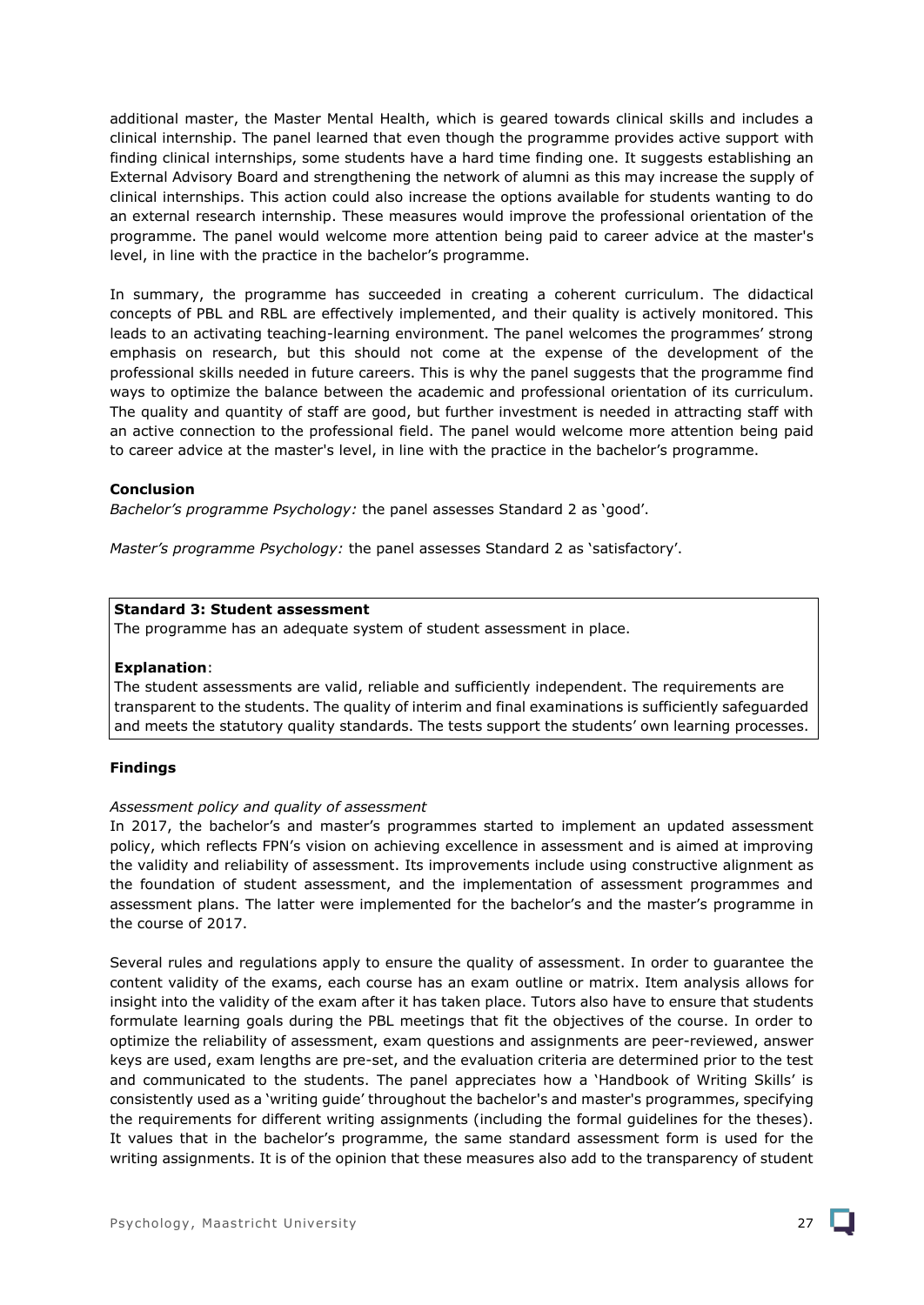assessment. It appreciates that all supervisors and assessors are required to have followed the Workshop Writing Assignment of the UTQ.

The panel learned that the course coordinator is in charge of the selection of an assessment form(s), in consultation with members of the Course Planning Group. Coordinators are encouraged and supported to make use of formative as well as summative assessment and to use different assessment formats.

The panel interviewed bachelor and master students and learned that in general, they found the assessment to be representative of the course contents. They described how they were informed in advance about the courses' objectives and modes of assessment. Bachelor students welcomed the use of written exams in combination with other assessment formats, such as written assignments and presentations. Yet, they were also of the opinion that multiple choice exams were too prevalent. The panel discussed this with the BoE, which mentioned a recent inventory revealing that written exams at the bachelor's level are a mix of multiple-choice questions, open-ended questions and more hybrid forms.

Master students were in general happy with the amount of variation that is offered on assessment forms, welcomed the fact that written exams increasingly included open-ended questions, and were appreciative that each course uses a variety of assessment methods.

The panel consulted a sample of course materials and found that although the quality of assessment is sound, it could be better aligned to the three learning components of the PBL concept (collaborative, constructive and contextual). This would also allow more structural assessment of the specific PBL-related interpersonal, communication and problem-solving skills, which would in turn make them more explicit. The panel was pleased to hear that a dedicated committee is currently exploring the options of digital and adaptive testing that would also be better suited to assess the specific PBL skills.

The panel learned that the progress test (bachelor's level) was discontinued in 2014-2015. Instead, the students' portfolio that is regularly discussed with the mentor is now used to monitor their study progress. The panel inquired whether other forms of formative assessment have also been implemented. It found that there is room for improvement in the formative assessment that is used to give students a better idea of their progress. Formative assessment can also act as a lever to make the acquisition of PBL-related skills, and its constituent learning components, more explicit and effective (see also standard 2).

#### *Assessment of final works*

For the master's programme, the research internship and the thesis are now graded separately. This initiative was taken to provide students with dedicated grading of the master's thesis, which is not affected by the grading of the research internship. Clear assessment criteria have been formulated for the thesis at both the bachelor's and the master's level. They are communicated in advance to the students. The panel was especially pleased with the newly implemented assessment form for the master's programme that gives clear information as to the assessment criteria (for both the writing process and product) and the determination of the grade. It observed that the current bachelor's assessment form only contains criteria for the writing product and recommends including criteria for assessing the process as well.

The panel discussed with the BoE how it assures that assessors are consistent in their grading given the different criteria on the forms. The BoE explained how the new assessment form for the master's thesis was broadly discussed when it was implemented in order to improve its consistent use. The BoE and the panel agreed that improving consistency in grading is a process that requires continued attention.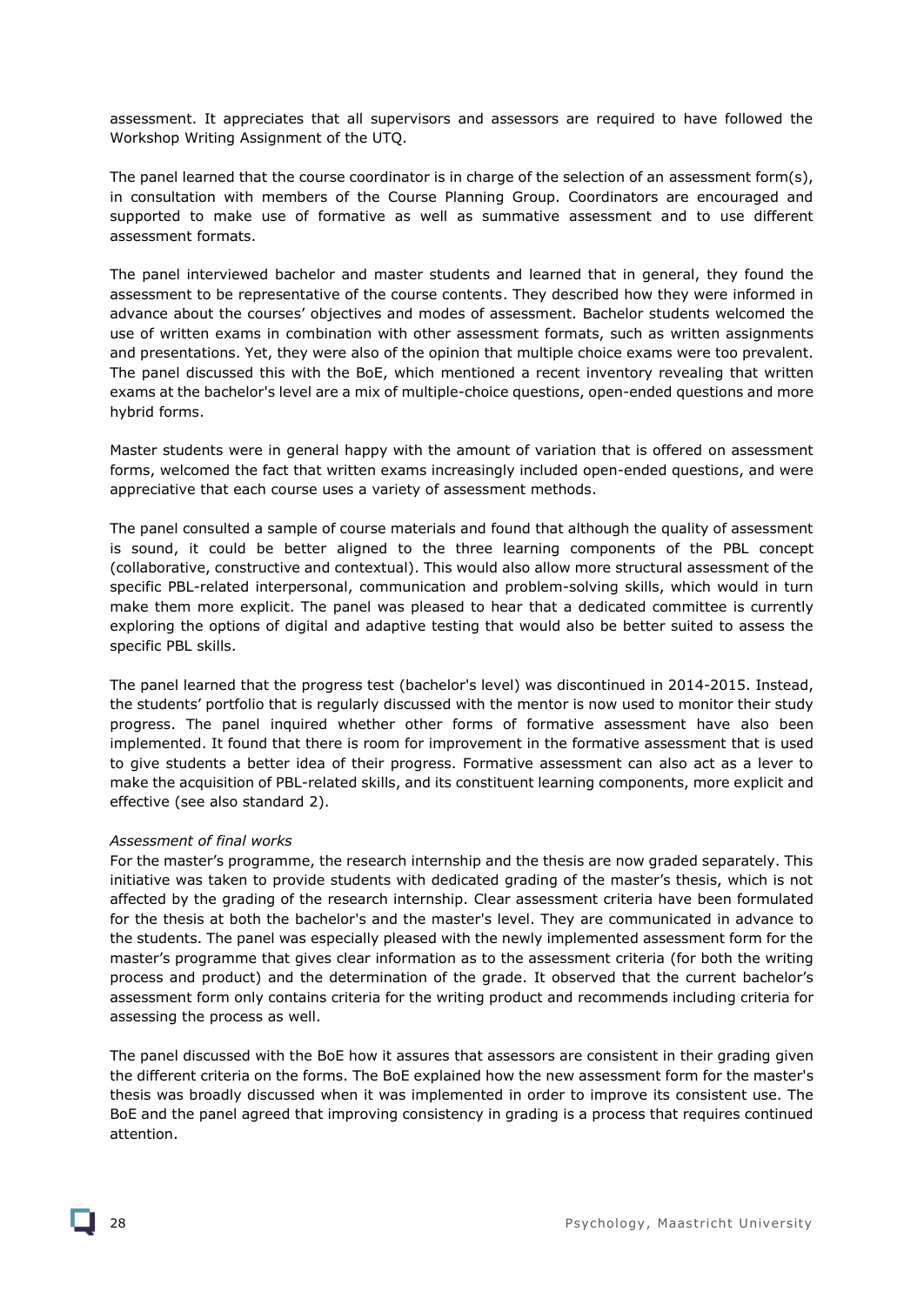Following the suggestions made in the last accreditation round, the bachelor's thesis since 2014- 2015 is graded by two assessors rather than one. As of 2017-2018, the second assessor of the bachelor's thesis is selected by the thesis coordinator. The master's thesis is also graded by two assessors independently. The main assessor is the supervisor of the master's thesis. At least one of the assessors of the master's thesis needs to have a PhD and be a member of FPN.

For both the bachelor's and the master's thesis, the final grade is an average of the two assessors' grades, and both grades are equally weighed. The thesis must be graded as sufficient or higher by each of the assessors in order to pass. If there is a discrepancy of more than two points between the grades of the assessors, they are asked to discuss their grades and see if the difference can be reduced to two points or less. If the discrepancy remains, the BoE appoints a third assessor.

In the sample of final works the panel inspected (see also standard 4), it found that the forms did not always contain written feedback on the grade that was given. It learned that the faculty policy is that feedback must be given, but that the means to do so can be freely chosen. Students and teachers confirmed that feedback is indeed given, often orally or by e-mail.

#### *Board of Examiners*

FPN has one BoE for the whole faculty. It also has a Test Committee (TC), whose role has been redefined in the new assessment policy. While its role used to be limited to offering advice on exam construction and analysis, its responsibilities have been expanded to include conducting a review of course coordinators' reflections on their course assessments. During the site visit, the panel was informed that the BoE has been very active in updating the assessment policy.

Every year, the BoE initiates a process of re-examination of approximately 10% of all bachelor's and master's theses, during which senior staff members are asked to reassess the theses in order to check for inter-rater reliability. The panel learned that an adaptation of the assessment criteria can be made if a disproportionate number of thesis assessments results in considerably fluctuating grades, but that this has not yet been the case. The self-evaluation report describes an analysis at the bachelor's level that revealed that for 85% of bachelor theses in 2016-2017, the difference between the first and second assessor was  $\leq 0.5$  points. In only 13% did the grading of the theses differ by 1.0 point, 1% was graded with a difference of 1.5 points, and 1% was graded with a difference of  $\geq 2.0$  points between the assessors. The panel concludes that ample effort is put into the calibration of the evaluation.

#### **Considerations**

Both the bachelor's and the master's programmes have a solid assessment system. The panel welcomes the recently updated assessment policy, with clear procedures ensuring that the assessment is valid, reliable and transparent.

On the basis of the study guide, the courses reviewed and the interviews held during the site visit, the panel concludes that the assessment is representative of the intended learning outcomes. It finds that the assessment could be more aligned with the didactical concept of PBL, and welcomes that initiatives are being taken to explore whether digital and adaptive testing can fill this gap. It appreciates how a 'Handbook of Writing Skills' is consistently used as the basis for the assessment of writing assignments. The rules and regulations and modes of assessments are clearly communicated to the students, ensuring that assessment is transparent. Quality of assessment is further guaranteed by peer review of written exams. The panel appreciates that the programmes have worked hard to improve the quality of assessment of the final projects.

The panel found that the BoE and TC independently monitor the validity and reliability of assessment. It approves the fact that the BoE systematically checks the quality of the final projects by annually re-assessing a random sample. It values that ample effort is put into the calibration of the evaluation.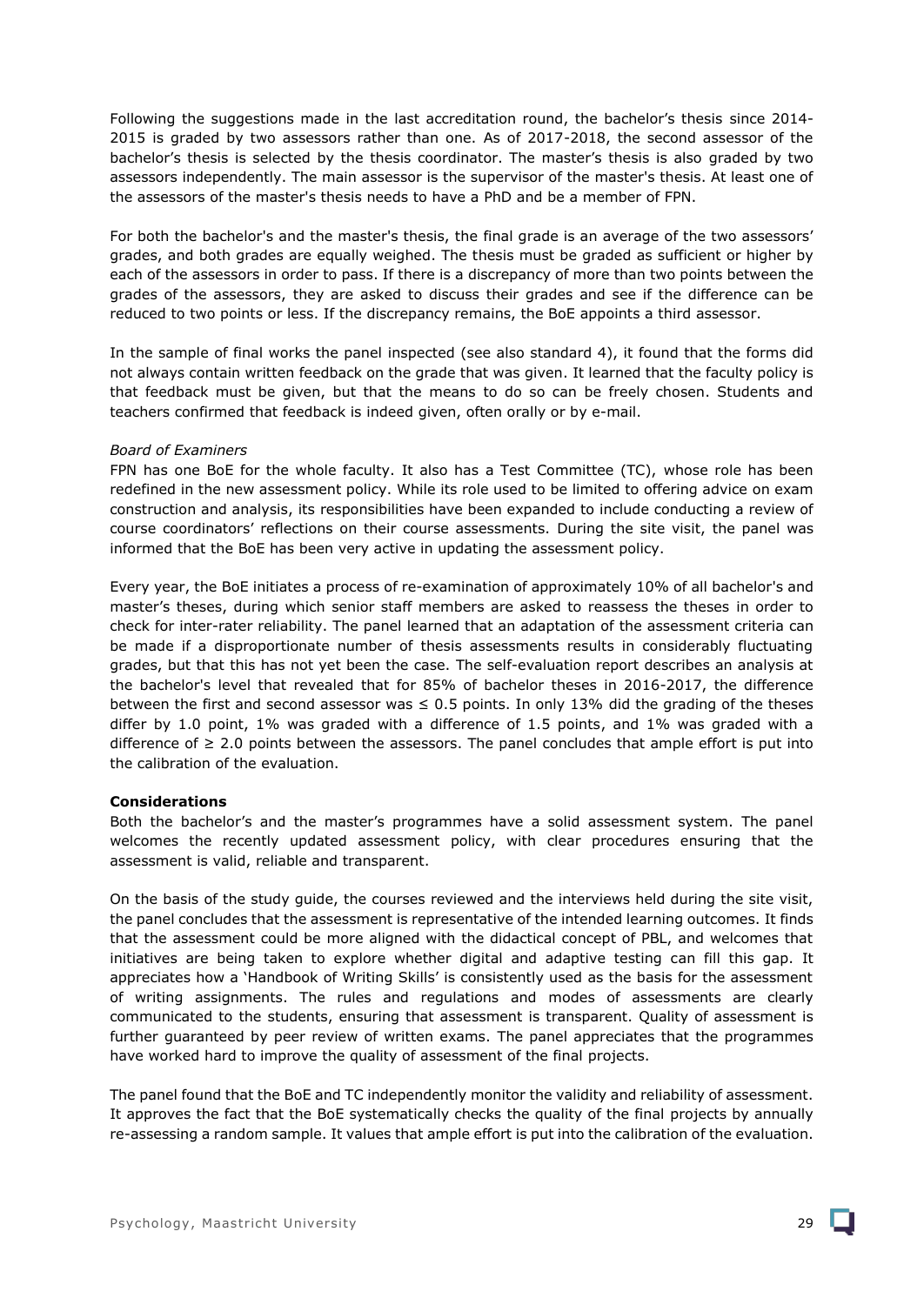#### *Bachelor's programme*

The panel would welcome more variation in the assessment methods at the bachelor's level, as written exams primarily use multiple choice. It appreciates that in recent years, the progress test has been replaced by the portfolio as a tool to monitor the students' study progress. Nevertheless, it is of the opinion that there is room for more formative testing in the courses as this will give students a better idea of their progress.

The panel values that in the bachelor's programme, the same standard assessment form is used for the writing assignments that are given throughout the programme. The assessment of the bachelor's thesis is up to standard. The panel appreciates that the programme now works with two independent assessors and has clear rules regarding how to arrive at the final mark. It finds the assessment form to be clear, with clearly specified criteria, but would like to see more opportunities to assess the writing process.

The panel learned that students receive feedback on their thesis, whether orally or in writing. Although a strong feedback culture seems to exist, the panel is of the opinion that the assessment form should reflect that this feedback has taken place.

#### *Master's programme*

The panel is pleased with the variety of assessment forms used at the master's level. It appreciates that the research internship and the master's thesis are graded separately, so that process and product can be graded as separate outcomes. It approves that the programme now works with two independent assessors and has clear rules regarding how to arrive at the final mark. It finds the criteria on the newly developed assessment form very clearly formulated. It values that both the writing process and the product are taken into account.

The panel learned that students receive feedback on their thesis, whether orally or in writing. Although a strong feedback culture seems to exist, the panel is of the opinion that the assessment form should reflect that this feedback has taken place.

#### **Conclusion**

*Bachelor's programme Psychology:* the panel assesses Standard 3 as 'satisfactory'.

*Master's programme Psychology:* the panel assesses Standard 3 as 'satisfactory'.

### **Standard 4: Achieved learning outcomes**

The programme demonstrates that the intended learning outcomes are achieved.

#### **Explanation**:

The achievement of the intended learning outcomes is demonstrated by the results of tests, the final projects, and the performance of graduates in actual practice or in post-graduate programmes.

### **Findings**

#### *Bachelor's programme*

The panel studied a sample of ten bachelor's theses and concluded that they are at the appropriate academic bachelor's level. They indicated that students attain the intended learning outcomes of the programme. The panel learned that 63% of the students who obtained a bachelor's degree in 2014- 2015 went on to enrol in one of the master's programmes at FPN. The bachelor alumni the panel interviewed mentioned that they felt well-prepared for the master's programme. PBL had improved their learning skills, and RBL had provided them with the necessary research skills for the master's programme. This finding is in line with the fact that students have rated the domains of scientific education and general academic knowledge as high in the 'National Student Survey' (NSE, as reported in Keuzegids 2017 Universiteiten).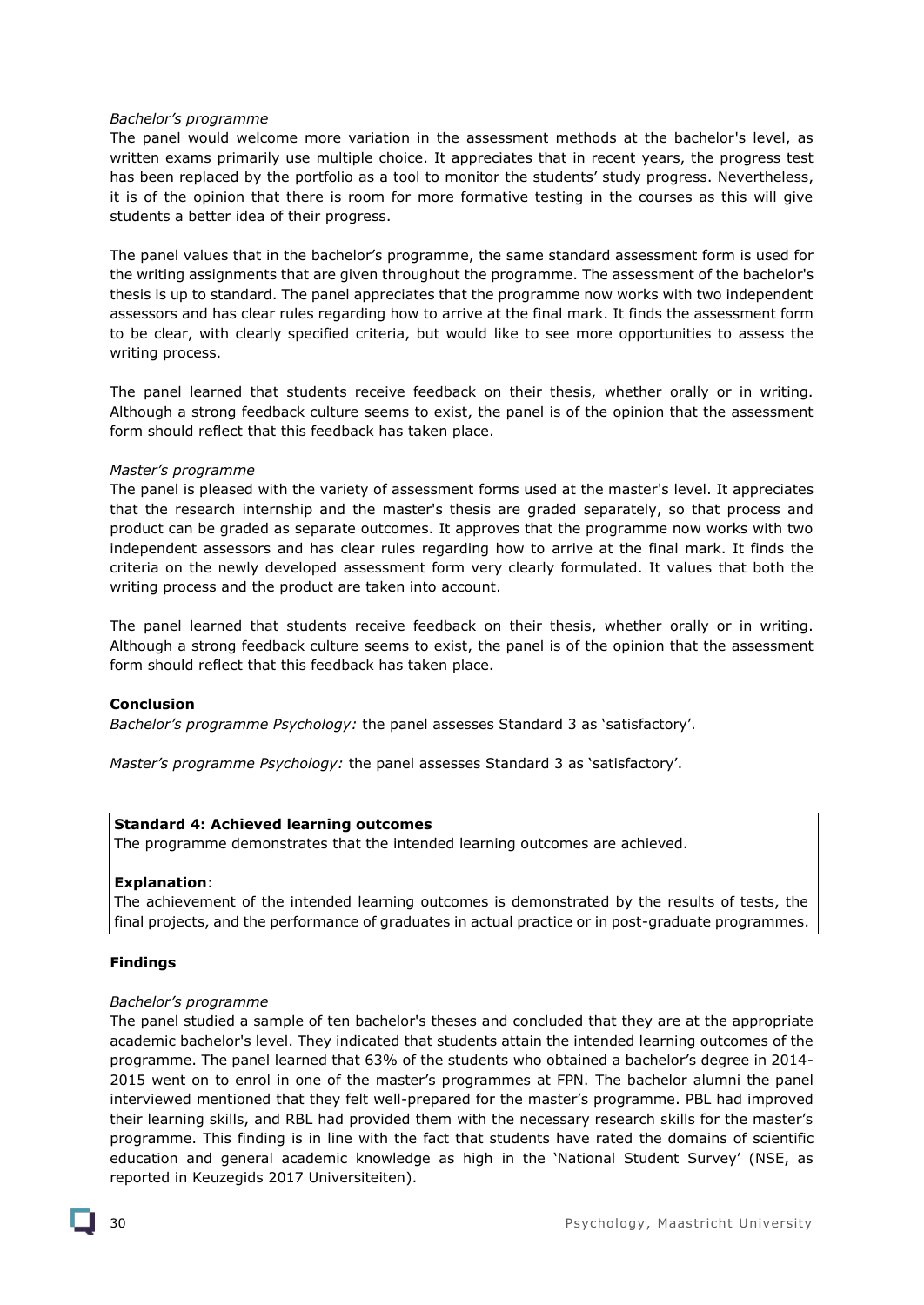Alumni explained that they highly appreciated the Quick Career Service for offering an initial orientation on their future career. Yet master students also suggested that the information on the different master programmes and specializations, and the various options for Research and Clinical Internships, could be explained better at the bachelor's level to allow students to make more informed choices and thus be better prepared for their master's programme.

#### *Master's programme*

The panel studied a sample of ten master's theses and found that they indicated that the students had attained the intended learning outcomes of the programme and reached an academic master's level. It learned that MU graduates are surveyed five years after graduation. The 2015 survey showed that 90.9% of the graduates held a job on an academic level, 84.4% stated that their job was within their field of study, while 3% was unemployed. The National Alumni Survey of 2016 that gathered information from graduates 1.5 years after their graduation showed that 78.6% held a job at an academic level, 68.3% stated that their job was in their field of study, and 14.6% was unemployed. Considering the low response rates on the MU surveys, the panel interpreted this information with caution.

The panel spoke with alumni of the different master specializations during the site visit. They were very appreciative of the research skills they had developed. All students found that PBL had greatly contributed to the development of generic skills that are highly appreciated by the professional field. This finding is in line with the fact that students have rated the domains of 'scientific education' and 'general academic knowledge' as high in the 'National Student Survey' (NSE, as reported in Keuzegids 2017 Universiteiten).

Yet some of the alumni interviewed by the panel are experiencing difficulties with carrying out the follow-up trajectory they had planned. Issues included problematic access to the PhD programme without a two-year research master and perceived lack of professional skills valued by the professional field. Master students and alumni alike told the panel that they would have welcomed alumni coming into the programme to shed more light on potential future careers and trajectories towards these careers. Master students explained that they appreciated the mandatory Quick Career Advice in the bachelor's programme and would welcome a similar initiative at the master's level.

### **Considerations**

#### *Bachelor's programme*

The panel ascertained that the curriculum and assessment are in line with the intended learning outcomes, allowing students to achieve the ILOs during the bachelor's programme. Inspection of a sample of bachelor's theses confirmed that they do indeed reflect the intended academic bachelor's level. The fact that the bachelor alumni find that they were well prepared for different master programmes and specializations adds to the panel's conclusion that the intended learning outcomes are being achieved. Nevertheless, the panel suggests that students at the bachelor's level be better informed about the different specializations and programmes the master has to offer and recommends that the programme involve more alumni in order to make potential paths more tangible to students.

#### *Master's programme*

The panel ascertained that the curriculum and assessment are in line with the intended learning outcomes, allowing students to achieve the ILOs during the master's programme. Inspection of a sample of master's theses confirmed that they do indeed reflect the intended academic bachelor's level. Recent surveys held among alumni about their employability confirm this conclusion. Yet some of the alumni the panel spoke to during the site visit were more reserved and had the impression they were 'falling between two stools'. They felt that they were not academic enough for a research master, yet did not have enough professional skills to be well-prepared for the professional world. The panel values that the programme is aware of this issue. It recommends informing students better about the professional perspectives alumni have after graduation and how different master's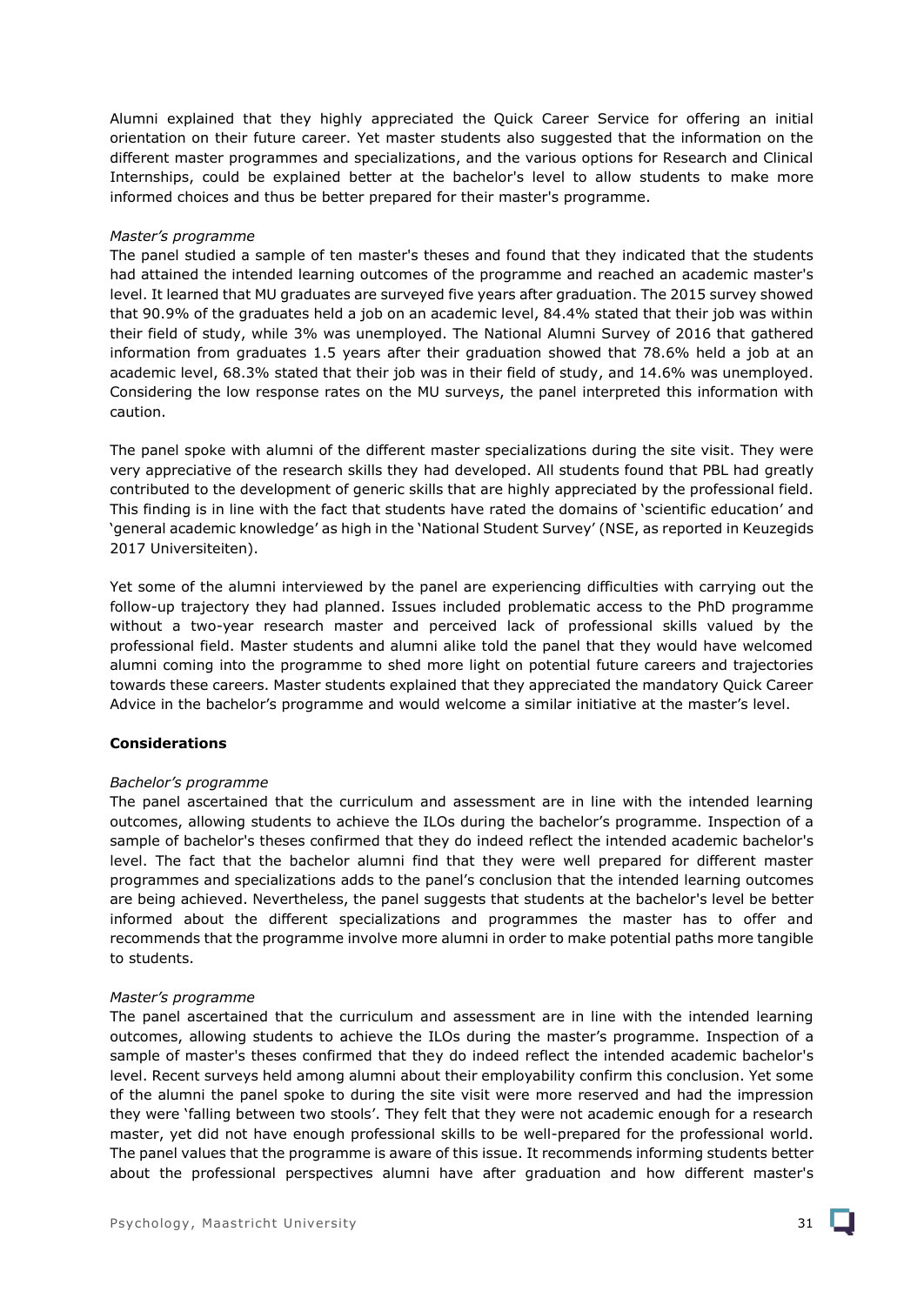programmes and specializations prepare them for specific careers. It suggests involving the alumni in this initiative in order to make potential paths more tangible to students. It recommends structurally embedding Career Advice at the master's level.

#### **Conclusion**

*Bachelor's programme Psychology:* the panel assesses Standard 4 as 'satisfactory'.

*Master's programme Psychology:* the panel assesses Standard 4 as 'satisfactory'.

# GENERAL CONCLUSION

The panel has assessed Standards 1 and 2 of the bachelor's programme Psychology as 'good' and Standards 3 and 4 as 'satisfactory'. Following the decision-making rules of the NVAO, the final assessment of the panel about the programme is 'satisfactory'.

The panel has assessed Standards 1, 2, 3 and 4 of the master's programme Psychology as 'satisfactory'. Following the decision-making rules of the NVAO, the final assessment of the panel about the programme is 'satisfactory'.

#### **Conclusion**

The panel assesses the *bachelor's programme Psychology* as 'satisfactory'.

The panel assesses the *master's programme Psychology* as 'satisfactory'.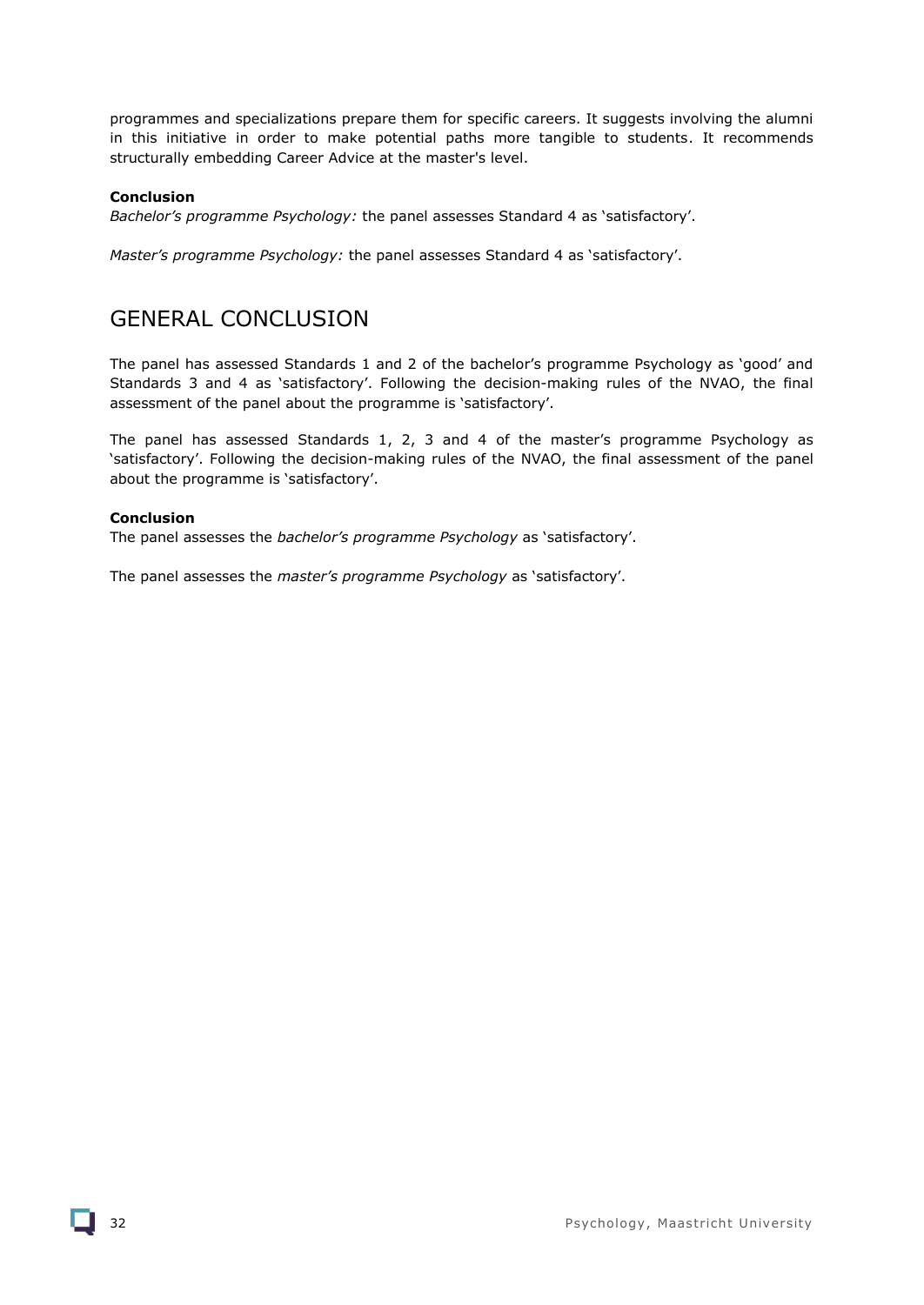# <span id="page-32-0"></span>**APPENDICES**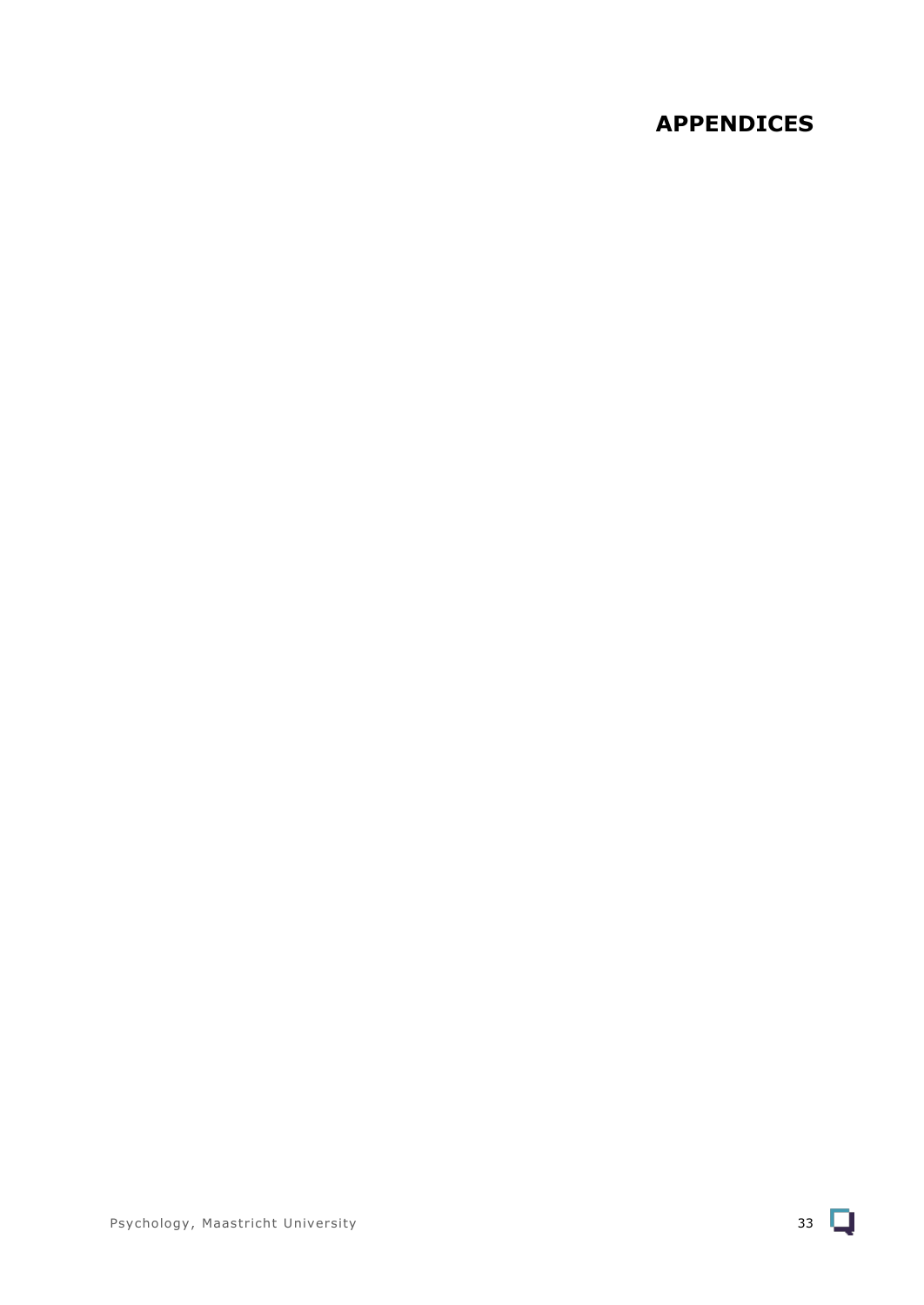34 Psychology, Maastricht University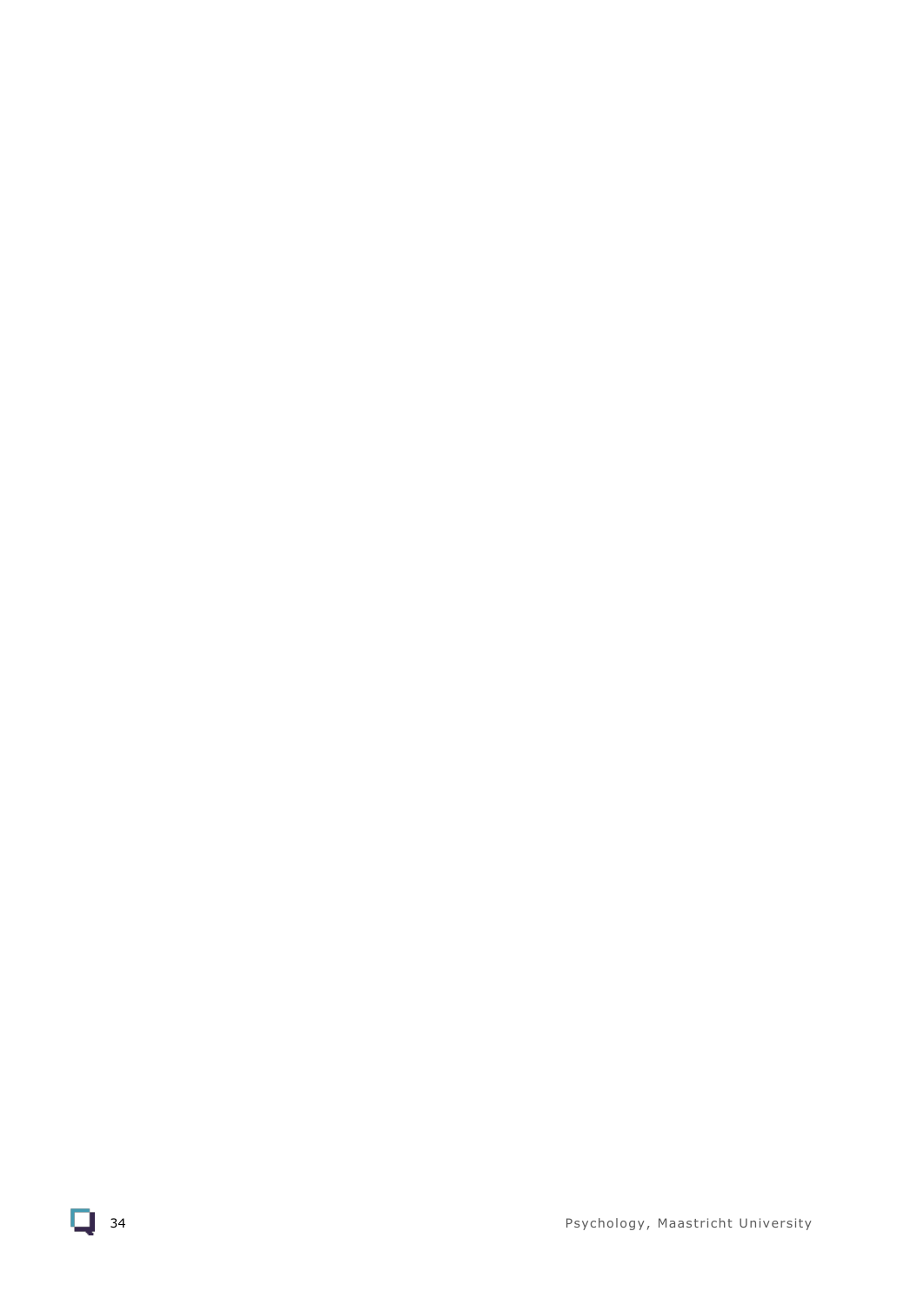# <span id="page-34-0"></span>APPENDIX 1: DOMAIN-SPECIFIC FRAMEWORK OF REFERENCE

### **1. Inleiding**

Voorafgaand aan de visitatie van de psychologieopleidingen in Nederland heeft de Kamer Psychologie, het disciplineoverlegorgaan van de VSNU, de criteria vastgelegd waaraan naar haar oordeel de academische bachelor- en masteropleiding moeten voldoen. Zij heeft daarbij aansluiting gezocht bij de uitgangspunten van de eerdere visitatiecommissies, die respectievelijk in 1988, 1994, 2000, 2006 en 2012 de opleidingen hebben beoordeeld. De criteria sluiten tevens aan op het NIPrapport 'De kwaliteit van de psychologiebeoefening' (NIP, 1995). Daarnaast hebben we ons bij het opstellen van de criteria rekenschap gegeven van de EuroPsy criteria (EFPA, 2015). Hierbij dient aangetekend te worden dat deze laatste uitgaan van een driejarige bachelor- en een tweejarige masteropleiding. In Nederland is gepoogd in navolging van andere Europese landen ook accreditatie te verkrijgen voor het verzorgen van een tweejarige masteropleiding voor (deelgebieden van de) psychologie. Diverse aanvragen werden weliswaar goed beoordeeld door de NVAO maar niet doelmatig bevonden door het ministerie van Onderwijs. Het ministerie beriep zich o.a. op het argument dat de vierjarige opleidingen als van voldoende niveau zijn beoordeeld en meent daarnaast dat er geen bezwaar is tegen het opnemen van specialistische studieonderdelen in de bachelorfase.

Bij de bacheloropleiding psychologie gaat het om een disciplinegeoriënteerde bachelor waarbij in de meeste gevallen sprake zal zijn van doorstroom naar een masteropleiding in een subdiscipline van de psychologie (zie de nota 'Naar een open hoger onderwijs' van het ministerie van Onderwijs, november 2000). Voor de zelfstandige beroepsuitoefening als psycholoog zal de driejarige bacheloropleiding in de psychologie geen civiel effect hebben, omdat het competentieniveau na drie jaar hiervoor te beperkt is. De nadruk in de bacheloropleiding psychologie ligt op disciplinaire academische vorming en globale kennisverwerving. De bacheloropleiding psychologie biedt daarmee een uitstekende basis om door te kunnen stromen naar een masteropleiding psychologie of naar een andere (aanpalende) masteropleiding. In nauwe aansluiting op de bacheloropleiding psychologie is de 1-jarige masteropleiding psychologie een noodzakelijke voorwaarde voor de zelfstandige beroepsuitoefening als psycholoog. Daarentegen zijn de tweejarige researchmasteropleidingen psychologie of multidisciplinaire researchmasteropleidingen, b.v. in cognitieve neurowetenschap, een noodzakelijke voorwaarde tot een verdere loopbaan in wetenschappelijk onderzoek.

In de bachelor-masterstructuur gaat het om twee afzonderlijke, eigenstandige opleidingen met ieder een eigen set doelstellingen en eindtermen. Daarbij wordt enerzijds verwacht dat de bachelor een behoorlijke keuzevrijheid kent (bijvoorbeeld in de vorm van een minor) en dat na afronding van de bachelor opnieuw kan worden nagedacht over de keuze van een master, eventueel in een andere richting of aan een andere universiteit. Anderzijds blijkt uit de argumentatie van het ministerie ten aanzien van de (on)doelmatigheid van een tweejarige masteropleiding psychologie, dat de bacheloren masteropleiding juist in hun samenhang moeten worden gezien. De gewenste specialisatie en de voorbereiding op postacademisch onderwijs vindt immers plaats in bachelor- én masteropleiding tezamen. Daarmee verschafte het ministerie de psychologieopleidingen een paradoxale opdracht, die heeft geresulteerd in een behoorlijke diversiteit tussen de Nederlandse psychologieopleidingen, waarbij vooral de omvang van de specialisatiefase en de omvang van de vrije keuzeruimte tussen opleidingen in de bachelorfase verschilt. Dit zal er toe leiden dat wanneer bachelorprogramma's met andere bachelorprogramma's worden vergeleken er aanzienlijke inhoudelijke verschillen worden gevonden. Dit geldt ook bij een onderlinge vergelijking van masterprogramma's. Wanneer echter de bachelor- en masteropleiding als één geheel worden bekeken, zijn de Nederlandse opleidingen onderling goed vergelijkbaar. Ook is duidelijk dat er inhoudelijk weliswaar verschillen bestaan, maar dat over het te bereiken eindniveau grote eensgezindheid heerst. Verschillen in profilering zullen zowel tussen opleidingen als binnen opleidingen (bijvoorbeeld tussen verschillende masterspecialisaties ) altijd aanwezig zijn. Van belang is daarom vooral ook het academisch niveau van de eindtermen van de verschillende bachelor- en masteropleidingen.

In verband hiermee heeft de Kamer Psychologie zich op het standpunt gesteld dat bij het formuleren van de criteria de bachelor- en masteropleiding een organisch op elkaar aansluitend geheel vormen.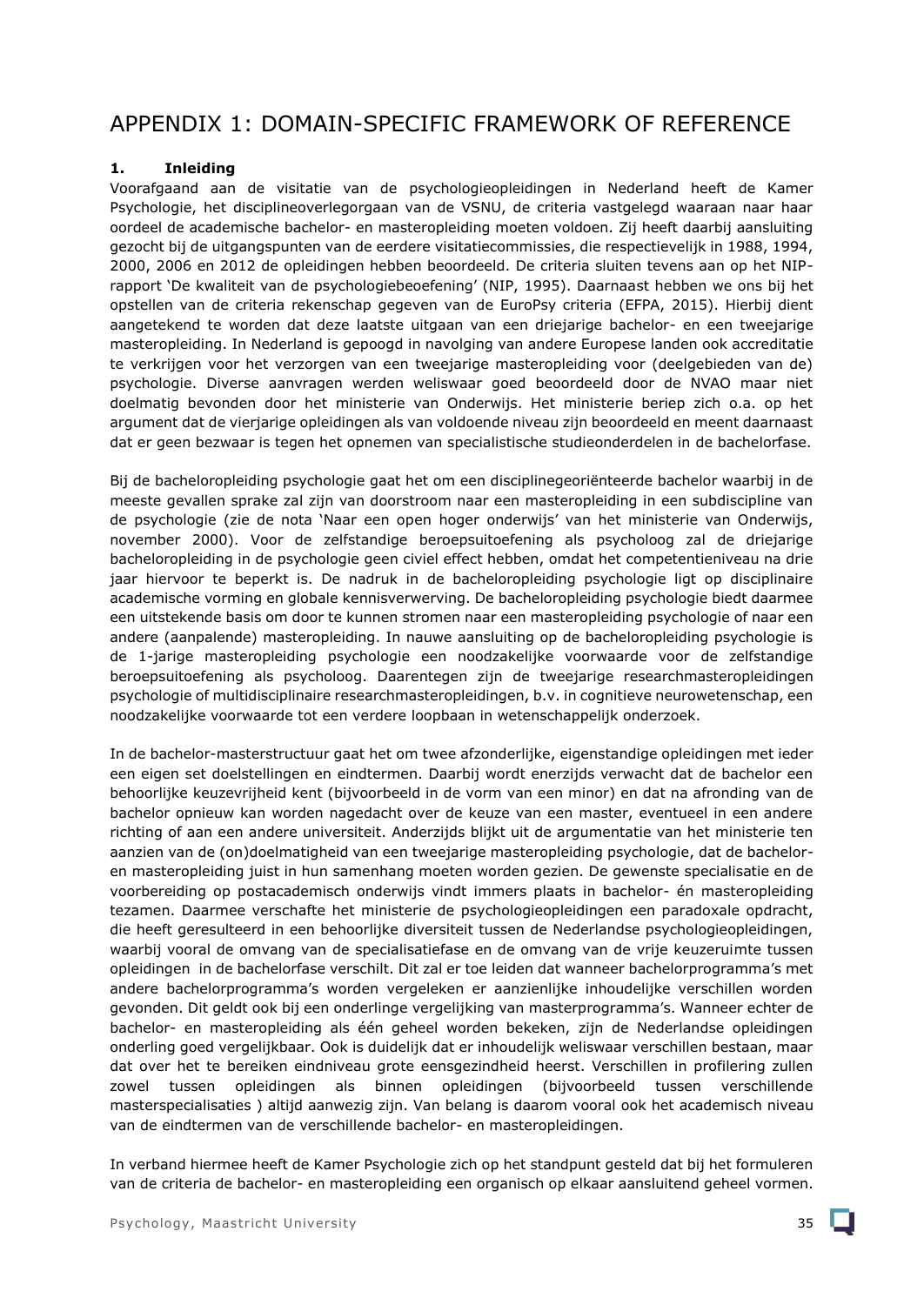Daarbij respecteert en accepteert zij verschillen die er in de afgelopen periode tussen de verschillende opleidingen psychologie zijn ontstaan ten aanzien van de omvang van de specialisatiefase en de omvang van de vrije keuzeruimte in de bachelorfase. Wel is de Kamer Psychologie van mening dat de bacheloropleiding psychologie - mede gezien de internationale eisen - overwegend uit psychologievakken en steunvakken moet bestaan.

### **2. Doelstelling en aard van de academische psychologieopleiding**

Het uitgangspunt bij het opstellen van de criteria is dat de psychologie een zelfstandige opleiding is met eigen doelstellingen. Die doelstellingen zijn enerzijds ontleend aan het specifiek eigen disciplinaire karakter van de psychologie als wetenschap en anderzijds aan het veld van toepassingen waarop de opleiding studenten voorbereidt. Mede bepalend voor de identiteit van de psychologieopleiding is de internationale herkenbaarheid en erkenning ervan. In Europees kader is de studentmobiliteit in de periode 2010-2016 aanzienlijk toegenomen en diverse psychologieopleidingen bieden tevens bachelorprogramma's in het Engels aan.

In algemene zin richt de psychologie zich op de wetenschappelijke bestudering van gedrag en beleving van mensen (of dieren) in hun verhouding tot zichzelf en tot hun fysieke en sociale omgeving in een complexe, multiculturele samenleving. De psychologie is een biopsychosociale wetenschap. Observatie en analyse van intrapersoonlijke en interpersoonlijke processen dienen in samenhang te geschieden met enerzijds kennis over de biologische fundering van het gedrag en anderzijds over de fysieke en maatschappelijke context waarbinnen deze plaatsvinden. Dit geldt voor alle subdisciplines van de psychologie.

De aard van de psychologie brengt mee dat in deze discipline uiteenlopende analysemodellen worden gehanteerd voor de beschrijving en verklaring van bijvoorbeeld processen van neurofysiologische, intrapsychische, interindividuele, institutionele, technologische of culturele aard. Een belangrijke taak van de psychologie is dan ook verbanden te leggen tussen de verschillende verklaringsmodellen.

Er worden diverse methoden toegepast in de verschillende gebieden van de psychologie zoals de experimentele en de quasi-experimentele methode alsmede klinische observatie, neuro-imaging, fysiologische metingen en surveys en combinaties hiervan. Kennis van verschillende veelgebruikte methoden wordt van groot belang geacht voor de academisch geschoolde psycholoog.

De psychologieopleiding bereidt de studenten voor op de psychologische onderzoeks- en beroepspraktijk. Een specifiek kenmerk hiervan is dat psychologen, net zoals medici, beslissingen nemen die het (geestelijk) welzijn en functioneren van individuele personen in belangrijke mate kunnen bepalen. Kennis over de ethiek van onderzoek en professioneel handelen is daarom onontbeerlijk. Kennis en ervaring met ICT-middelen zoals ingezet bij zorg via internet (e-Health) is ook van groot belang.

### **3. Gevolgen voor de inhoud van de opleiding**

Voorgaande uitgangspunten leiden ertoe dat de psychologieopleiding, naar het oordeel van de Kamer Psychologie, inhoudelijk tenminste de volgende componenten dient te omvatten. Daarbij dient te worden opgemerkt dat de genoemde componenten niet per se als afzonderlijke cursus in het curriculum moeten zijn terug te vinden. De componenten kunnen ook als onderdeel van (meerdere) andere studieonderdelen in het curriculum worden aangeboden.

### In de Bachelorfase:

a. inleidingen in de belangrijkste deelgebieden van de psychologie, met name de biologische psychologie, de cognitieve psychologie, de ontwikkelingspsychologie, de sociale psychologie, psychodiagnostiek en psychopathologie.

b. de steungebieden: geschiedenis van de psychologie, wetenschapsfilosofie, ethiek, methodenleer en data-analyse en statistiek;

c. onderwijs en oefening in de methoden van de psychologische wetenschap en het psychologische onderzoek (doorlopen van de empirische cyclus) en van de beroepspraktijk; de mogelijkheid om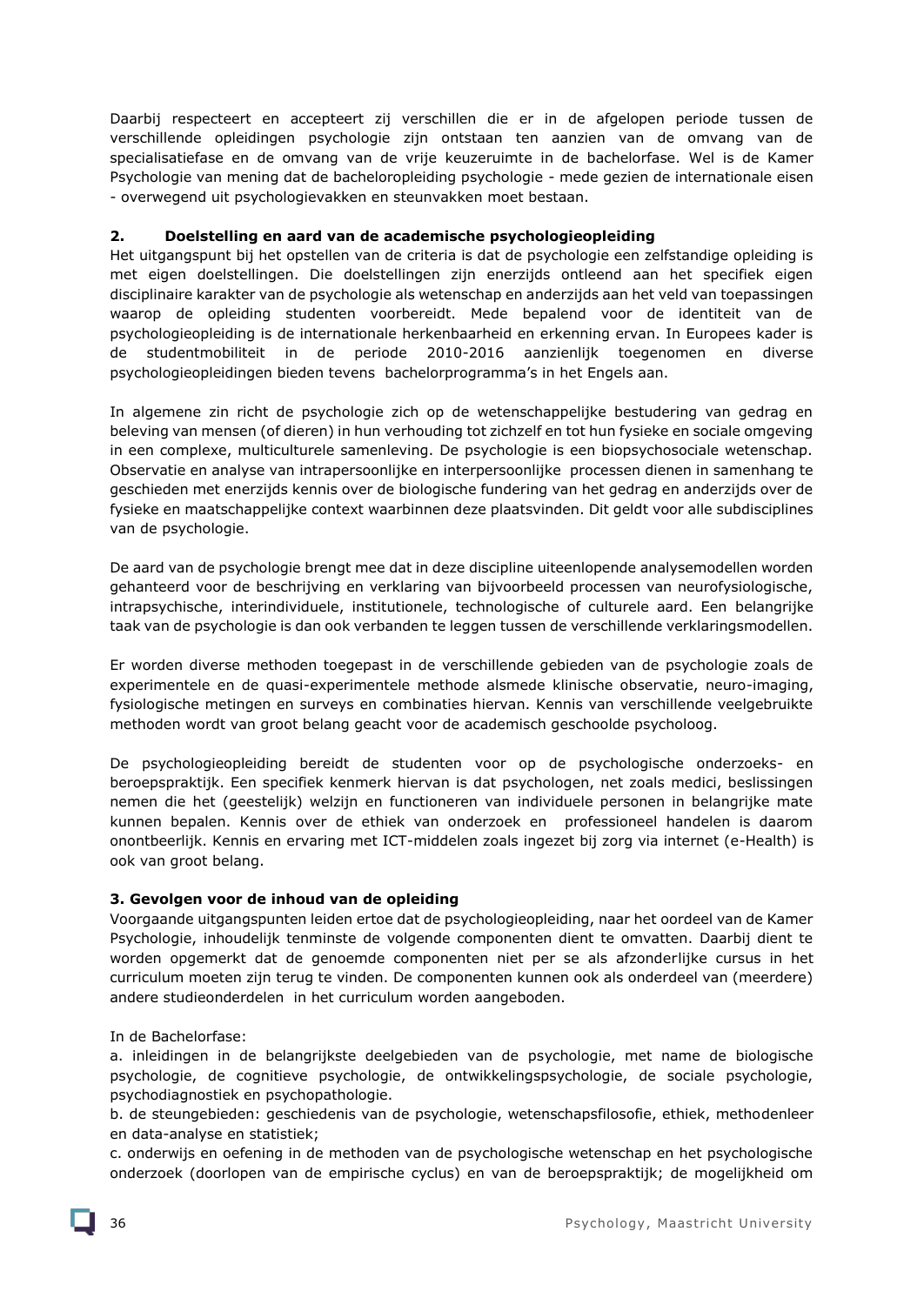(indien relevant en gewenst) een stevige basis te leggen om in de masterfase te kunnen voldoen aan de eisen voor de Basisaantekening Psychodiagnostiek van het NIP en de toegangskwalificatie tot de postacademische opleiding tot gezondheidszorgpsycholoog, psychotherapeut, klinisch neuropsycholoog of schoolpsycholoog;

d. naast globale kennis van de belangrijkste fundamentele deelgebieden ook globale kennis van de belangrijkste toepassingsgebieden die in de betreffende opleiding worden aangeboden;

e. een bachelorthese, hetzij een verslag van een literatuuronderzoek, hetzij een verslag van een (klein) empirisch onderzoek.

In de Masterfase:

a. inhoudelijke, specialistische kennis, afhankelijk van de masterspecialisatie;

b. gesuperviseerde praktijk- en/of onderzoeksstage;

c. (indien relevant en gewenst, mede afhankelijk van de masterspecialisatie) verdere oefening in vaardigheden voor de beroepspraktijk, zodanig dat daarmee voldaan wordt aan de eisen voor de Basisaantekening Psychodiagnostiek van het NIP en de toegangskwalificatie tot de postacademische opleiding tot gezondheidszorgpsycholoog, psychotherapeut, klinisch neuropsycholoog of schoolpsycholoog;

d. een masterthese: opzet, uitvoering en rapportage van een empirisch en/of analytisch onderzoek waarbij sprake is van een mate van zelfstandigheid.

#### **4. Bestuurlijke en organisatorische randvoorwaarden**

De Kamer Psychologie neemt als uitgangspunt dat het eigen karakter van de psychologieopleiding een zodanige bestuurlijke en organisatorische inbedding vereist dat de beslissingsbevoegdheid over het programma bij psychologen berust, met inbegrip van de examencommissie. Ten slotte acht de Kamer geregeld landelijk overleg over kwalificaties voor beroepsuitoefening en beroepsethiek tussen de psychologieopleidingen en met de beroepsvereniging van groot belang.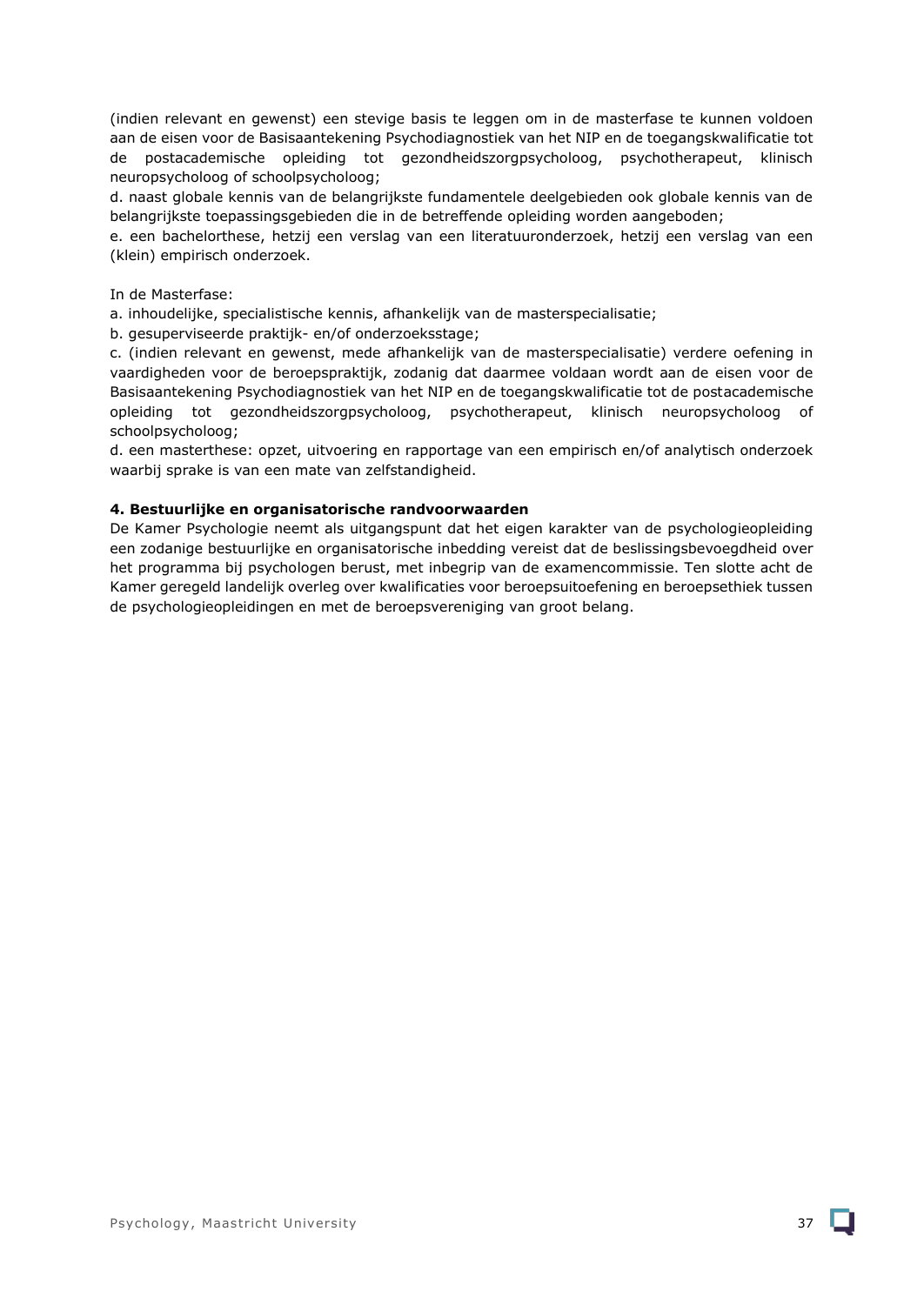# <span id="page-37-0"></span>APPENDIX 2: INTENDED LEARNING OUTCOMES

| <b>Level</b>                            | <b>Content/orientation</b>                                                                                                                                                                                                                                                                                   |
|-----------------------------------------|--------------------------------------------------------------------------------------------------------------------------------------------------------------------------------------------------------------------------------------------------------------------------------------------------------------|
| <b>Dublin descriptors</b>               | ILOs based on domain-specific reference framework and EFPA                                                                                                                                                                                                                                                   |
| Knowledge and<br>understanding          | ILO 1: Has a general orientation in psychology, its subfields and<br>supporting fields, especially biological and cognitive psychology,<br>including general philosophical foundations and historical background<br>of the field.                                                                            |
| Applying knowledge<br>and understanding | ILO 2: Is able to apply knowledge and skills of the methodology<br>of the field. ILO 3: Is capable of setting up and executing basic<br>psychological research.                                                                                                                                              |
| Making judgements                       | ILO 4: Is capable of analysing and conceptualising data within the field of<br>psychology.<br>ILO 5: Has sufficient skills and knowledge of research and research-<br>related techniques to understand and judge psychological scientific<br>writing.                                                        |
| Communication                           | ILO 6: Is capable of reporting (in English or Dutch) on basic psychological<br>research, both orally and in writing, to lay-persons and experts.<br>Sub ILO 6: Can discuss problems in an intercultural group of students.                                                                                   |
| Learning skills                         | ILO 7: Can work and reason at an academic level and has acquired<br>the following academic skills: study skills, general professional<br>skills and some specialist professional skills.<br>ILO 8: Has sufficient knowledge and skills to be admitted to a master's<br>programme in the field of psychology. |

## *Bachelor's programme Psychology*

### *Master's programme Psychology*

| <b>Level</b>                            | <b>Content/orientation</b>                                                                                                                                                                                                                                                                                                                                                                                                                                                           |
|-----------------------------------------|--------------------------------------------------------------------------------------------------------------------------------------------------------------------------------------------------------------------------------------------------------------------------------------------------------------------------------------------------------------------------------------------------------------------------------------------------------------------------------------|
| <b>Dublin descriptors</b>               | ILOs based on domain-specific reference framework and EFPA                                                                                                                                                                                                                                                                                                                                                                                                                           |
| Knowledge and<br>understanding          | ILO 1: Knowledge of theories, processes, interventions, instruments and<br>assessment methods in the field.                                                                                                                                                                                                                                                                                                                                                                          |
| Applying knowledge<br>and understanding | ILO 2: Ability to apply theories, interventions, instruments and assessment<br>methods to practices in the field.<br>ILO 3: Ability to write an original and feasible research question and<br>proposal.                                                                                                                                                                                                                                                                             |
|                                         | ILO 4: Ability to design and conduct sound scientific research in the field<br>(incl. the selection and application of appropriate research methods<br>and statistics).                                                                                                                                                                                                                                                                                                              |
| Making judgements                       | ILO 5: Ability to critically judge research questions and experimental<br>designs, taking into account the ethical responsibilities in research.<br>ILO 6: Ability to critically analyse, assess, evaluate, interpret, and<br>synthesise research methods, research data, theories and publications<br>in the field.<br>ILO 7: Ability to relate findings to the existing literature and formulate<br>realistic judgements on the implications and importance of research<br>output. |
| Communication                           | ILO 8: Ability to effectively communicate in English - in writing and<br>orally (group discussions and presentations) - on field-related<br>topics.<br>ILO 9: Ability to write scientific reports in the form of a practical report,<br>master's thesis and/or scientific publication according to the<br>scientific standards.<br>ILO 10: Ability to communicate scientific theories and empirical findings                                                                         |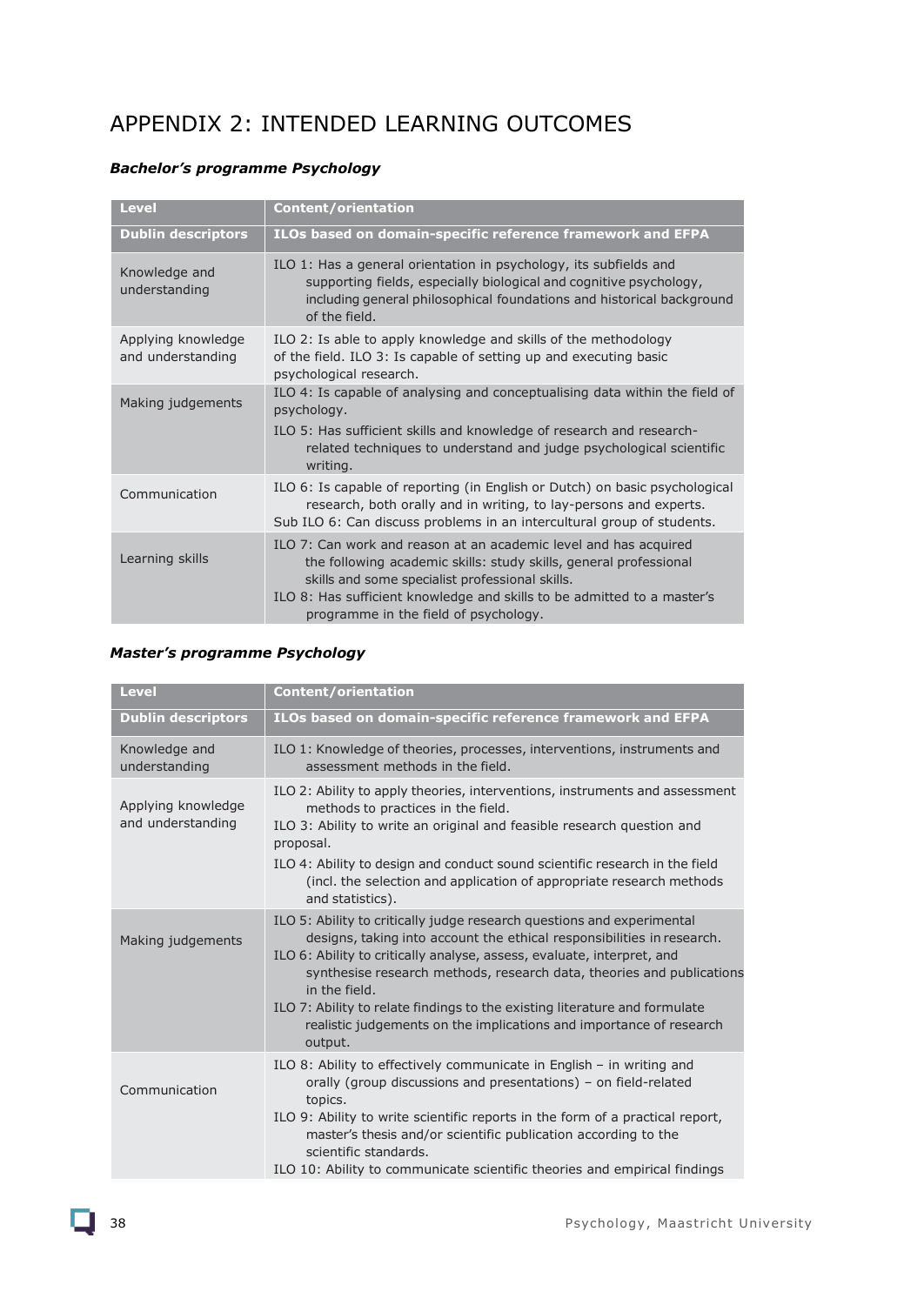|                 | in an understandable way to both professionals (experts and non-<br>experts) and to lay people (incl. clients).                                                                                                                                                                                                                                                                                         |
|-----------------|---------------------------------------------------------------------------------------------------------------------------------------------------------------------------------------------------------------------------------------------------------------------------------------------------------------------------------------------------------------------------------------------------------|
| Learning skills | ILO 11: Ability to reflect on one's own professional behaviour (incl. ethical<br>standards) and development.<br>ILO 12: Ability to work in a research setting and/or in an<br>applied/clinical setting. ILO 13: Ability to work in an international<br>team.<br>ILO 14: Ability to read, understand, integrate and critically reflect on<br>research papers, professional reports and new developments. |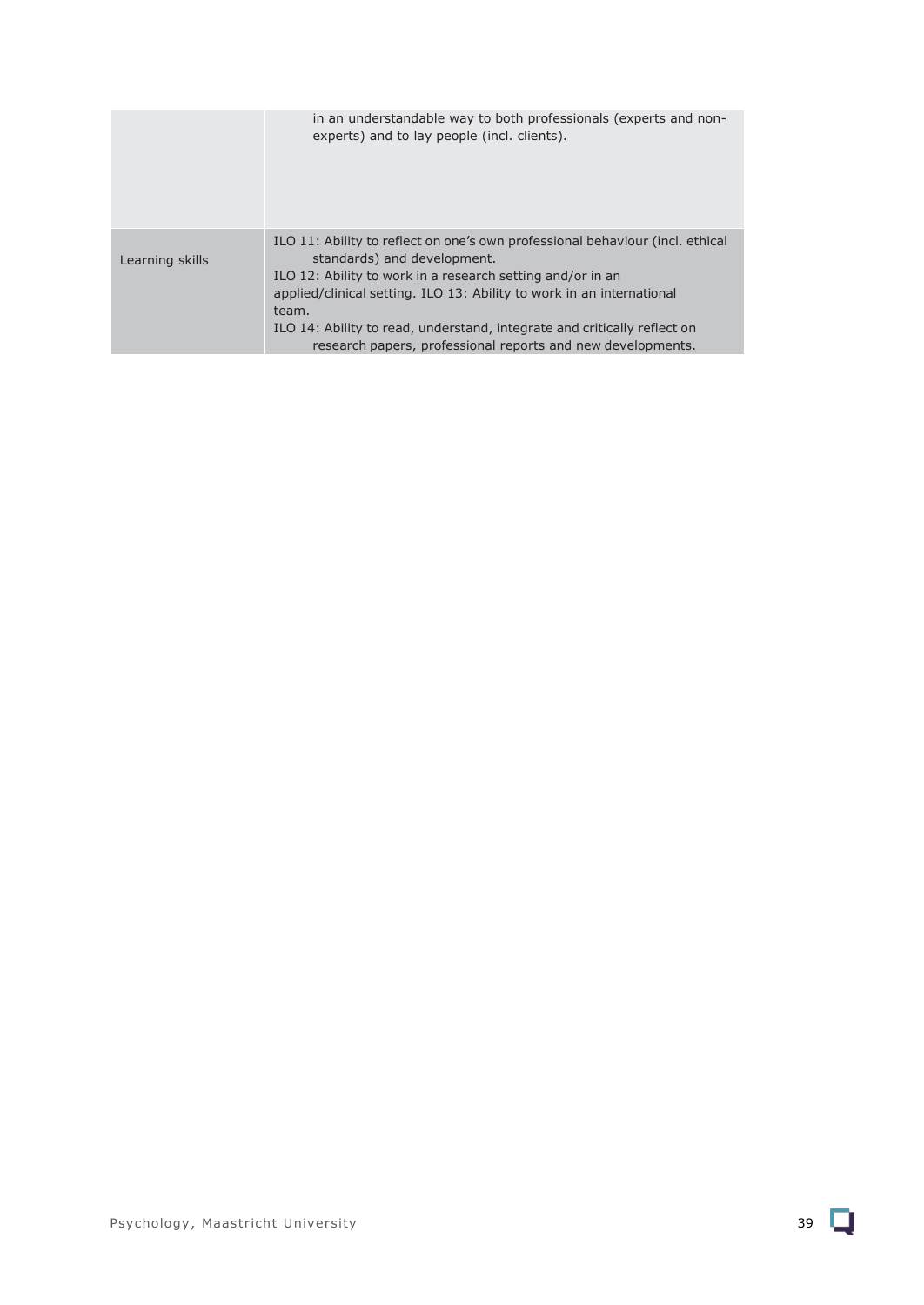# <span id="page-39-0"></span>APPENDIX 3: OVERVIEW OF THE CURRICULUM

## *Bachelor's programme Psychology*

| <b>Period</b>  |                                                                                                                                                                                                                          | Yea<br>r <sub>1</sub>                                                                                                                                                                                       |                                                                                                                           |
|----------------|--------------------------------------------------------------------------------------------------------------------------------------------------------------------------------------------------------------------------|-------------------------------------------------------------------------------------------------------------------------------------------------------------------------------------------------------------|---------------------------------------------------------------------------------------------------------------------------|
| 0              | Skills I: Learning in Groups (2 ECTS)<br>Practicals:<br>Computer and EleUM introduction<br><b>Introduction Library</b>                                                                                                   |                                                                                                                                                                                                             |                                                                                                                           |
| $\mathbf{1}$   | Social<br>Behaviour (6<br>ECTS)<br>Practical:<br>Social Networks                                                                                                                                                         | Methods and<br>Techniques (6 ECTS)                                                                                                                                                                          | Skills II: Observation of Others<br>and Yourself<br>$(2$ ECTS)<br>Practicals:<br>Observing Behaviour<br>$\bullet$         |
| 2              | Body and<br>Behaviour (6<br>ECTS)<br>Practical:<br>Anatomy<br>$\bullet$                                                                                                                                                  | Statistics for<br>Psychologists I (6 ECTS)<br>Practical:<br>SPSS I                                                                                                                                          | Data Processing in SPSS<br>$\bullet$<br>Systematic Literature search                                                      |
| 3              | Discover Psychology; Choice of:<br>Psychology in Society (3 ECTS), or<br>$\bullet$<br>Meet your Brain (3 ECTS), or<br>$\bullet$<br>Drugs and the Brain (3 ECTS), or<br>$\bullet$<br>Mind your Body (3 ECTS)<br>$\bullet$ |                                                                                                                                                                                                             |                                                                                                                           |
| $\overline{4}$ | Developme<br>nt (6 ECTS)                                                                                                                                                                                                 | Perception<br>$(6$ ECTS)                                                                                                                                                                                    | Skills III:<br>Communicating (2                                                                                           |
| 5              | Foundations and History<br>of Psychology (6 ECTS)                                                                                                                                                                        | Learning and<br>Memory (6 ECTS)<br>Practicals:<br>Measuring<br>Cognitive<br>Functions I<br>Measuring<br>$\bullet$<br>Cognitive<br><b>Functions II</b><br>Cognitive<br>$\bullet$<br>Disorders in<br>Practice | ECTS)<br>Practicals:<br>Writing Assignment I<br>Writing Assignment II<br>$\bullet$<br>Writing Assignment III<br>$\bullet$ |
| 6              | <b>Evolution and Genetics for</b><br>Psychology (3 ECTS)                                                                                                                                                                 |                                                                                                                                                                                                             |                                                                                                                           |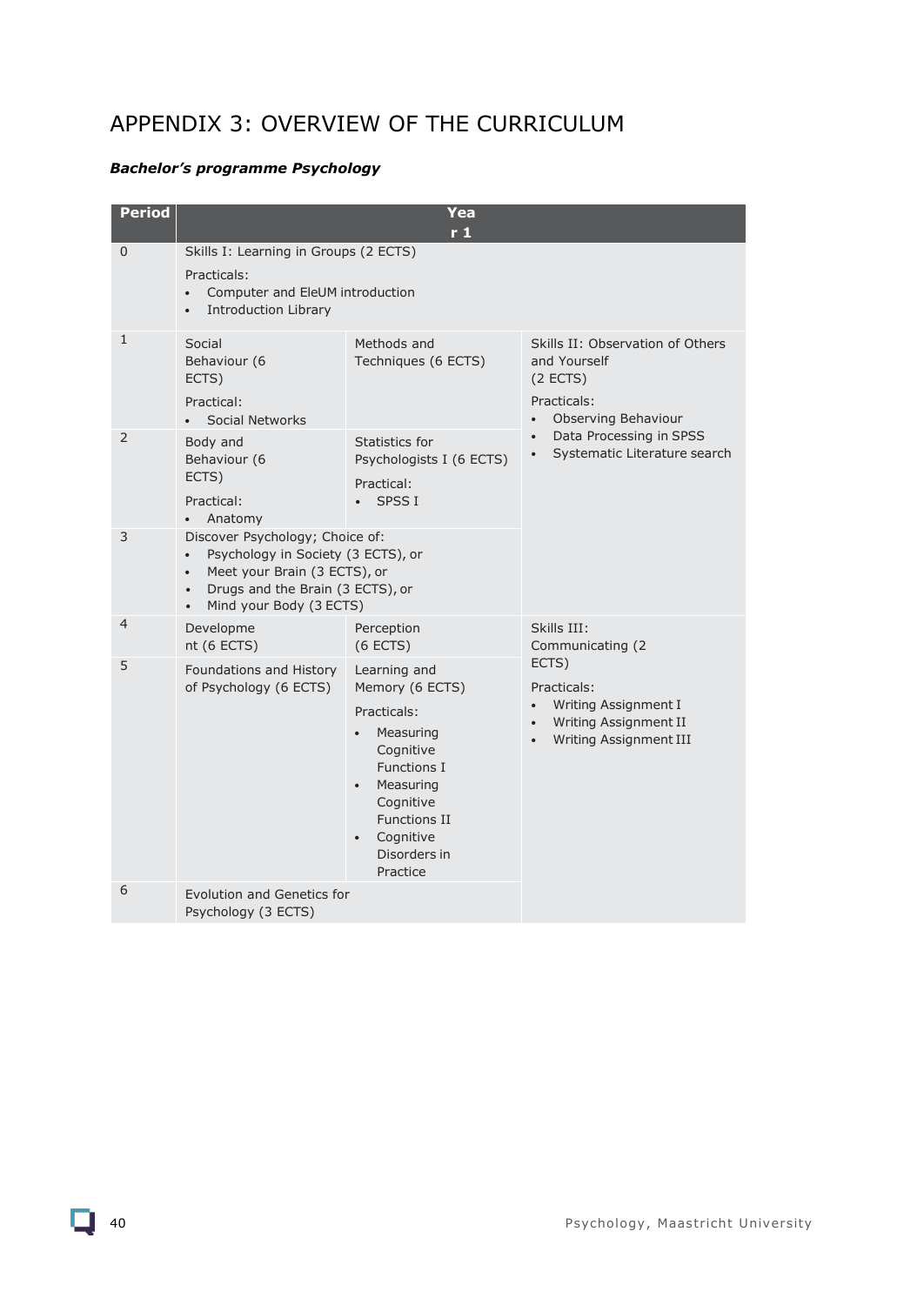| <b>Period</b>  |                                                                                | Year<br>$\overline{\mathbf{2}}$                                                                                |                                                                            |
|----------------|--------------------------------------------------------------------------------|----------------------------------------------------------------------------------------------------------------|----------------------------------------------------------------------------|
| $\mathbf{1}$   | Complex Cognition (6<br>ECTS)                                                  | Personality and<br>Differences between<br>Individuals (6 ECTS)<br>Practical:<br><b>Personality Diagnostics</b> | Skills IV: Academic Writing (4)<br>ECTS)<br>Practical:<br>Portfolio Year 2 |
| 2              | Psychopathology (6 ECTS)<br>Practical:<br>Psychiatric Anamnesis<br>$\bullet$   | Functional<br>Neuroanatomy (4<br>ECTS)<br>Practical:<br>Neuroanatomy<br>$\bullet$                              |                                                                            |
| 3              | Critical Thinking (6 ECTS)<br>Practical:<br>Psychiatric Anamnesis<br>$\bullet$ |                                                                                                                |                                                                            |
| $\overline{4}$ | Consciousness (6 ECTS)                                                         | Man and Machine (6<br>ECTS)                                                                                    |                                                                            |
| 5              | Statistics II (6 ECTS)<br>Practical:<br><b>SPSS II</b>                         | Research<br>Practical (10<br>ECTS)                                                                             |                                                                            |
| 6              |                                                                                | Practicals:<br>Endnote<br>Student<br>$\bullet$<br>Psychology<br>Symposium                                      |                                                                            |

| <b>Period</b>  |                                                                                                                       | Year                                                                          |                                        |
|----------------|-----------------------------------------------------------------------------------------------------------------------|-------------------------------------------------------------------------------|----------------------------------------|
|                |                                                                                                                       | 3                                                                             |                                        |
| $\mathbf{1}$   | Electives (24 ECTS)                                                                                                   | Bachelor Thesis (6 ECTS)                                                      | Skills V: Regulation and Job           |
| 2              |                                                                                                                       |                                                                               | Application (1 ECTS)                   |
| 3              |                                                                                                                       |                                                                               | Practicals:<br>Portfolio Year 3        |
| $\overline{4}$ | Statistics III (6 ECTS)                                                                                               | Methods of Cognitive<br>Neuroscience (6 ECTS)                                 | <b>Quick Career Advice</b>             |
|                | Practical:<br><b>SPSS III</b>                                                                                         | Practicals:<br><b>Excel for scientists</b><br>fMRI Data Analysis<br>$\bullet$ | Research<br>Participation (1)<br>ECTS) |
| 5              | Action (5 ECTS)                                                                                                       | Motivation and                                                                |                                        |
|                | Practical choice between:                                                                                             | Emotion (5 ECTS)                                                              |                                        |
|                | Option 1:<br>$\bullet$<br>Group<br>Decisions<br>Option 2: Neuronal<br>$\bullet$<br><b>Basis of Decision</b><br>Making |                                                                               |                                        |
| 6              | Psychodiagnostics (6 ECTS)                                                                                            |                                                                               |                                        |
|                | Practical choice between:                                                                                             |                                                                               |                                        |
|                | Option 1: Constructing a Psychological Test<br>$\bullet$<br>Option 2: The Diagnostic Cycle<br>$\bullet$               |                                                                               |                                        |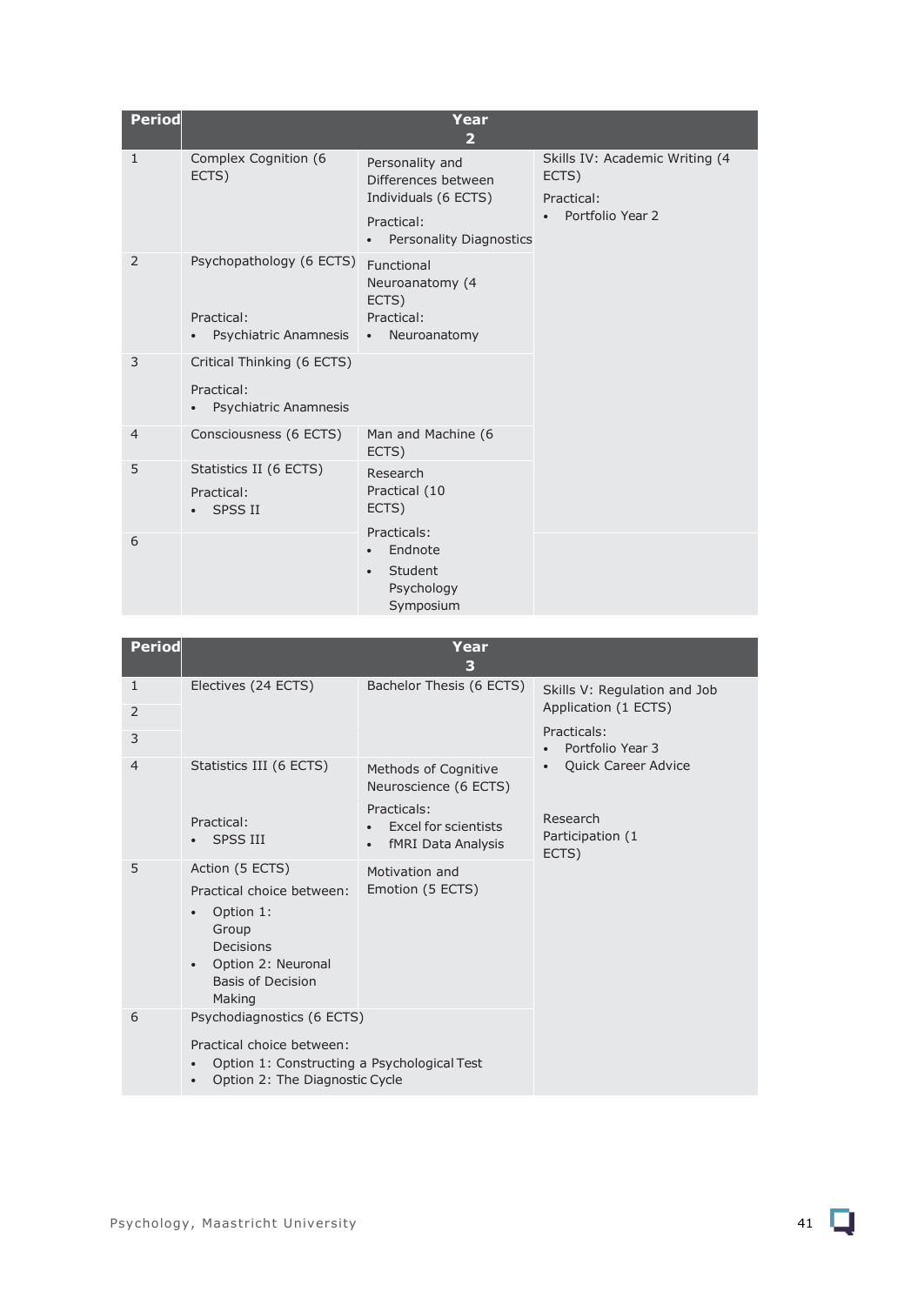### *Master's programme Psychology*

| <b>Period</b> | <b>Specialisation Health and Social Psychology</b>                                             |                                                                               |  |
|---------------|------------------------------------------------------------------------------------------------|-------------------------------------------------------------------------------|--|
| $\mathbf 0$   | Introduction in Problem-Based Learning (training for non-UM Students)                          |                                                                               |  |
| 1             | Self-Regulation (5 ECTS)<br>Practical:<br>Increasing Self-control Through Practice             | Bad Habits (5 ECTS)<br>Practical:<br>Cognitive Paradigms in Health Psychology |  |
| $\mathcal{L}$ | Planning Behaviour Change Programmes (5)<br>ECTS)<br>Practical:<br>Applying<br><b>Theories</b> | Manipulation (5 ECTS)<br>Practical:<br><b>Manipulation Strategies</b>         |  |
| 3             | Academic Skills & Research Proposal (5 ECTS)                                                   |                                                                               |  |
| $4 - 6$       | Research Internship (25 ECTS)<br>Master's Thesis (10 ECTS)                                     |                                                                               |  |

# **Period Specialisation Psychology and Law**

| $\Omega$ | Introduction in Problem-Based Learning (training for non-UM Students)               |                  |                                                        |
|----------|-------------------------------------------------------------------------------------|------------------|--------------------------------------------------------|
|          | Interrogation &<br>Interviewing Strategies (4 Victims (4 ECTS)<br>ECTS)             | Eyewitnesses and | Practical:<br>Psychology and Law in<br>Action (4 ECTS) |
|          | Forensic<br>Experts and Their<br>Decisions (4 ECTS)<br>Neuropsychology (2)<br>ECTS) |                  |                                                        |
|          | Public Policy in Legal<br>Psychology (2 ECTS)                                       |                  |                                                        |
| 3        | Academic Skills & Research Proposal (5 ECTS)                                        |                  |                                                        |
| $4 - 6$  | Research Internship (25 ECTS)<br>Master's Thesis (10 ECTS)                          |                  |                                                        |

| <b>Period</b> | <b>Specialisation Work and Organisational Psychology</b>                                   |                                                                                   |  |
|---------------|--------------------------------------------------------------------------------------------|-----------------------------------------------------------------------------------|--|
| 0             | Introduction in Problem-Based Learning (training for non-UM Students)                      |                                                                                   |  |
| $\mathbf{1}$  | Work Psychology (5 ECTS)                                                                   | Human Resources (5 ECTS)                                                          |  |
|               | Practical:<br>Job Analysis                                                                 | Practical:<br>What is it like to be a Work and<br>Organisational<br>Psychologist? |  |
| $\mathcal{L}$ | Organisation and Cognition (5 ECTS)                                                        | Human Performance (5 ECTS)                                                        |  |
|               | Practical:<br><b>Conflict Management</b>                                                   | Practical:<br>Data<br>Analyses                                                    |  |
| $3 - 6$       | Research Methods for Work and Organisational Psychologists                                 |                                                                                   |  |
|               | Research Proposal (5<br>ECTS) Research<br>Internship (17 ECTS)<br>Master's Thesis (8 ECTS) |                                                                                   |  |
|               | Professional Skills (8 ECTS) and Activity Report (2 ECTS)                                  |                                                                                   |  |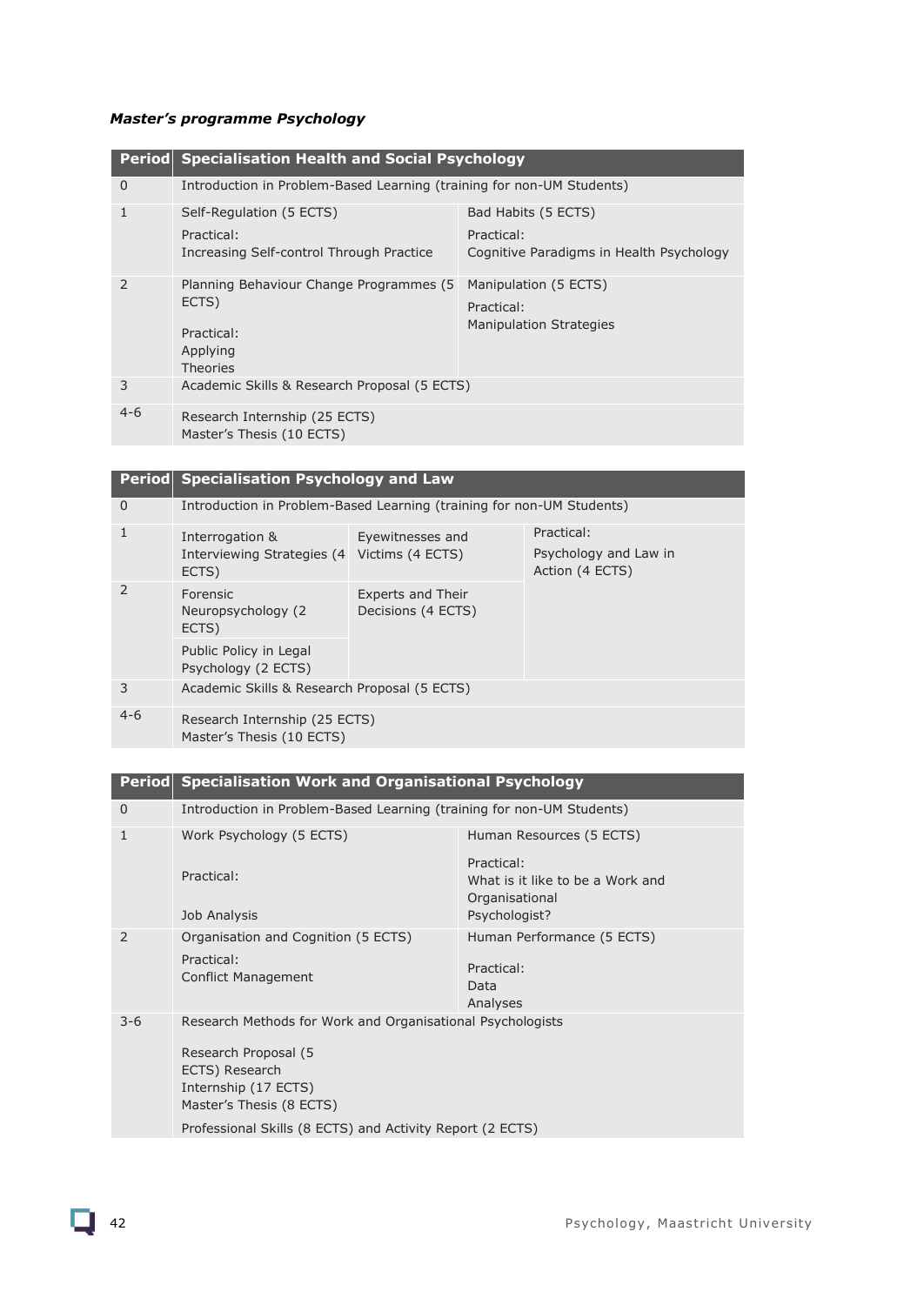|               | Period Specialisation Cognitive Neuroscience                          |                                      |                                    |
|---------------|-----------------------------------------------------------------------|--------------------------------------|------------------------------------|
| $\Omega$      | Introduction in Problem-Based Learning (training for non-UM Students) |                                      |                                    |
| 1             | Auditory and Higher<br>Order Language<br>Processing (4 ECTS)          | Perception and<br>Attention (4 ECTS) | Practical:<br>EEG and ERP (2 ECTS) |
| $\mathcal{L}$ | Neuroimaging: Functional<br>MRI (4 ECTS)                              | Sensorimotor<br>Processing (4 ECTS)  | Practical:<br>fMRI (2<br>ECTS)     |
| 3             | Academic Skills & Research Proposal (5 ECTS)                          |                                      |                                    |
| $4 - 6$       | Research Internship (25)<br>ECTS) Master's Thesis (10<br>ECTS)        |                                      |                                    |

|                          | Period Specialisation Developmental Psychology                        |                                                            |                                                                                                                                       |  |
|--------------------------|-----------------------------------------------------------------------|------------------------------------------------------------|---------------------------------------------------------------------------------------------------------------------------------------|--|
| 0                        | Introduction in Problem-Based Learning (training for non-UM Students) |                                                            |                                                                                                                                       |  |
|                          | Infanc<br>y $(4)$<br>ECTS)                                            | Perception, Attention and<br>Motor Development (4<br>ECTS) | Practical:<br>Measuring Attention<br>and Executive<br>Functions in<br>Behavioural<br>Paradigms (2 ECTS)<br>or<br>EEG and ERP (2 ECTS) |  |
| $\overline{\phantom{0}}$ | Development of<br>Cognition and Language<br>(4 ECTS)                  | Social Emotional<br>Development (4 ECTS)                   | Practical:<br>Psychological Test (2 ECTS)                                                                                             |  |
| 3                        | Academic Skills & Research Proposal (5 ECTS)                          |                                                            |                                                                                                                                       |  |
| $4 - 6$                  | Research Internship (25)<br>ECTS) Master's Thesis (10<br>ECTS)        |                                                            |                                                                                                                                       |  |

| <b>Period</b> | <b>Specialisation Neuropsychology</b>                                                                                                                                                                                                                                                                                             |                                   |                                                                      |  |
|---------------|-----------------------------------------------------------------------------------------------------------------------------------------------------------------------------------------------------------------------------------------------------------------------------------------------------------------------------------|-----------------------------------|----------------------------------------------------------------------|--|
| $\Omega$      | Introduction in Problem-Based Learning (training for non-UM Students)                                                                                                                                                                                                                                                             |                                   |                                                                      |  |
| $\mathbf{1}$  | <b>Brain</b><br>Damage (4<br>ECTS)                                                                                                                                                                                                                                                                                                | Behavioural<br>Disorders (4 ECTS) | Practical:<br>Neuropsychological<br>Assessment (2 ECTS)              |  |
| 2             | Arousal and<br>Attention (4 ECTS)                                                                                                                                                                                                                                                                                                 | Ageing<br>(4)<br>ECTS)            | Practical:<br><b>Basic Cognitive</b><br>Psychological Skill (2 ECTS) |  |
| 3             | Academic Skills & Research Proposal (5 ECTS)<br>Not applicable for students that attend a clinical internship                                                                                                                                                                                                                     |                                   |                                                                      |  |
| $4 - 6$       | Research Internship (25<br>ECTS) Master's Thesis (10<br>ECTS)<br>Or for students that attend a clinical<br>internship: Research Proposal (2 ECTS)<br>Research Internship (12 ECTS)<br>Master's Thesis (7 ECTS)<br>$+$<br>Clinical Internship (14<br>ECTS) Clinical Supervision<br>(2 ECTS) Clinical Activities<br>Report (3 ECTS) |                                   |                                                                      |  |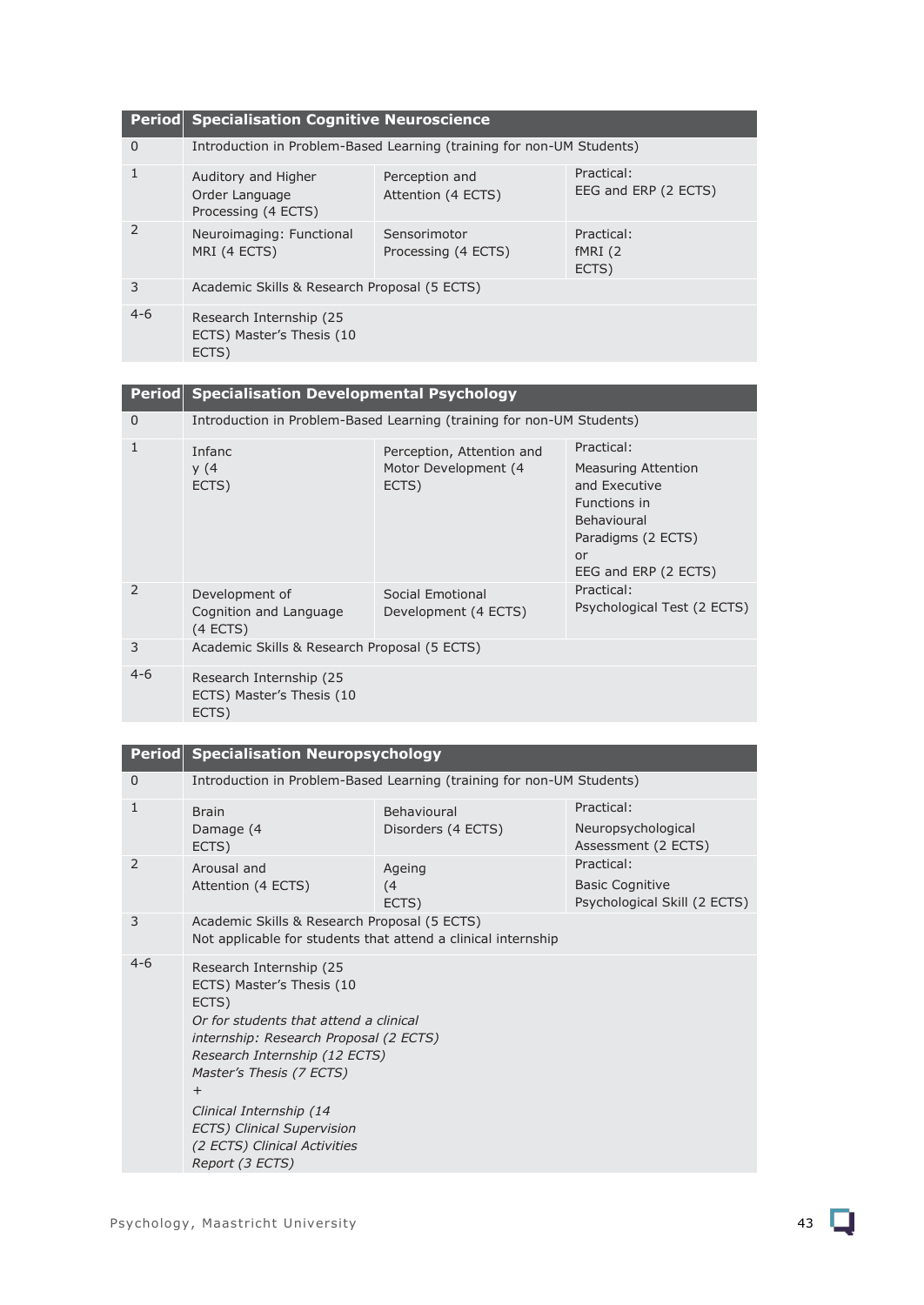# <span id="page-43-0"></span>APPENDIX 4: PROGRAMME OF THE SITE VISIT

|       |       | <b>Programme</b> | Language  |                                                  |
|-------|-------|------------------|-----------|--------------------------------------------------|
| 08.30 | 08.45 |                  |           | Welcoming the committee                          |
| 08.45 | 09.45 |                  |           | Documents for inspection                         |
| 09.45 | 10.45 | BaPsy,           | <b>NL</b> | Presentation (10 min, conditionally) and opening |
|       |       | MaPsy, MMH       |           | meeting with members of the education            |
|       |       |                  |           | management                                       |
| 10.45 | 11.15 | BaPsy,           | <b>NL</b> | PBL demonstration                                |
|       |       | MaPsy, MMH       |           |                                                  |
| 11.15 | 11.45 | BaPsy,           | EN        | Lab tour:                                        |
|       |       | MaPsy,           |           | A) TMS lab                                       |
|       |       |                  |           | B) Virtual reality lab                           |
| 11.45 | 12.30 | <b>BaPsy</b>     | EN        | Meeting with students of the Bachelor's          |
|       |       |                  |           | programme in Psychology                          |
| 12.30 | 13.30 |                  |           | Lunch, the committee deliberates and inspects    |
|       |       |                  |           | documents                                        |
| 13.30 | 14.15 | BaPsy,           | EN        | Meeting with staff members of the Bachelor's     |
|       |       | MaPsy            |           | programme in Psychology                          |
| 14.15 | 15.00 | MaPsy            | EN        | Meeting with students of the Master's programme  |
|       |       |                  |           | in Psychology                                    |
| 15.00 | 15.45 |                  |           | Meeting with staff members of the Master's       |
|       |       |                  |           | programme in Psychology                          |
| 15.45 | 16.00 |                  |           | The committee deliberates                        |
| 16.00 | 17.00 | BaPsy,           | EN        | Meeting with members of the FPN Educational      |
|       |       | MaPsy            |           | Programme Committee and the FPN Board of         |
|       |       |                  |           | Examiners                                        |
|       |       |                  |           |                                                  |
| 17.00 | 17.30 | MaPsy            | EN        | Meeting with alumni of the Master's programme in |
|       |       |                  |           | Psychology                                       |
| 17.30 | 18.00 | BaPsy,           |           | Closing of the day and open office hours of the  |
|       |       | MaPsy, MMH       |           | committee                                        |

# **Day 1, Monday, February 26, 2018**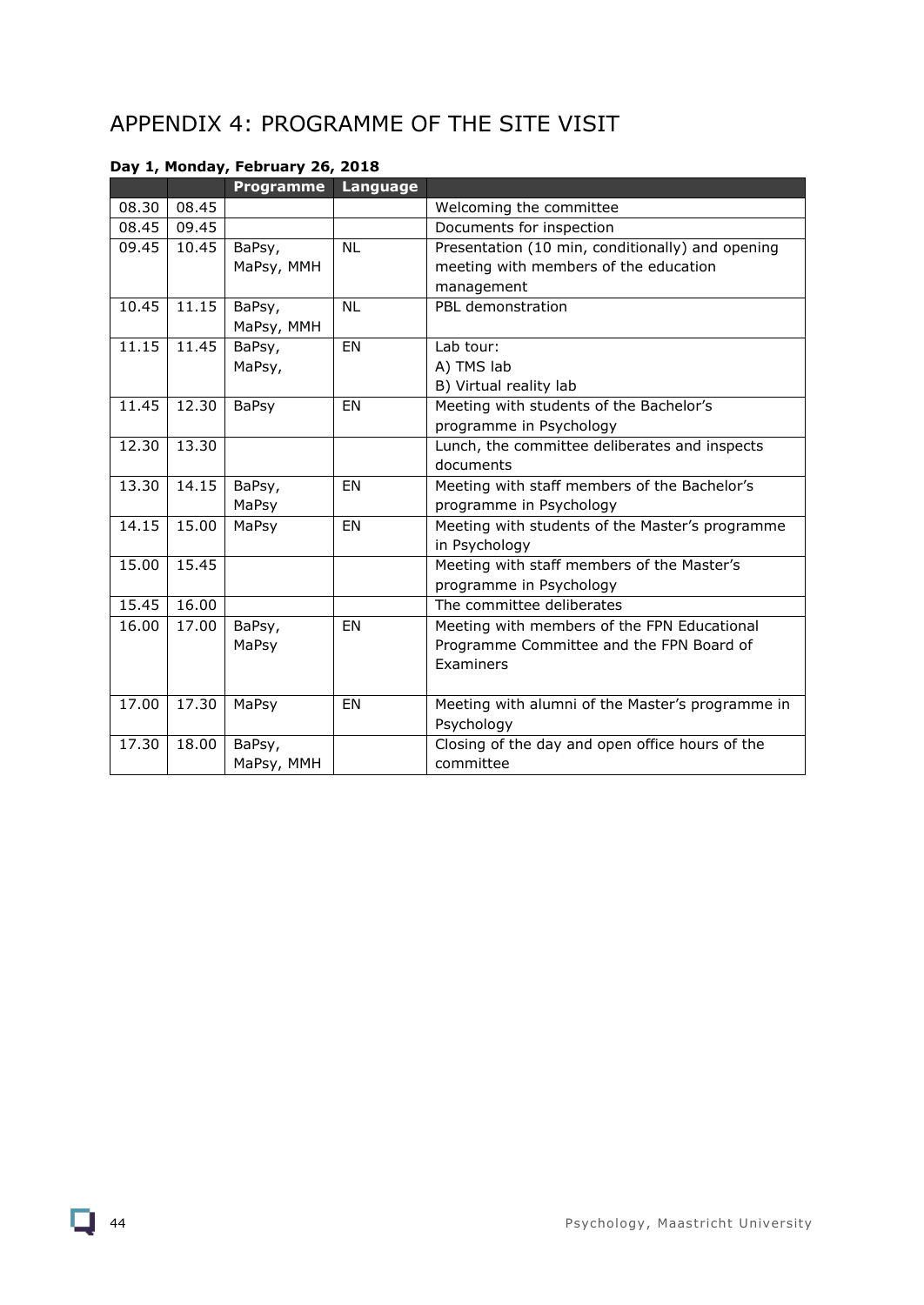|       |       | <b>Programme</b> | Language  |                                                     |
|-------|-------|------------------|-----------|-----------------------------------------------------|
| 08.30 | 09.15 |                  |           | Documents for inspection                            |
| 09.15 | 10.00 | MMH              | <b>NL</b> | Meeting with students of the Master's programme in  |
|       |       |                  |           | Mental Health                                       |
| 10.00 | 10.45 | <b>MMH</b>       | <b>NL</b> | Meeting with staff member of the Master's           |
|       |       |                  |           | programme in Mental Health                          |
| 10.45 | 11.15 | <b>MMH</b>       | <b>NL</b> | Meeting with alumni of the Master's programme in    |
|       |       |                  |           | Mental Health                                       |
| 11.15 | 11.30 |                  |           | The committee deliberates                           |
| 11.30 | 12.00 | <b>MMH</b>       | <b>NL</b> | Meeting with members of the FHML Educational        |
|       |       |                  |           | Programme Committee Health                          |
| 12.00 | 12.45 | <b>MMH</b>       | <b>NL</b> | Meeting with members of the FHML Board of           |
|       |       |                  |           | <b>Examiners Health</b>                             |
| 12.45 | 13.30 |                  |           | Lunch, the committee deliberates and inspects       |
|       |       |                  |           | documents                                           |
| 13.30 | 14.15 |                  |           | Preparation for the end meeting with members of the |
|       |       |                  |           | education management                                |
| 14.15 | 15.00 | BaPsy,           | <b>NL</b> | End meeting with members of the education           |
|       |       | MaPsy, MMH       |           | management                                          |
| 15.00 | 16.45 |                  |           | Preparing the provisional judgment                  |
| 16.45 | 17.00 |                  | EN        | Reporting of the provisional judgment               |
| 17.00 | 18.00 |                  |           | Reception                                           |

## **Day 2, Tuesday, February 27, 2018**